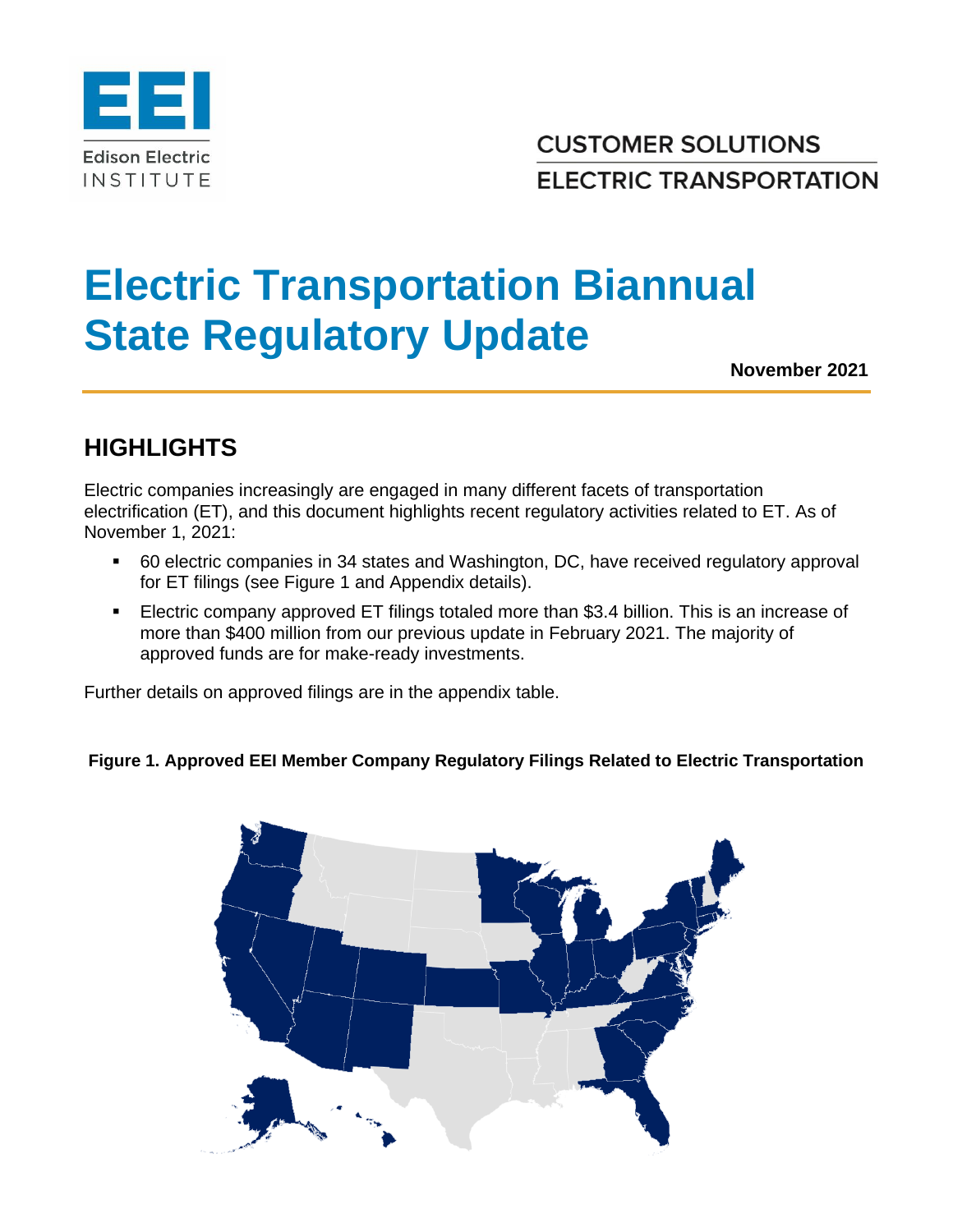## **APPENDIX: FILING DETAILS**

Tables 1 provides electric company-specific details of approved electric transportation filings.

| Table 1. Summary of Approved EEI Member Company ET Filings (in order by Decided Date) |  |  |
|---------------------------------------------------------------------------------------|--|--|
|---------------------------------------------------------------------------------------|--|--|

| <b>Electric</b><br><b>Company</b>                                                                 | State,<br><b>Docket</b><br>No. | <b>Filed Date,</b><br><b>Decided</b><br><b>Date</b> | <b>Description</b>                                                                                                                                                                                                                                                                                                                         | <b>Budget</b>    |
|---------------------------------------------------------------------------------------------------|--------------------------------|-----------------------------------------------------|--------------------------------------------------------------------------------------------------------------------------------------------------------------------------------------------------------------------------------------------------------------------------------------------------------------------------------------------|------------------|
| <b>Hawaiian</b><br><b>Electric</b><br>Company                                                     | HI, 2013-<br>0000              | 10/26/2012,<br>07/01/2013                           | Electric vehicle (EV) rate pilot for residential and<br>commercial customers and installation of 25 DC<br>Fast Charging (DCFC) stations and 80 Level 2<br>charging stations. In June 2017, extension of the<br>project was approved under Docket No. 2016-<br>0168.                                                                        | \$2<br>million   |
| <b>Puget Sound</b><br><b>Energy</b>                                                               | WA, UE-<br>131585              | 08/28/2013,<br>04/30/2014                           | Incentive of \$500 for residential customers who<br>purchase an EV and install a charger at home<br>with a program cap of 5,000 customers. The<br>company is required to collect data and submit a<br>plan to assess the impact of EVs on the energy<br>grid.                                                                              | \$2.5<br>million |
| <b>Madison Gas</b><br>and Electric<br>Company                                                     | WI, 3270-<br><b>UR-120</b>     | 06/02/2014,<br>12/23/2014                           | Provide company-owned chargers to a limited<br>number of residential customers who charge at<br>home. A public charging rate provides a discount<br>to participants who charge at the company's 26<br>public chargers in exchange for charging data.                                                                                       | N/A              |
| <b>Indianapolis</b><br>Power &<br>Light<br>Company                                                | IN, 44478                      | 04/09/2014,<br>02/11/2015                           | Modification to line extension policy to upgrade<br>distribution system and extend service to<br>charging stations.                                                                                                                                                                                                                        | \$3.7<br>million |
| <b>Minnesota</b><br>Power;<br><b>Otter Tail</b><br><b>Power</b><br>Company;<br><b>Xcel Energy</b> | MN, 15-<br>111                 | 01/30/2015,<br>06/22/2015                           | Approval of EV time-of-use tariffs.                                                                                                                                                                                                                                                                                                        | N/A              |
| San Diego<br>Gas &<br><b>Electric</b>                                                             | CA,<br>A1404014                | 04/11/2014,<br>01/28/2016                           | Three-year vehicle-to-grid integration pilot<br>program to support the installation of up to 3,500<br>charging stations at 350 sites. At least 10 percent<br>of the stations will be installed in disadvantaged<br>communities.                                                                                                            | \$45<br>million  |
| Louisville<br>Gas &<br><b>Electric Co.</b><br>and Kentucky<br><b>Utilities Co.</b>                | KY, 2015-<br>00355             | 11/13/2015,<br>04/11/2016                           | Install up to 10 electric company-owned Level 2<br>charging stations in each service territory. The<br>stations will charge an hourly rate prorated to the<br>actual time spent plugged in. Non-residential<br>customers may host chargers for a monthly fee<br>to offset the expected amount of electricity to be<br>used at the station. | \$0.5<br>million |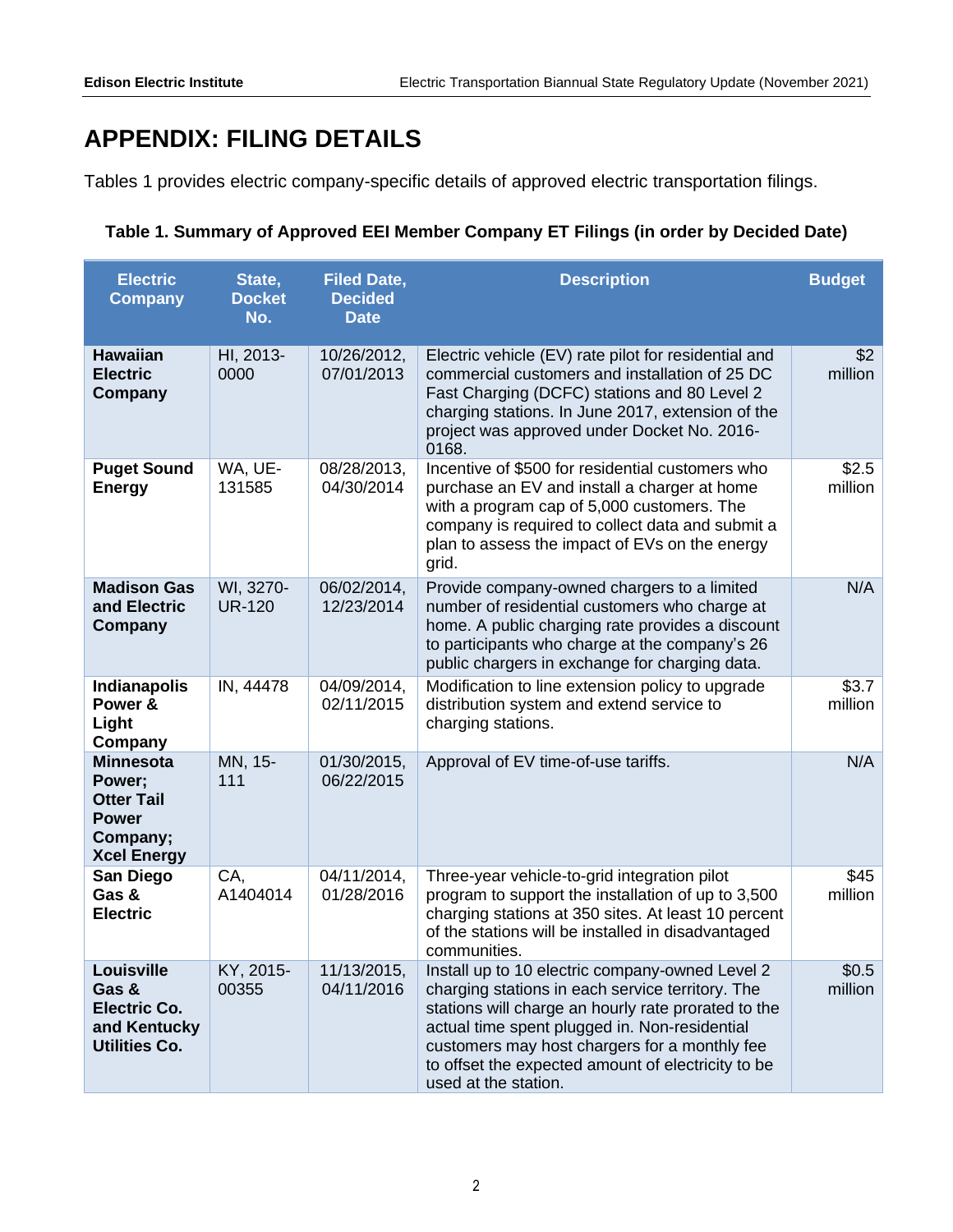| <b>Electric</b><br><b>Company</b>                              | State,<br><b>Docket</b><br>No.             | <b>Filed Date,</b><br><b>Decided</b><br><b>Date</b> | <b>Description</b>                                                                                                                                                                                                                                                                                                                                                                                                                    | <b>Budget</b>     |
|----------------------------------------------------------------|--------------------------------------------|-----------------------------------------------------|---------------------------------------------------------------------------------------------------------------------------------------------------------------------------------------------------------------------------------------------------------------------------------------------------------------------------------------------------------------------------------------------------------------------------------------|-------------------|
| <b>Pacific Gas &amp;</b><br><b>Electric</b><br>Company         | CA,<br>A1502009                            | 02/09/2015,<br>12/15/2016                           | Make-ready EV infrastructure to support 7,500<br>charging ports in multi-unit dwellings,<br>disadvantaged communities, and workplaces;<br>ownership of 35 percent of EV infrastructure in<br>multi-unit dwellings; and rebates for charging<br>stations and infrastructure to cover 25 percent of<br>costs for workplaces, 50 percent of costs for<br>multi-unit dwellings, and 100 percent of costs in<br>disadvantaged communities. | \$130<br>million  |
| <b>Consolidated</b><br><b>Edison</b><br>Company                | NY, 16-E-<br>0060-263                      | 01/29/2016,<br>01/25/2017                           | Establishes a new residential EV time-of-use<br>tariff and provides incentives to customers who<br>charge during off-peak periods. An expansion of<br>already-existing light-duty time-of-use tariff to<br>incentivize off-peak charging for medium- and<br>heavy-duty vehicles was approved in September<br>2018.                                                                                                                    | \$6<br>million    |
| <b>Tampa</b><br><b>Electric</b><br>Company                     | FL,<br>20170015                            | 01/10/2017,<br>05/24/2017                           | Developed a curriculum to educate high school<br>students about the operation, maintenance, and<br>ownership of EVs. The curriculum includes<br>proper driving skills to maximize the efficiency of<br>driving an EV; different types of charging<br>technologies; and information about how electric<br>rates are set and when charging is the least<br>expensive.                                                                   | \$0.4<br>million  |
| <b>Rocky</b><br><b>Mountain</b><br><b>Power</b>                | UT, 16-<br>035-36<br>Phase<br><b>Three</b> | $9/12/2016$ ,<br>6/28/2019                          | Five-year pilot includes incentives of up to<br>\$7,000 for multi-port Level 2 charging stations<br>and \$63,000 for multi-port DCFC stations to be<br>deployed at non-residential and multi-unit<br>dwellings; custom grant-based projects for non-<br>residential customers and multi-unit dwellings; a<br>time-of-use pilot and a load research study; and<br>a customer outreach and education campaign.                          | \$10<br>million   |
| <b>Madison Gas</b><br>and Electric<br>Company                  | WI, 3270-<br>TE-2017                       | 08/01/2017,<br>08/24/2017                           | Expansion of already-existing EV pilot from 30 to<br>100 participants, which provides a company-<br>owned charger to residential customers.                                                                                                                                                                                                                                                                                           | N/A               |
| <b>Alaska</b><br><b>Electric Light</b><br>and Power<br>Company | AK, U-17-<br>002                           | 11/28/2016,<br>10/04/2017                           | Rate that incentivizes off-peaking charging with<br>the option for residential and small commercial<br>customers to rent electric vehicle infrastructure<br>from the company for \$121.56 per year.                                                                                                                                                                                                                                   | N/A               |
| <b>Duke Energy</b>                                             | FL,<br>20170183-<br>ΕI                     | 08/29/2017,<br>11/20/2017                           | Five-year program to purchase, install, own, and<br>support 530 charging ports with a minimum of 10<br>percent installed in disadvantaged communities.                                                                                                                                                                                                                                                                                | \$8<br>million    |
| <b>Eversource</b>                                              | MA, 17-05                                  | 01/17/2017,<br>11/30/2017                           | Install and own make-ready infrastructure for<br>nearly 4,000 Level 2 charging stations at long-<br>dwell locations and 72 DCFC stations at travel<br>locations.                                                                                                                                                                                                                                                                      | \$45<br>million   |
| San Diego<br>Gas &<br><b>Electric</b>                          | CA,<br>A1701020                            | 01/20/2017,<br>01/11/2018                           | Authority for implementation of six priority review<br>projects, including a Port Electrification Project;<br>Airport Ground Support Equipment Project;<br>Electrify Local Highway Project; Fleet Delivery                                                                                                                                                                                                                            | \$18.6<br>million |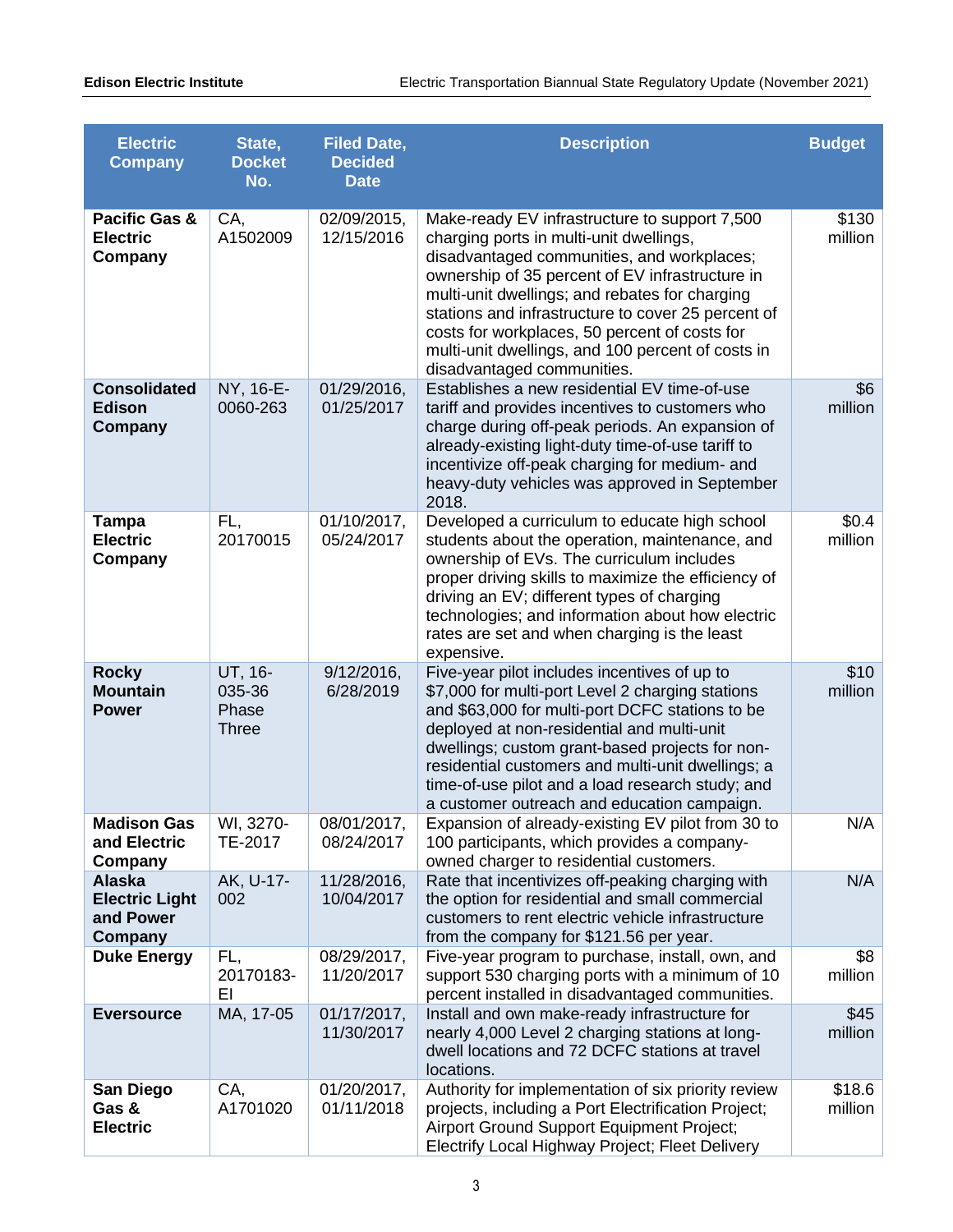| <b>Electric</b><br><b>Company</b>               | State,<br><b>Docket</b><br>No. | <b>Filed Date,</b><br><b>Decided</b><br><b>Date</b> | <b>Description</b>                                                                                                                                                                                                                                                                                                                                                                                                                                                                                                                                                                                                                         | <b>Budget</b>    |
|-------------------------------------------------|--------------------------------|-----------------------------------------------------|--------------------------------------------------------------------------------------------------------------------------------------------------------------------------------------------------------------------------------------------------------------------------------------------------------------------------------------------------------------------------------------------------------------------------------------------------------------------------------------------------------------------------------------------------------------------------------------------------------------------------------------------|------------------|
|                                                 |                                |                                                     | Project; Green Shuttle Project; and a Dealership<br>Incentive Project.                                                                                                                                                                                                                                                                                                                                                                                                                                                                                                                                                                     |                  |
| <b>Avista</b><br><b>Utilities</b>               | WA, UE-<br>160082              | 02/14/2017,<br>02/08/2018                           | Installation of EV chargers owned and operated<br>by the electric company on a customer's side of<br>the meter. Installation and management of 475<br>Level 2 ports at 240 homes, 175 workplace, fleet,<br>multi-unit dwellings, and 60 public locations, plus<br>seven DCFC station sites. Other components<br>include non-time-of-use demand response<br>experimentation; education and outreach; auto<br>dealer incentives; and community/low-income<br>focus. Premise wiring reimbursement of 50<br>percent up to \$1,000 for residential customers<br>and \$2,000 for non-residential customers.                                      | \$3.1<br>million |
| <b>Pacific Power</b>                            | OR, UM-<br>1810                | 12/27/2016,<br>02/27/2018                           | The pilot program includes communicating with<br>customers through advertising and newsletters;<br>development of self-service resources that will<br>allow customers to locate tailored information<br>about EVs easily; coordinating and promoting<br>community events including ride-and-drives; and<br>providing technical assistance to non-residential<br>customers interested in installing EV charging<br>infrastructure by performing on-site charging<br>feasibility assessments. Throughout the duration<br>of the pilot, Pacific Power will collect and analyze<br>program data and metrics to help inform future<br>programs. | \$4.6<br>million |
| <b>National Grid</b>                            | NY, 17-E-<br>0238              | 04/28/2017,<br>03/15/2018                           | Approved plan includes: 280 Level 2 ports and<br>16 DCFC ports at various locations; an education<br>program; capital upgrades to accommodate<br>future EV charging stations at commercial<br>customer sites; and incentives to encourage<br>installation of charging stations.                                                                                                                                                                                                                                                                                                                                                            | \$5<br>million   |
| <b>Consolidated</b><br><b>Edison</b><br>Company | NY, 17-E-<br>0814              | 12/28/2017,<br>04/24/2018                           | A business incentive rate for publicly accessible<br>DCFC stations that reduces energy delivery<br>costs between 34 percent and 39 percent.                                                                                                                                                                                                                                                                                                                                                                                                                                                                                                | N/A              |
| <b>AEP Ohio</b>                                 | OH, 16-<br>1852-EL-<br>SSO     | 11/23/2016,<br>04/25/2018                           | EV charging rebate program allows the company<br>to offset equipment and installation costs for up<br>to 300 Level 2 charging stations at public<br>locations, workplaces, and multi-unit dwellings,<br>and 75 DCFC stations at public locations. The<br>program is funded through a new "Smart City<br>Rider."                                                                                                                                                                                                                                                                                                                            | \$10<br>million  |
| <b>Xcel Energy</b>                              | MN, 17-<br>817                 | 11/17/2017,<br>05/09/2018                           | A two-year pilot program to test wireless-capable<br>electric vehicle supply equipment (EVSE) and<br>address upfront cost barriers. Xcel will purchase<br>and install the equipment for up to 100 program<br>participants, who will have the option to pay for<br>the EVSE over time through a fixed monthly                                                                                                                                                                                                                                                                                                                               | N/A              |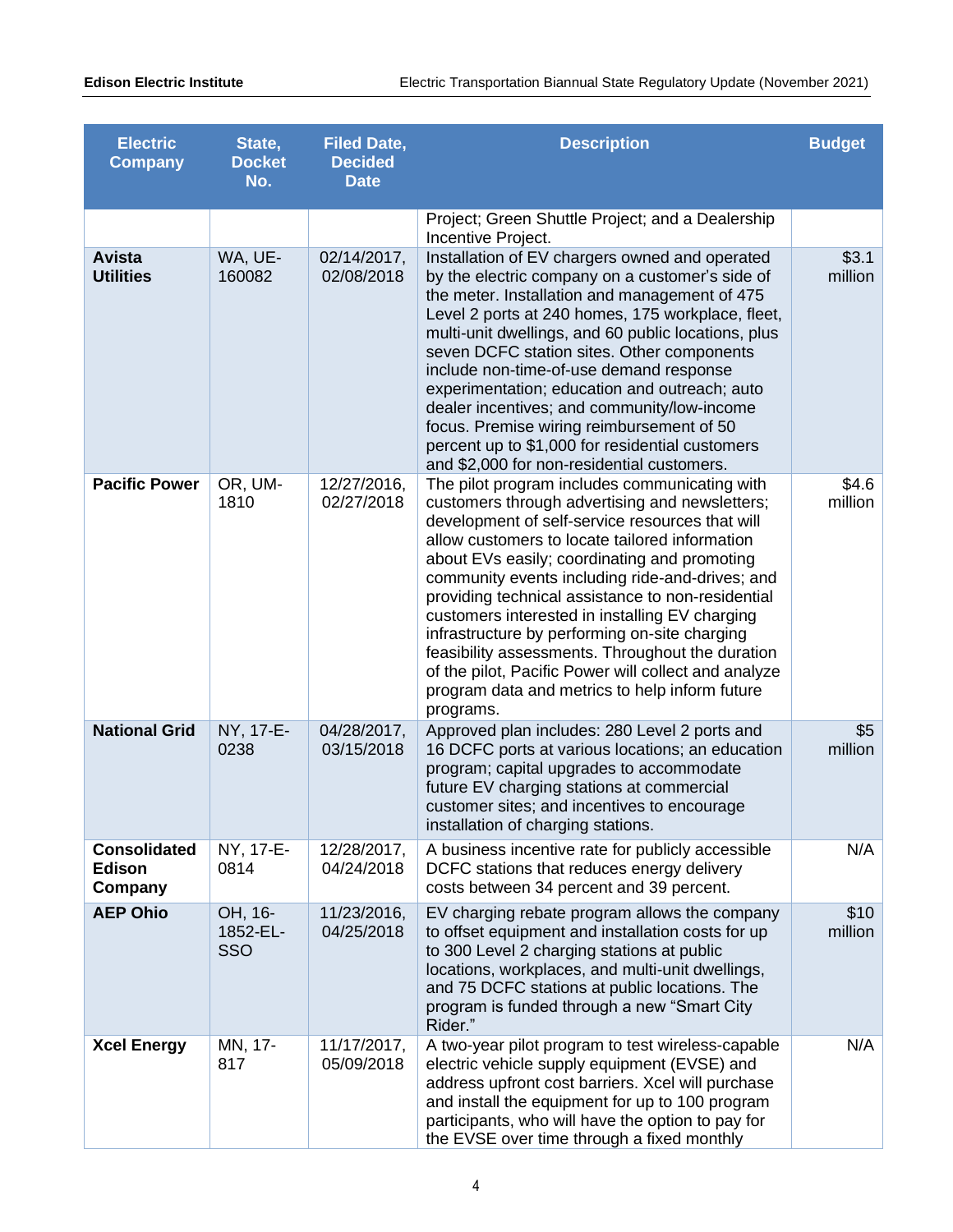| <b>Electric</b><br><b>Company</b>                      | State,<br><b>Docket</b><br>No. | <b>Filed Date,</b><br><b>Decided</b><br><b>Date</b> | <b>Description</b>                                                                                                                                                                                                                                                                                                                                                                                                                                                                                                                                                                                                                                                                                                                                                                                                                                                                          | <b>Budget</b>    |
|--------------------------------------------------------|--------------------------------|-----------------------------------------------------|---------------------------------------------------------------------------------------------------------------------------------------------------------------------------------------------------------------------------------------------------------------------------------------------------------------------------------------------------------------------------------------------------------------------------------------------------------------------------------------------------------------------------------------------------------------------------------------------------------------------------------------------------------------------------------------------------------------------------------------------------------------------------------------------------------------------------------------------------------------------------------------------|------------------|
|                                                        |                                |                                                     | charge. To encourage auto dealers to promote<br>the pilot program, Xcel Energy is providing a<br>\$100 payment to auto dealers for each customer<br>who participates in the pilot.                                                                                                                                                                                                                                                                                                                                                                                                                                                                                                                                                                                                                                                                                                          |                  |
| <b>Pacific Gas &amp;</b><br><b>Electric</b><br>Company | CA,<br>A1701022                | 01/20/2017,<br>05/31/2018                           | The EV Fast Charge program will install make-<br>ready infrastructure for approximately 234 DCFC<br>stations at 52 publicly accessible sites with at<br>least 25 percent of the sites located in<br>disadvantaged communities. In addition,<br>disadvantaged community sites are eligible for a<br>\$25,000 rebate. The EV Fleets program will<br>deploy make-ready infrastructure at a minimum<br>of 700 sites, supporting the electrification of at<br>least 6,500 medium- and heavy-duty fleet<br>vehicles. A minimum of 15 percent of the budget<br>must serve transit agencies, while a maximum of<br>10 percent of the budget may serve forklifts.<br>Fleet electrification sites located in<br>disadvantaged communities (minimum of 25<br>percent) or those that support public<br>transit/school buses are eligible to have up to 50<br>percent of charging station costs covered. | \$269<br>million |
| <b>Southern</b><br><b>California</b><br><b>Edison</b>  | CA,<br>A1701021                | 01/20/2017,<br>05/31/2018                           | Make-ready installations for a minimum of 870<br>sites to support electrification of at least 8,490<br>medium- and heavy-duty fleet vehicles. A<br>minimum of 15 percent of the budget must serve<br>transit agencies, 25 percent of the budget may<br>go toward vehicles operating at ports and<br>warehouses, and a maximum of 10 percent to<br>serve forklifts. Sites located in disadvantaged<br>communities or those that support public<br>transit/school buses are eligible to have up to 50<br>percent of costs covered.                                                                                                                                                                                                                                                                                                                                                            | \$356<br>million |
| <b>National Grid</b>                                   | RI, 4780                       | 11/28/2017,<br>06/06/2018                           | The three-year pilot includes an off-peak<br>charging rebate; make-ready infrastructure with<br>the goal of deploying 320 Level 2 ports at 38<br>sites and 46 DCFC ports at 12 sites; a demand<br>charge discount to DCFC accounts; and fleet<br>advisory services for 12 fleet operators in the<br>state with 25 percent of funds allotted for<br>government and public transit customers.                                                                                                                                                                                                                                                                                                                                                                                                                                                                                                 | \$9<br>million   |
| <b>Consolidated</b><br><b>Edison</b><br>Company        | NY, 14-M-<br>0101              | 06/08/2018,<br>06/20/2018                           | Electric school bus pilot with White Plains school<br>district. Five buses will be used by the district<br>during the school year. During the summer<br>months, ConEdison will charge the batteries at<br>times when demand is low and discharge the<br>batteries during high demand times.                                                                                                                                                                                                                                                                                                                                                                                                                                                                                                                                                                                                 | \$1.1<br>million |
| <b>NV Energy</b>                                       | NV, 18-<br>02002               | 02/01/2018,<br>06/27/2018                           | The Electric Vehicle Infrastructure Demonstration<br>(EVID) program includes incentives for a custom                                                                                                                                                                                                                                                                                                                                                                                                                                                                                                                                                                                                                                                                                                                                                                                        | \$15<br>million  |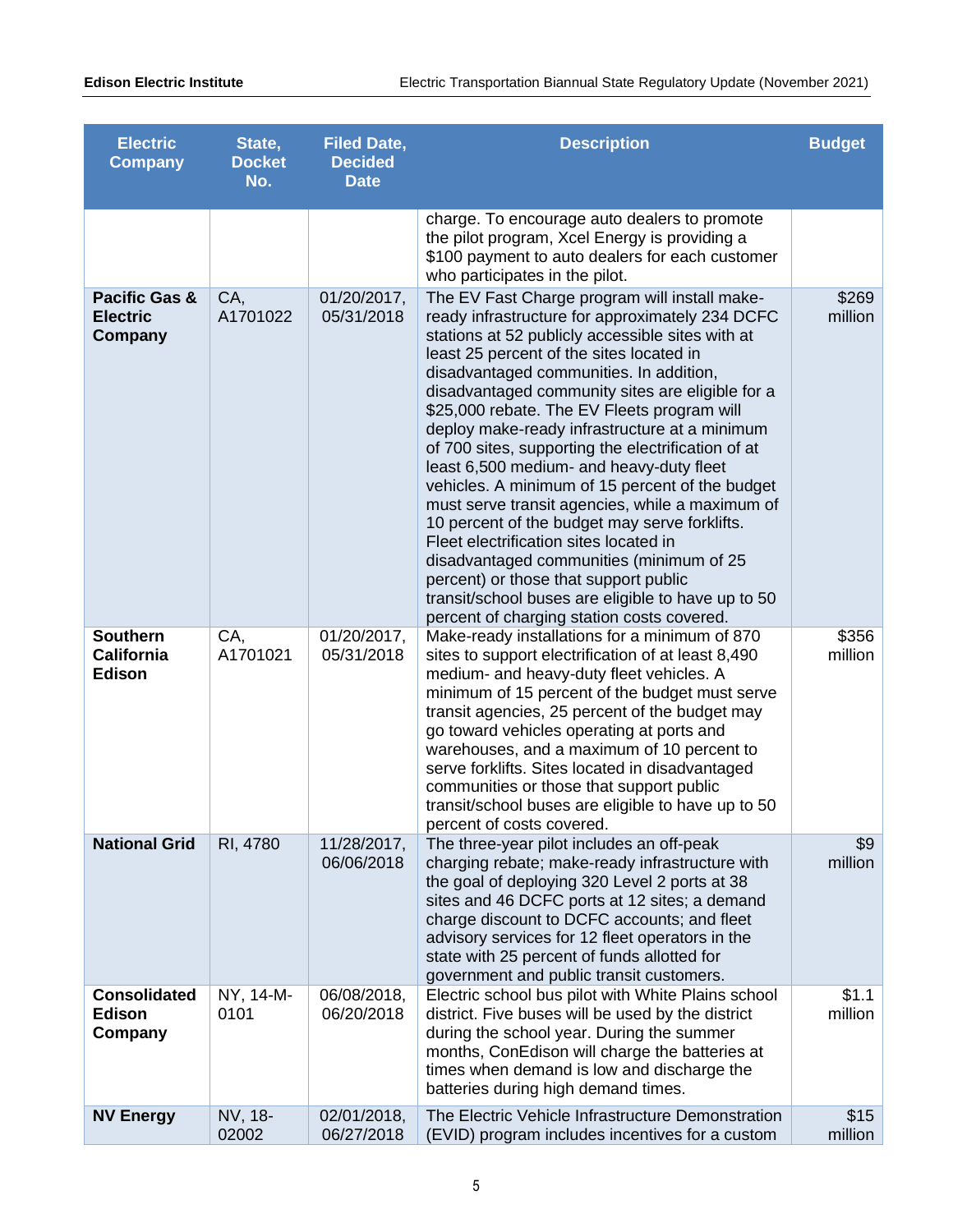| <b>Electric</b><br><b>Company</b>  | State,<br><b>Docket</b><br>No. | <b>Filed Date,</b><br><b>Decided</b><br><b>Date</b> | <b>Description</b>                                                                                                                                                                                                                                                                                                                                                                                                                                                                                                                                                                                                                         | <b>Budget</b>    |
|------------------------------------|--------------------------------|-----------------------------------------------------|--------------------------------------------------------------------------------------------------------------------------------------------------------------------------------------------------------------------------------------------------------------------------------------------------------------------------------------------------------------------------------------------------------------------------------------------------------------------------------------------------------------------------------------------------------------------------------------------------------------------------------------------|------------------|
|                                    |                                |                                                     | EV grant program; EV charging at multi-family<br>dwellings, workplaces, and fleets; and incentives<br>for Level 2 and DCFC stations in support of the<br>Nevada Electric Highway initiative.                                                                                                                                                                                                                                                                                                                                                                                                                                               |                  |
| <b>National Grid</b>               | MA, 17-13                      | 01/20/2017,<br>09/10/2018                           | The three-year program will provide customers<br>with incentives to install up to 1,200 Level 2<br>charging ports and 80 DCFC ports at public<br>locations, workplaces, and multi-family dwellings.<br>In addition, incentives will be provided to EV<br>charging site hosts.                                                                                                                                                                                                                                                                                                                                                              | \$21<br>million  |
| <b>Liberty</b><br><b>Utilities</b> | CA,<br>A1706033                | 06/30/2017,<br>09/27/2018                           | Supports the installation of up to nine DCFC<br>stations around the Lake Tahoe region; provides<br>rebates of \$1,500 to the first 1,000 residential<br>customers and \$2,500 to 100 small business<br>customers who install charging stations;<br>customer education and outreach includes a<br>focus group of small businesses to gather<br>information on financial, business-related and<br>implementation barriers; and supports the Tahoe<br>Transportation District's procurement of EV<br>buses within the next three to four years by fully<br>covering the costs to install, operate, and<br>maintain two charging stations.     | \$6.6<br>million |
| <b>Pacific Power</b>               | CA,<br>A1706031                | 06/30/2017,<br>10/05/2018                           | The pilot program includes communicating with<br>customers through advertising and newsletters;<br>development of self-service resources that will<br>allow customers to locate tailored information<br>about EVs easily; coordinating and promoting<br>community events including ride-and-drives; and<br>providing technical assistance to non-residential<br>customers interested in installing EV charging<br>infrastructure by performing on-site charging<br>feasibility assessments. Throughout the duration<br>of the pilot, Pacific Power will collect and analyze<br>program data and metrics to help inform future<br>programs. | \$0.4<br>million |
| <b>Pacific Power</b>               | WA, UE-<br>180757              | 09/06/2018,<br>10/11/2018                           | The pilot program includes communicating with<br>customers through advertising and newsletters;<br>development of self-service resources that will<br>allow customers to locate tailored information<br>about EVs easily; coordinating and promoting<br>community events including ride-and-drives; and<br>providing technical assistance to non-residential<br>customers interested in installing EV charging<br>infrastructure by performing on-site charging<br>feasibility assessments. Throughout the duration<br>of the pilot, Pacific Power will collect and analyze<br>program data and metrics to help inform future<br>programs. | \$1.6<br>million |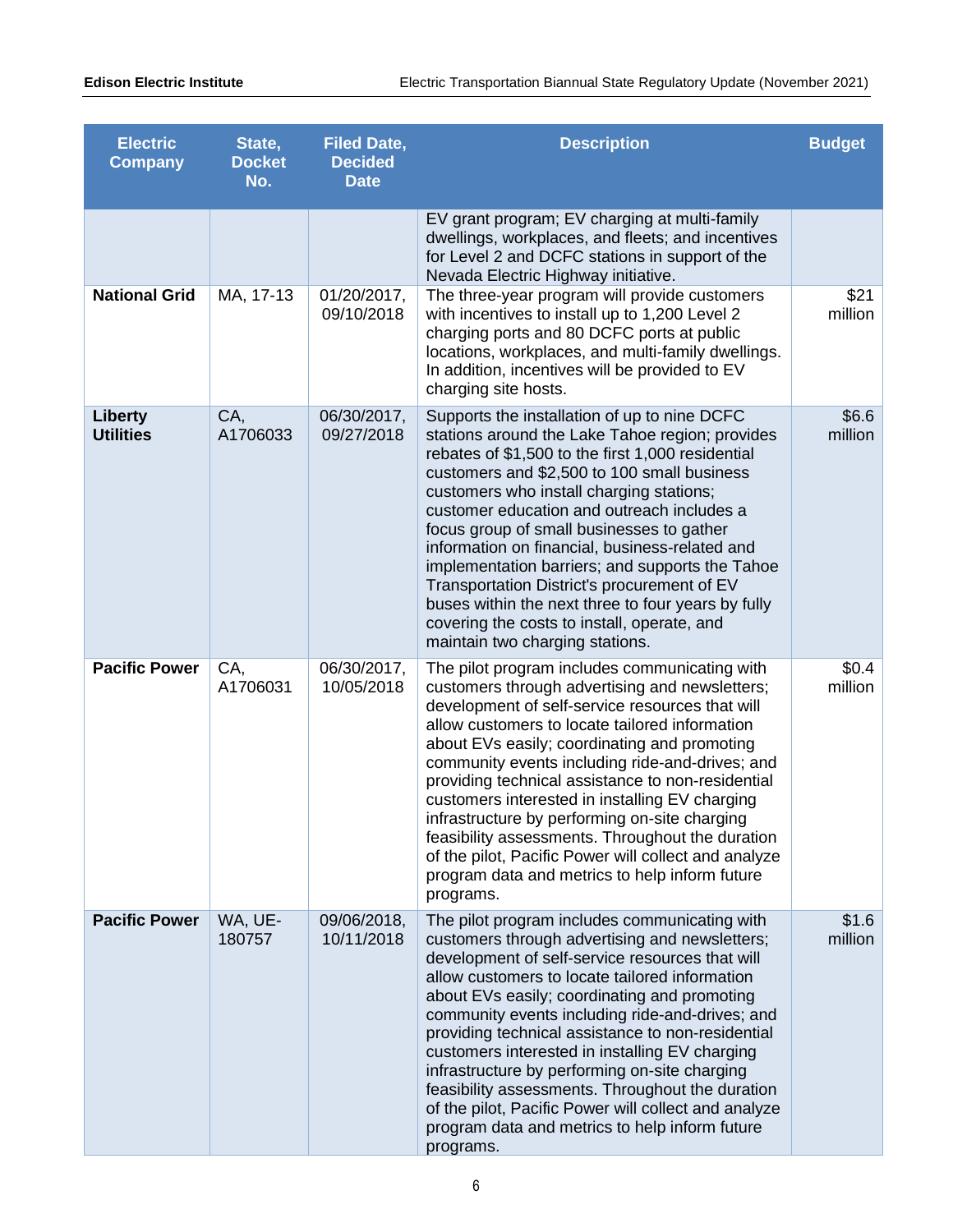| <b>Electric</b><br><b>Company</b>                     | State,<br><b>Docket</b><br>No. | <b>Filed Date,</b><br><b>Decided</b><br><b>Date</b> | <b>Description</b>                                                                                                                                                                                                                                                                                                                                                                                                                                                                                                                               | <b>Budget</b>    |
|-------------------------------------------------------|--------------------------------|-----------------------------------------------------|--------------------------------------------------------------------------------------------------------------------------------------------------------------------------------------------------------------------------------------------------------------------------------------------------------------------------------------------------------------------------------------------------------------------------------------------------------------------------------------------------------------------------------------------------|------------------|
| <b>Evergy</b><br>(formerly<br>KCP&L)                  | MO, ER-<br>2018-0145           | 01/30/2018,<br>10/31/2018                           | Allows for rate base treatment of previously<br>installed charging stations; however, the<br>company agrees not to expand the network<br>without further approval. Establishes a new<br>customer class for EV charging stations.                                                                                                                                                                                                                                                                                                                 | \$3.5<br>million |
| <b>Evergy</b><br>(formerly<br><b>KCP&amp;L GMO)</b>   | MO, ER-<br>2018-0146           | 01/30/2018,<br>10/31/2018                           | Allows for rate base treatment of previously<br>installed charging stations; however, the<br>company agrees not to expand the network<br>without further approval. Establishes a new<br>customer class for EV charging stations.                                                                                                                                                                                                                                                                                                                 | \$2.6<br>million |
| Indiana<br><b>Michigan</b><br><b>Power</b><br>Company | MI, U-<br>20282                | 08/09/2018,<br>11/08/2018                           | Revised residential EV rate, "Tariff RS-PEV,"<br>allows EV electricity usage to be charged at a<br>time-of-use rate. A customer's full residential<br>usage is billed at the standard residential rate.<br>The EV meter data will be used to increase or<br>decrease the customer's bill based on the on-<br>peak/off-peak price differentials specific to the<br>EV usage.                                                                                                                                                                      | N/A              |
| <b>Portland</b><br><b>General</b><br><b>Electric</b>  | OR, ADV<br>831                 | 9/21/2018,<br>11/20/2018                            | Rates for the use of PGE's EV charging stations<br>by all users. Pricing for DCFC: \$5 flat fee per<br>session and an additional \$0.19/kWh if charging<br>during on-peak hours. Pricing for Level 2: \$3 flat<br>fee per session and an additional \$0.19/kWh if<br>charging during on-peak hours. Additionally,<br>customers can purchase a single monthly<br>membership (\$25 per month) or 50 or more<br>monthly memberships (\$20 per month). The on-<br>peak charging rate will apply. These rates will be<br>reviewed annually.           | N/A              |
| <b>Puget Sound</b><br><b>Energy</b>                   | WA, UE-<br>180877              | 10/26/2018,<br>12/13/2018                           | Approved pilot includes education and outreach;<br>installation and ownership of 225 Level 2<br>charging stations in workplaces and multi-unit<br>dwellings; four DCFC and two Level 2 charging<br>stations in public locations; and development of<br>electric mobility program for disadvantaged<br>communities. The pilot also contains a five-year<br>residential charging component where the<br>company will install and own 500 Level 2<br>charging stations with the intention of identifying<br>methods to encourage off-peak charging. | \$13<br>million  |
| <b>Evergy</b><br>(formerly<br>KCP&L)                  | KS, 18-<br>KCPE-<br>480-RTS    | 05/01/2018,<br>12/13/2018                           | New tariff establishes a flat rate of \$0.20/kWh for<br>Level 2 and \$0.25/kWh for Level 3 charging<br>stations with a maximum of 350 charging stations<br>eligible to participate. Inclusion or exclusion of<br>infrastructure investment in rate base was not<br>specified, except for the Tariff rate.                                                                                                                                                                                                                                        | \$5.6<br>million |
| <b>Madison Gas</b><br>and Electric<br>Company         | WI, 3270-<br><b>UR-122</b>     | 07/17/2018,<br>12/20/2018                           | Low load factor rate provision revision that will<br>reduce on-peak demand charges by 50 percent<br>for qualifying customers.                                                                                                                                                                                                                                                                                                                                                                                                                    | N/A              |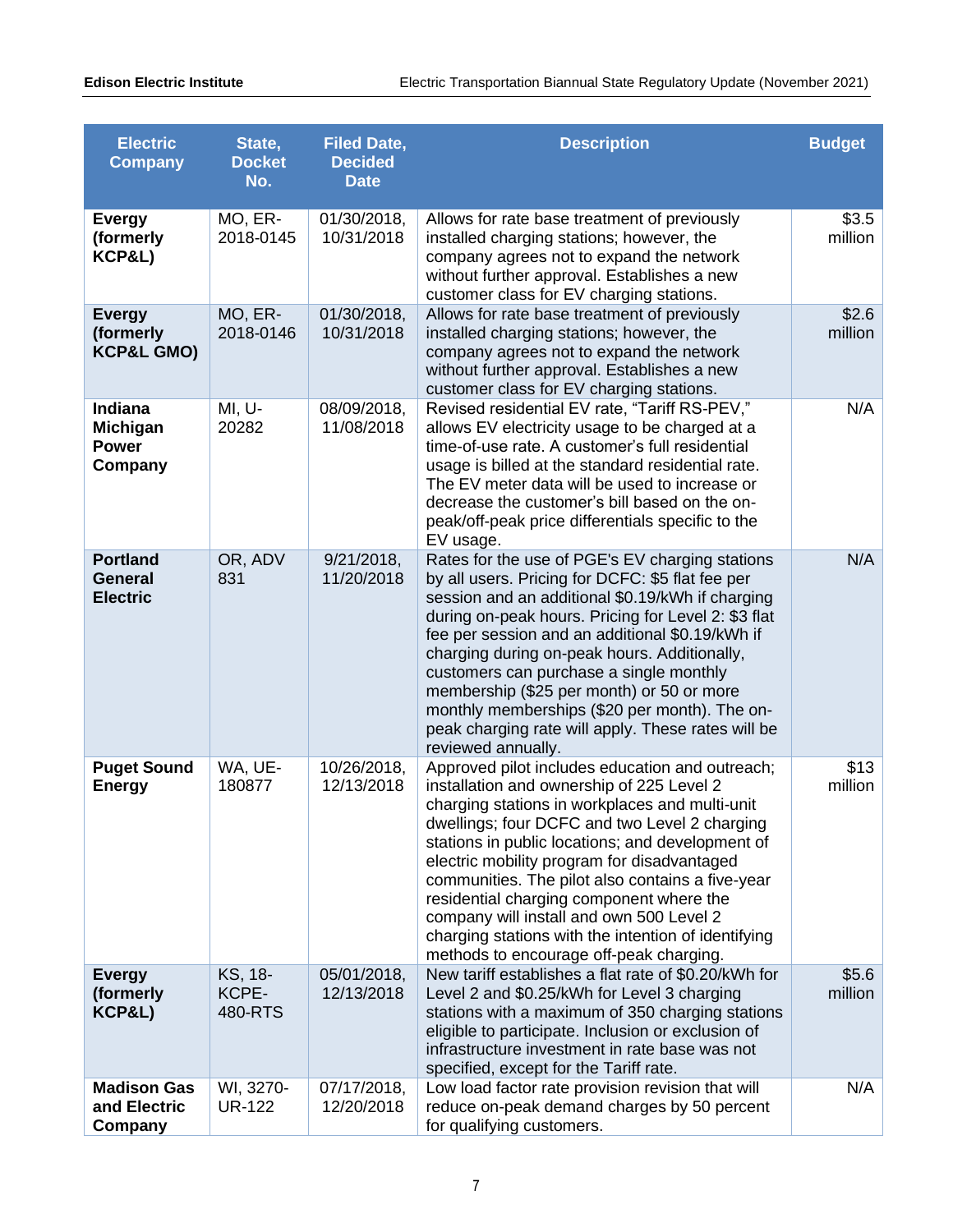| <b>Electric</b><br><b>Company</b>                     | State,<br><b>Docket</b><br>No.    | <b>Filed Date,</b><br><b>Decided</b><br><b>Date</b> | <b>Description</b>                                                                                                                                                                                                                                                                                                                                                                                                                                                                                                                                     | <b>Budget</b>    |
|-------------------------------------------------------|-----------------------------------|-----------------------------------------------------|--------------------------------------------------------------------------------------------------------------------------------------------------------------------------------------------------------------------------------------------------------------------------------------------------------------------------------------------------------------------------------------------------------------------------------------------------------------------------------------------------------------------------------------------------------|------------------|
| <b>PECO Energy</b><br>Company                         | <b>PA, R-</b><br>2018-<br>3000164 | 03/29/2018,<br>12/20/2018                           | The five-year EV DCFC Pilot Rider (EV-FC) was<br>effective July 1, 2019, and available to eligible<br>commercial and industrial customers that own at<br>least one publicly available DCFC station. The<br>pilot will provide a demand credit to a customer's<br>billed distribution demand, which will be equal to<br>50 percent of the combined maximum nameplate<br>capacity rating for all DCFCs connected to the<br>service. Eligible customers will receive the credit<br>for up to 36 months or until the pilot ends,<br>whichever comes first. | N/A              |
| <b>Duquesne</b><br>Light<br>Company                   | PA, R-<br>2018-<br>3000124        | 03/28/2018,<br>12/20/2018                           | Approval of make-ready infrastructure rebate for<br>Level 2 public charging stations and ownership of<br>make-ready infrastructure and DCFC stations<br>solely used for company-owned vehicles and for<br>the Port Authority of Allegheny County electric<br>bus evaluation. Additional program components<br>include a \$60 credit (with a \$70,000 annual max)<br>to customers who register their EVs with<br>Duquesne and funding for education and<br>outreach.                                                                                    | \$1.5<br>million |
| <b>Southern</b><br><b>California</b><br><b>Edison</b> | CA,<br>A1410014                   | 07/09/2015,<br>01/25/2016                           | Install make-ready infrastructure for up to 1,500<br>Level 2 charging stations; provides rebates for<br>charging stations at various levels including 25<br>percent of costs for workplaces, 50 percent for<br>multi-unit dwellings, and 100 percent for<br>disadvantaged communities; and implement a<br>market education program.                                                                                                                                                                                                                    | \$22<br>million  |
|                                                       | D1812006                          | $3/05/2018$ ,<br>12/13/2018                         | In addition to the \$22 million approved in<br>A1410014, SCE received \$22 million to continue<br>implementing its make-ready infrastructure<br>installations until the Commission decides on<br>SCE's pending make-ready expansion program<br>("Charge Ready 2").                                                                                                                                                                                                                                                                                     | \$22<br>million  |
| <b>Consumers</b><br><b>Energy</b>                     | MI, U-<br>20134                   | 05/01/2018,<br>01/09/2019                           | The approved three-year "PowerMIDrive" pilot<br>program includes: a \$500 rebate for customers<br>who purchase an eligible charger and enroll in<br>the Nighttime Savers Rate; \$5,000 rebates for<br>the installation of approximately 200 Level 2<br>charging stations at multi-unit dwellings,<br>workplaces, and other publicly accessible<br>chargers; and up to \$70,000 in rebates for the<br>installation of 24 DCFC stations. A separate<br>order was issued approving regulatory asset<br>treatment of the pilot program costs.              | \$10<br>million  |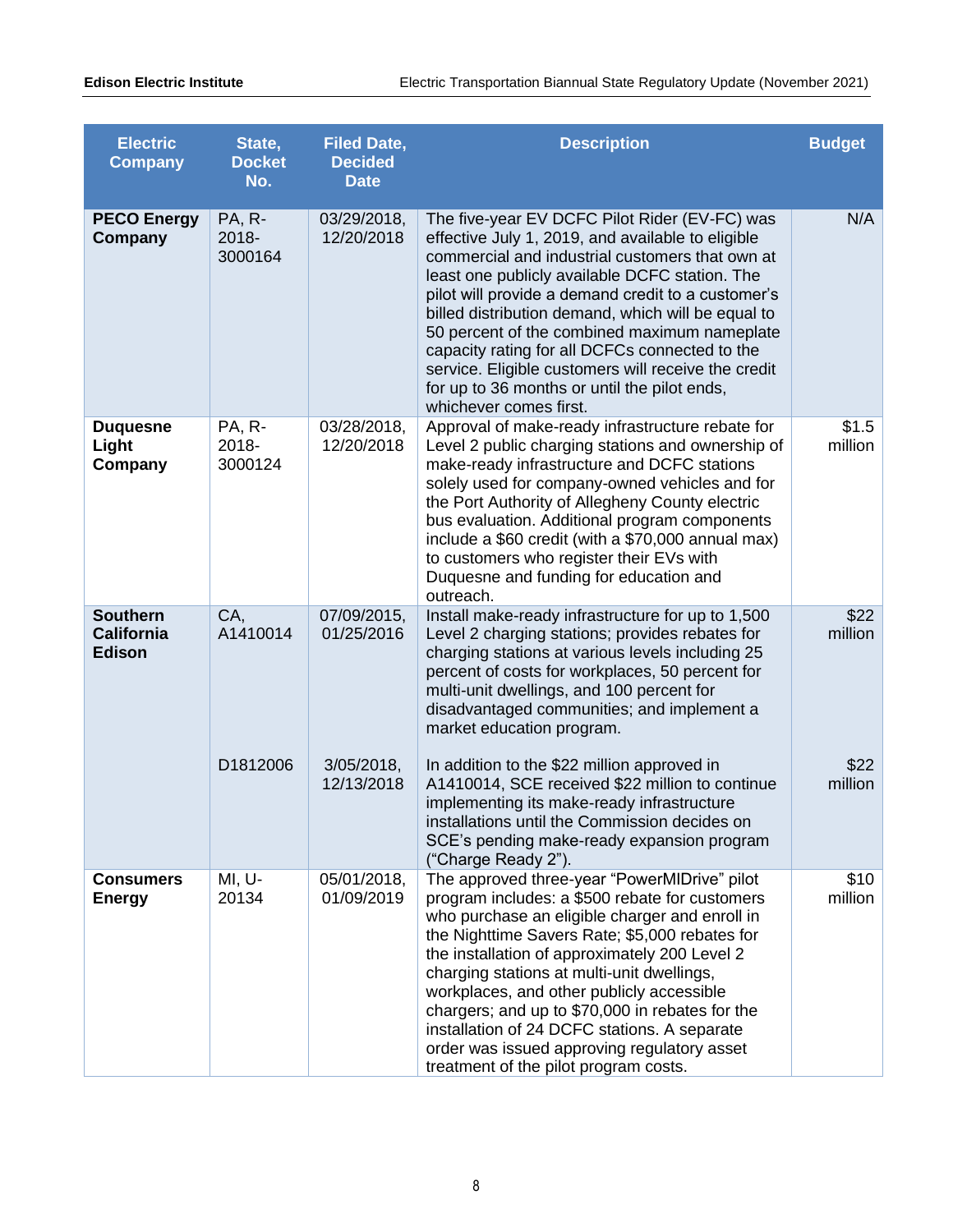| <b>Electric</b><br><b>Company</b>                                                                                                                                                                                                                                                                   | State,<br><b>Docket</b><br>No. | <b>Filed Date,</b><br><b>Decided</b><br><b>Date</b> | <b>Description</b>                                                                                                                                                                                                                                                                                                                                                                                                                                                                                                                                                                                                       | <b>Budget</b>        |
|-----------------------------------------------------------------------------------------------------------------------------------------------------------------------------------------------------------------------------------------------------------------------------------------------------|--------------------------------|-----------------------------------------------------|--------------------------------------------------------------------------------------------------------------------------------------------------------------------------------------------------------------------------------------------------------------------------------------------------------------------------------------------------------------------------------------------------------------------------------------------------------------------------------------------------------------------------------------------------------------------------------------------------------------------------|----------------------|
| <b>Baltimore</b><br>Gas &<br><b>Electric</b><br><b>Delmarva</b><br><b>Power</b><br><b>Potomac</b><br><b>Edison</b><br><b>Pepco</b>                                                                                                                                                                  | MD, 9478                       | 01/19/2018,<br>01/14/2019                           | In response to PC 44, the five-year modified pilot<br>program includes: a \$300 rebate to residential<br>customers who install Level 2 charging stations;<br>installation of 5,000 charging stations at various<br>locations, including public spaces, multi-unit<br>dwellings, and workplaces; and the development<br>of a residential EV-only time-of-use rate. In<br>addition, up to five percent of program costs can<br>be allocated to education and outreach.                                                                                                                                                     | \$50.1<br>million    |
| <b>Tucson</b><br><b>Electric</b><br><b>Power</b>                                                                                                                                                                                                                                                    | $AZ, E-$<br>01933A-<br>17-0250 | 12/22/2017,<br>02/06/2019                           | Smart City EV Buildout pilot includes investment<br>in charging infrastructure at workplaces, multi-<br>unit dwellings, neighborhoods, and educational<br>campuses; support for the electrification of<br>commercial fleets; \$500 rebate to residential<br>customers who install EV chargers up to 50<br>percent of total costs; \$100 incentive to home<br>builders who pre-wire new homes for EV<br>infrastructure; and a new residential EV tariff.<br>The company also requested approval to engage<br>in the Regional Electric Vehicle Plan, which<br>supports development of EV infrastructure along<br>highways. | $-$ \$2.2<br>million |
| <b>Central</b><br><b>Hudson Gas</b><br>& Electric<br>Corporation,<br><b>Consolidated</b><br><b>Edison</b><br>Company,<br><b>New York</b><br><b>State Electric</b><br>& Gas,<br>Orange &<br><b>Rockland</b><br>Utilities,<br><b>Rochester</b><br><b>Gas and</b><br>Electric,<br><b>National Grid</b> | NY, 18-E-<br>0138              | 11/21/2018,<br>02/07/2019                           | A per-plug incentive for publicly available DCFC<br>stations. The purpose of the incentive payment is<br>to support the deployment of DCFC stations<br>while utilization is relatively low by offsetting<br>electric delivery cost. The incentives are<br>available for plugs rated at 75 kilowatts (kW) or<br>greater and decline over a set period. Maximum<br>incentive payments are set for each operating<br>company.                                                                                                                                                                                               | \$31.6<br>million    |
| <b>Metropolitan</b><br>Edison<br>Company,<br>Pennsylvania<br><b>Electric</b><br>Company,<br>Pennsylvania<br><b>Power</b><br>Company,<br><b>West Penn</b>                                                                                                                                            | PA, R-<br>2019-<br>3007069     | 01/11/2019,<br>02/28/2019                           | Adds language to tariff supplements regarding<br>the following: the sale of electricity from a third<br>party-owned EV charging station is not<br>considered a sale for resale; the definition of an<br>EV and an EV charging station; types of EVs<br>permitted; and EV charging station policies<br>related to construction and installation.                                                                                                                                                                                                                                                                          | N/A                  |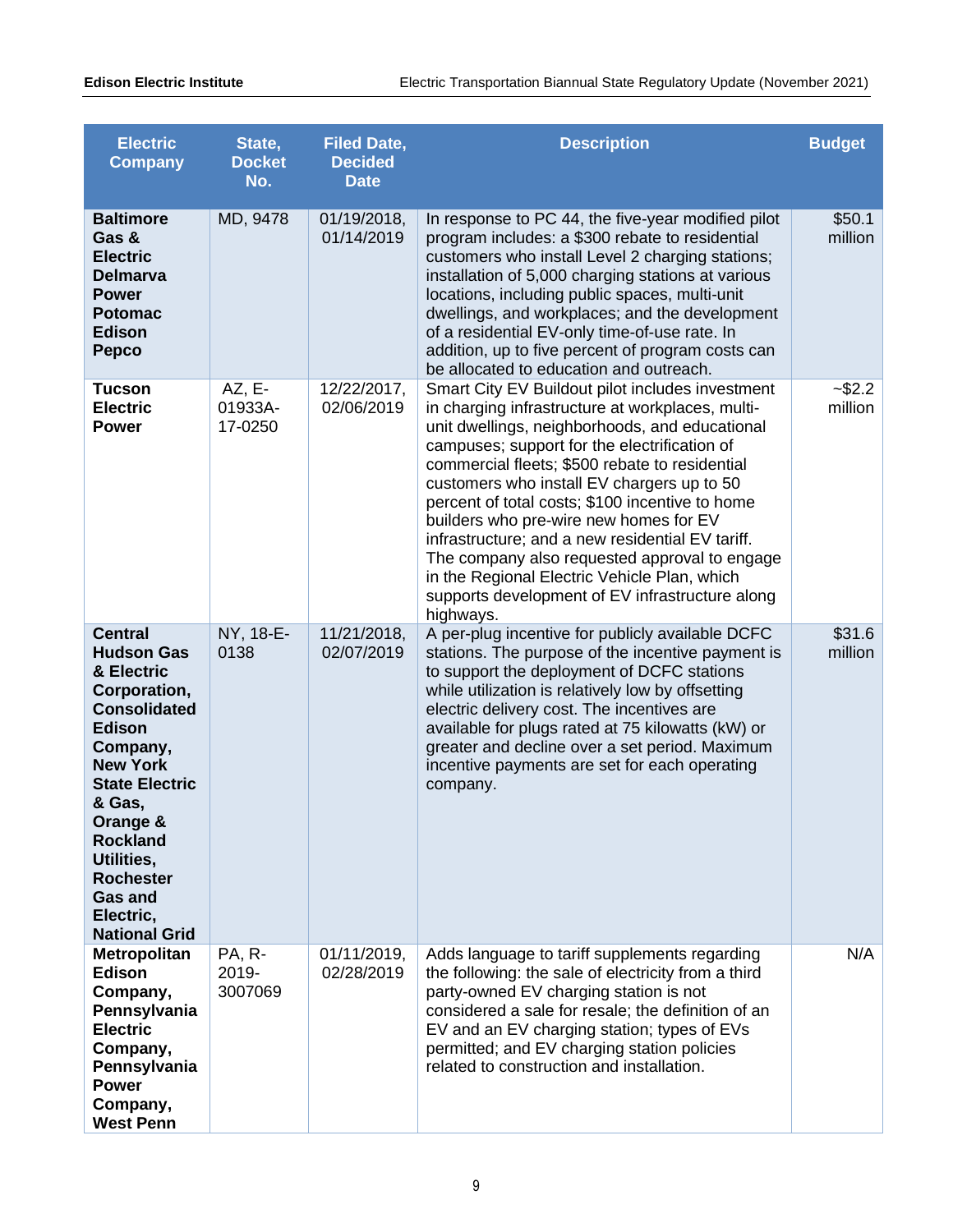| <b>Electric</b><br><b>Company</b>               | State,<br><b>Docket</b><br>No.            | <b>Filed Date,</b><br><b>Decided</b><br><b>Date</b> | <b>Description</b>                                                                                                                                                                                                                                                                                                                                                                                                                                                                                                                                                                                                                                                                                                                                                           | <b>Budget</b>     |
|-------------------------------------------------|-------------------------------------------|-----------------------------------------------------|------------------------------------------------------------------------------------------------------------------------------------------------------------------------------------------------------------------------------------------------------------------------------------------------------------------------------------------------------------------------------------------------------------------------------------------------------------------------------------------------------------------------------------------------------------------------------------------------------------------------------------------------------------------------------------------------------------------------------------------------------------------------------|-------------------|
| <b>Power</b><br>Company                         |                                           |                                                     |                                                                                                                                                                                                                                                                                                                                                                                                                                                                                                                                                                                                                                                                                                                                                                              |                   |
| <b>Hawaiian</b><br><b>Electric</b><br>Company   | H <sub>1</sub><br>Transmittal<br>No 18-06 | 12/18/2018,<br>03/20/2019                           | A five-year pilot electric bus tariff based on<br>commercial time-of-use rates to support the<br>adoption of electric buses into commercial and<br>public transit fleets.                                                                                                                                                                                                                                                                                                                                                                                                                                                                                                                                                                                                    | N/A               |
| <b>Pepco</b>                                    | DC,<br>FC1130/<br>FC1155                  | 09/07/2018,<br>04/12/2019                           | Deployment of make-ready infrastructure for 55<br>Level 2 and DC Fast Charging (DCFC) public<br>stations; 12 Level 2 and DCFC charging stations<br>to support taxis and rideshare services; and six<br>charging stations to support electric buses.<br>Additionally, a residential whole-house time-of-<br>use rate was approved.                                                                                                                                                                                                                                                                                                                                                                                                                                            | \$4.8<br>million  |
| <b>DTE Energy</b><br>Company                    | MI, U-<br>20162                           | 07/06/2018,<br>05/02/2019                           | Three-year Charging Forward pilot will provide<br>\$500 rebates to approximately 2,800 residential<br>customers; make-ready infrastructure to support<br>the deployment of DCFC stations with a rebate of<br>\$20,000 per charger and Level 2 charging<br>stations at workplaces and multi-family dwellings<br>with a rebate of \$2,500 per port. Additionally,<br>make-ready infrastructure will support fleets<br>including delivery, public transit, school buses,<br>and shared mobility. Also includes a customer<br>education and awareness component.                                                                                                                                                                                                                 | \$13.1<br>million |
| <b>Delmarva</b><br><b>Power</b>                 | DE, 17-<br>1094                           | 10/19/2017,<br>6/4/2019                             | Approved program offerings include: a<br>mandatory EV-only time-of-use rate for<br>residential customers who install second meters,<br>install and own two Level 2 charging stations in<br>selected neighborhoods and two DCFC stations<br>along main transportation corridors. And<br>establish a working group to evaluate data from<br>the pilot, examine EV issues, market conditions,<br>and new offerings for future programs.                                                                                                                                                                                                                                                                                                                                         | \$0.5<br>million  |
| <b>Rocky</b><br><b>Mountain</b><br><b>Power</b> | UT, 16-<br>035-36<br><b>Phase Five</b>    | $3/8/2019$ ,<br>6/28/2019                           | In partnership with Utah State University's<br>Sustainable Electrified Transportation Center and<br>the Utah Transit Authority (UTA), Rocky<br>Mountain Power will develop a power balance<br>and response system for UTA's multi-modal<br>transportation hub with EV charging that has high<br>peak power demand and includes chargers with<br>outputs up to 400 kW. The project combines the<br>diversity of electric charging needs (light rail, bus,<br>passenger, truck, and ride hailing services) at an<br>intermodal transit center to create a multi-<br>megawatt, co-located, coordinated, and<br>managed charging system. The combination of<br>diverse loads allows the opportunity to share<br>infrastructure costs and actively manage energy<br>grid impacts. | \$2<br>million    |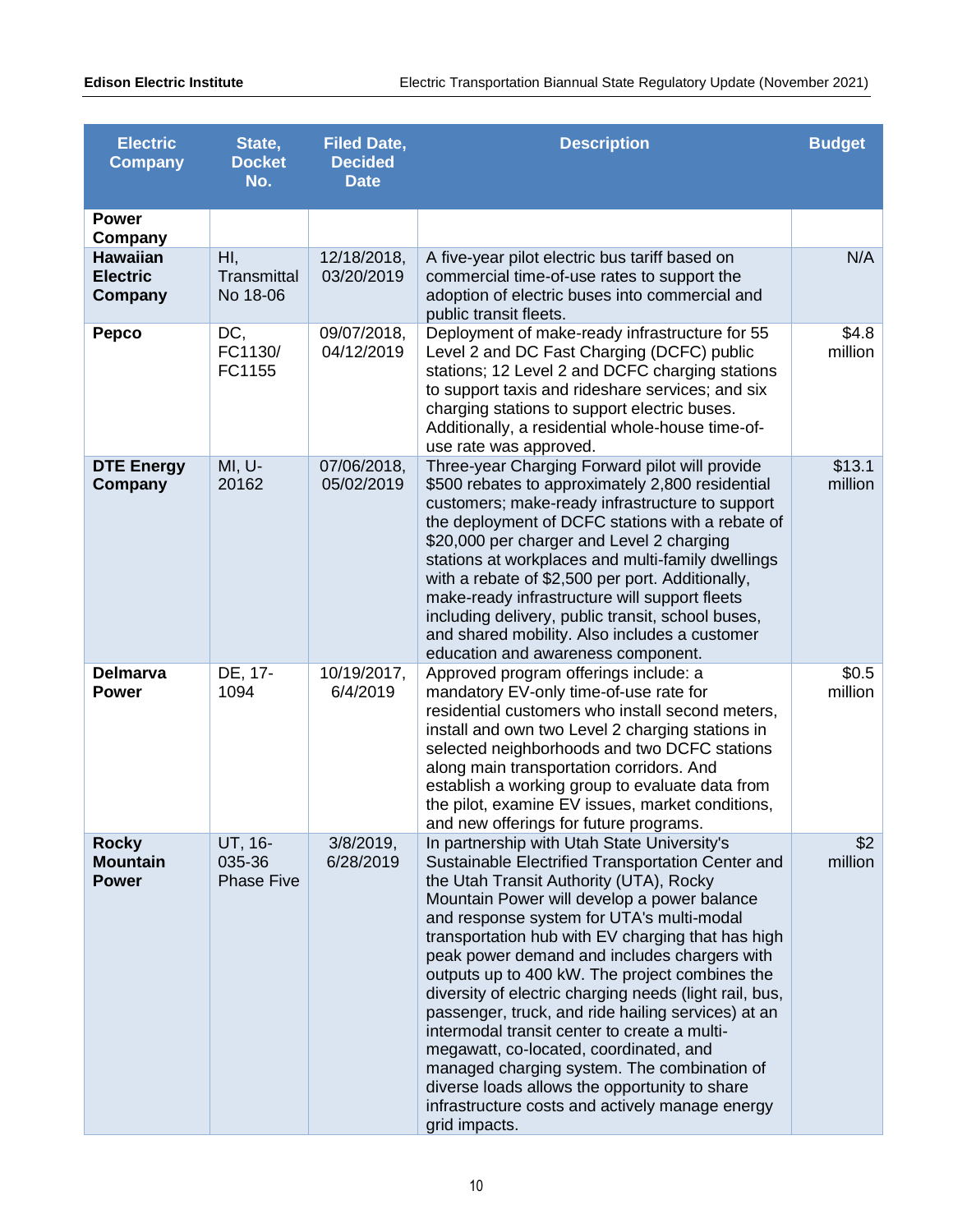| <b>Electric</b><br><b>Company</b>              | State,<br><b>Docket</b><br>No. | <b>Filed Date,</b><br><b>Decided</b><br><b>Date</b> | <b>Description</b>                                                                                                                                                                                                                                                                                                                                                                                                                                                                                                                                                                                                                                                                                                                                                                                                                                                                                                                 | <b>Budget</b>      |
|------------------------------------------------|--------------------------------|-----------------------------------------------------|------------------------------------------------------------------------------------------------------------------------------------------------------------------------------------------------------------------------------------------------------------------------------------------------------------------------------------------------------------------------------------------------------------------------------------------------------------------------------------------------------------------------------------------------------------------------------------------------------------------------------------------------------------------------------------------------------------------------------------------------------------------------------------------------------------------------------------------------------------------------------------------------------------------------------------|--------------------|
| <b>Xcel Energy</b>                             | MN, 18-<br>643                 | 10/12/2018,<br>07/17/2019                           | Multi-element electric transportation pilot<br>program, which includes an EV fleet service pilot<br>and public charging pilots. The fleet pilot will<br>provide advisory services and make-ready<br>infrastructure to support its customers, including<br>Metro Transit, in its procurement of eight 60-foot<br>electric buses and the Minnesota Department of<br>Administration and the City of Minneapolis in its<br>goals to electrify its fleets through the<br>deployment of 290 ports. The public charging<br>pilots will include a corridor pilot providing make-<br>ready infrastructure for DCFC stations and a<br>community infrastructure pilot, where Xcel will<br>partner with Saint Paul and Minneapolis to build<br>a network of community mobility hubs that will<br>help expand a non-profit car sharing service that<br>is intended to increase access to EVs and<br>mobility services for low-income customers. | \$23.6<br>million  |
| <b>San Diego</b><br>Gas &<br><b>Electric</b>   | CA,<br>A1801012                | 1/22/2018,<br>8/15/2019                             | The approved proposal included one program<br>and one pilot. The program focuses on deploying<br>make-ready infrastructure to support at least<br>3,000 medium- and heavy-duty and off-road<br>vehicles. The pilot focuses on electric school<br>buses as a bi-directional asset similar to a<br>stationary storage device. The bus pilot will<br>provide 10 electric school buses that will serve<br>dual purposes; provide transportation to students<br>in a participating school district; and, when the<br>buses are not being driven, use them as<br>distributed energy resources that will be bid into<br>the CAISO market through a vehicle-to-grid pilot.                                                                                                                                                                                                                                                                 | \$109.1<br>million |
| <b>Southern</b><br>California<br><b>Edison</b> | CA, Advice<br>Letter<br>3982-E | $4/2/2019$ ,<br>9/16/2019                           | Southern California Edison is the interim<br>administrator of the Clean Fuel Reward (CFR)<br>point-of-purchase rebate program for EVs. The<br>CFR rebate is funded by Low Carbon Fuel<br>Standard (LCFS) credits generated by electric<br>companies in the state on behalf of their<br>residential customers who drive EVs. The rebate<br>is available to anyone who resides in California<br>and purchases or leases a new eligible EV from<br>a participating retailer. The current reward<br>amount is up to \$1,500 per EV, depending on<br>battery size.                                                                                                                                                                                                                                                                                                                                                                      | N/A                |
| <b>Minnesota</b><br><b>Power</b>               | MN, 19-<br>337                 | 5/16/2019,<br>9/5/2019                              | Three-year rate pilot for commercial and<br>industrial customers with a 30-percent cap to<br>ease high demand charges associated with EV<br>charging, particularly in fleet and public charging<br>applications. Customers who charge during off-<br>peak and super-off-peak hours are not subject to<br>demand charges.                                                                                                                                                                                                                                                                                                                                                                                                                                                                                                                                                                                                           | N/A                |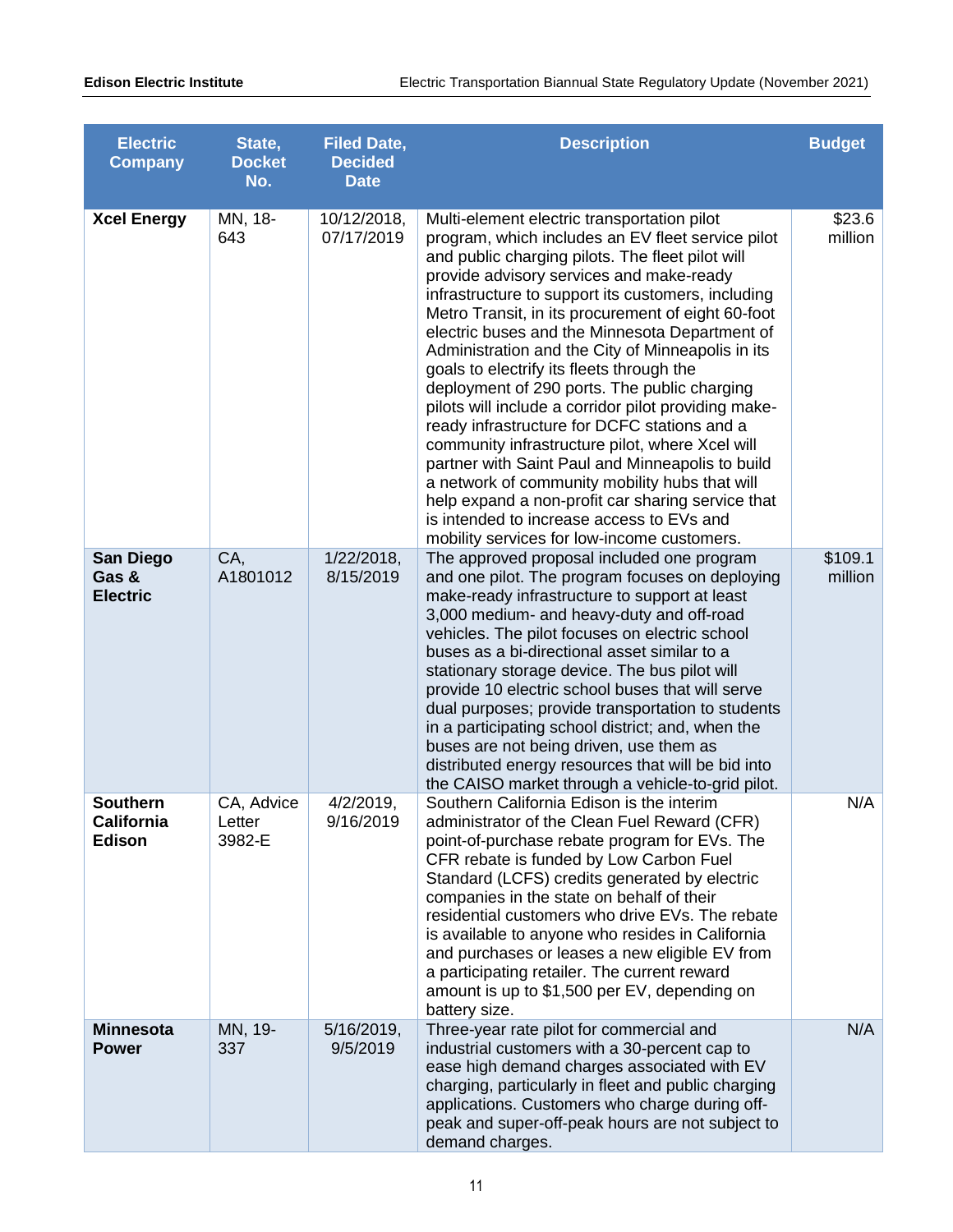| <b>Electric</b><br><b>Company</b>                      | State,<br><b>Docket</b><br>No. | <b>Filed Date,</b><br><b>Decided</b><br><b>Date</b> | <b>Description</b>                                                                                                                                                                                                                                                                                                                                                                                                                                                                                                                                                                                                                                                                     | <b>Budget</b>      |
|--------------------------------------------------------|--------------------------------|-----------------------------------------------------|----------------------------------------------------------------------------------------------------------------------------------------------------------------------------------------------------------------------------------------------------------------------------------------------------------------------------------------------------------------------------------------------------------------------------------------------------------------------------------------------------------------------------------------------------------------------------------------------------------------------------------------------------------------------------------------|--------------------|
| <b>Pacific Gas &amp;</b><br><b>Electric</b><br>Company | CA,<br>A1807021                | 7/30/2018,<br>9/10/2019                             | Low- to moderate-income EV charger installation<br>incentive and education program (Empower EV)<br>will provide approximately 1,200 point-of-sale<br>incentives for Level 2 charging stations and will<br>cover costs of approximately 800 panel<br>upgrades. Participants will be defaulted to a TOU<br>rate and will receive assistance from PG&E to<br>determine an optimal rate for the customer's<br>energy usage.                                                                                                                                                                                                                                                                | \$4.1<br>million   |
| Appalachian<br><b>Power</b><br>Company                 | VA, PUR-<br>2019-<br>00067     | 4/23/2019,<br>9/12/2019                             | A time-varying rate for residential customers that<br>offers reduced cost off-peak electricity for EV<br>charging. This rate allows EV charging activity to<br>be billed separately and specifically using a<br>dedicated meter within the existing premise<br>service. The rate is experimental and will close<br>after four years, unless an extension is<br>requested.                                                                                                                                                                                                                                                                                                              | N/A                |
| <b>Xcel Energy</b>                                     | CO, 18A-<br>0606EG             | 8/22/2019,<br>9/23/2019                             | The Charging Perks Pilot will test smart charging<br>technology with residential customers. Xcel<br>Energy plans to work with automakers to pass<br>demand management instructions through the<br>automaker to the vehicle. In contrast to traditional<br>event-based demand response, the pilot will<br>evaluate shifting the customer's EV charging<br>every day to reduce peak demand, shift charging<br>into the cheapest hours of electricity production,<br>and initiate charging during hours of renewable<br>curtailment.                                                                                                                                                      | \$0.8\$<br>million |
| <b>National Grid</b>                                   | MA, 18-<br>150                 | 11/15/2018,<br>9/30/2019                            | Approval of a residential off-peak charging<br>rebate, fleet advisory services, and a research<br>and development plan that will look at the<br>economic, environmental, grid, and customer<br>benefits of co-locating DCFC charging stations<br>with third-party deployed storage and solar to<br>help mitigate grid impacts of DCFC. For the fleet<br>advisory services, public transit (including school<br>buses) and government fleets will be eligible to<br>receive assistance to make informed decisions<br>about electrifying their fleets, including studying<br>environmental impacts, total cost of ownership,<br>and the number of vehicles and charging ports<br>needed. | \$9<br>million     |
| <b>Xcel Energy</b>                                     | MN, 19-<br>186                 | 2/22/2019,<br>10/7/2019                             | Residential EV Subscription Pilot that provides a<br>monthly subscription fee, ranging from \$33.22 to<br>\$46.15 depending on the plan selected, for<br>unlimited EV charging during off-peak hours.<br>Customers may choose their preferred charging<br>equipment and pay for it either upfront or through<br>a bundled customer charge. A second meter is<br>not required as the customer's EV charging                                                                                                                                                                                                                                                                             | N/A                |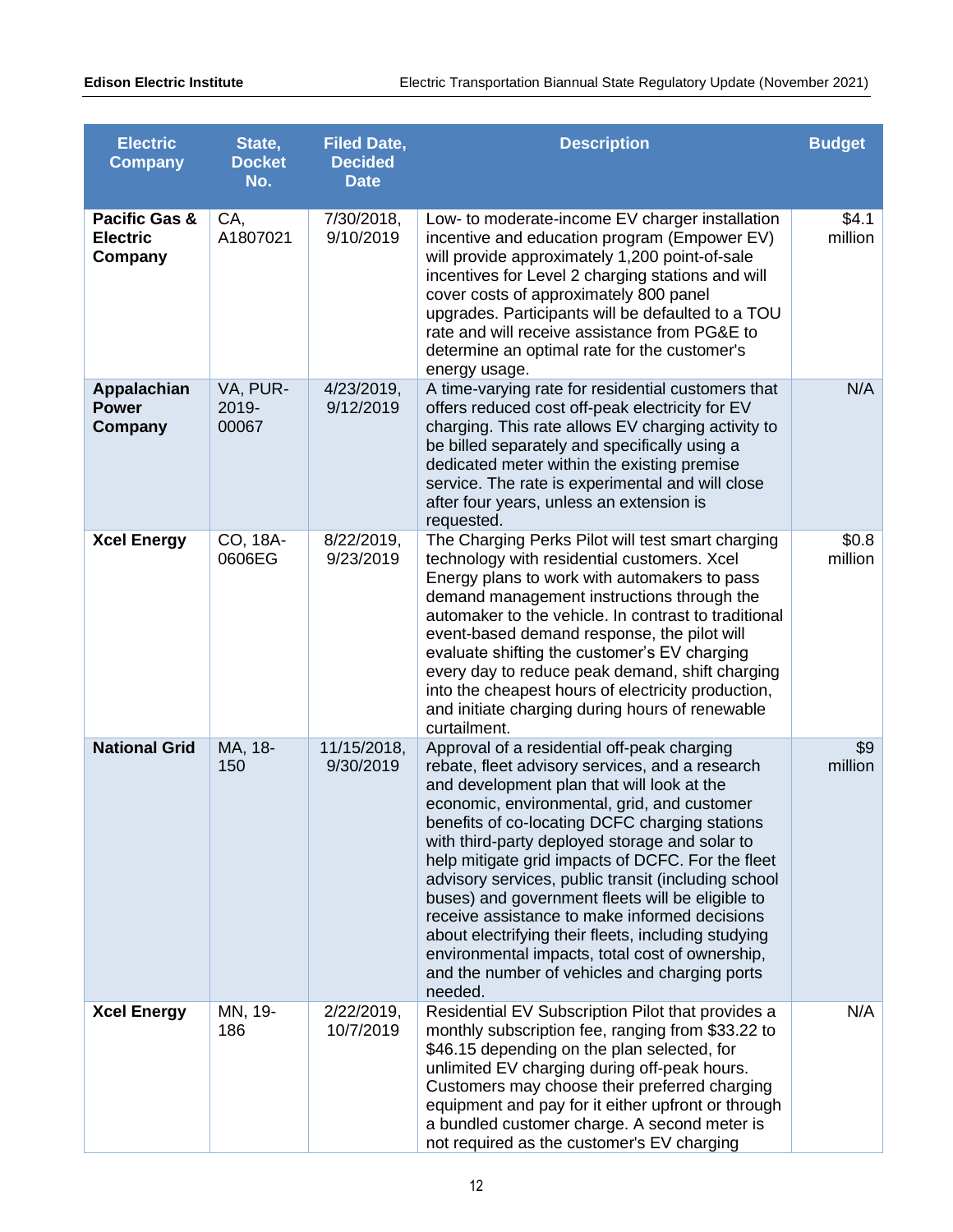| <b>Electric</b><br><b>Company</b>                      | State,<br><b>Docket</b><br>No. | <b>Filed Date,</b><br><b>Decided</b><br><b>Date</b> | <b>Description</b>                                                                                                                                                                                                                                                                                                                                                                                                                                                                                                                                                                                                                                                                                                    | <b>Budget</b>      |
|--------------------------------------------------------|--------------------------------|-----------------------------------------------------|-----------------------------------------------------------------------------------------------------------------------------------------------------------------------------------------------------------------------------------------------------------------------------------------------------------------------------------------------------------------------------------------------------------------------------------------------------------------------------------------------------------------------------------------------------------------------------------------------------------------------------------------------------------------------------------------------------------------------|--------------------|
|                                                        |                                |                                                     | station and WiFi will be used to monitor electricity<br>consumption. Customers also have the option to<br>have 100 percent of EV charging electricity from<br>renewable resources. There is also a small<br>budget for customer education and marketing.                                                                                                                                                                                                                                                                                                                                                                                                                                                              |                    |
| <b>Ameren</b><br><b>Missouri</b>                       | MO, ET-<br>2018-0132           | 2/22/2018,<br>2/6/2019                              | Approval of only the Corridor Charging Sub-<br>Program, part of the Charge Ahead-Electric<br>Vehicles program, which, through an RFP<br>process, will provide incentives up to \$360,000<br>per site for development and long-term<br>ownership and operation DCFC stations at<br>approximately 11 pre-determined locations along<br>major highway corridors in Ameren Missouri<br>territory.                                                                                                                                                                                                                                                                                                                         | \$4.4<br>million   |
|                                                        |                                | $8/8/2019$ ,<br>10/17/2019                          | Approval of the Charge Ahead - Local Incentives<br>program that will provide financial incentives for<br>multi-family, public around-town, and<br>workplace/fleet charging stations. This program<br>initially was denied by the Commission in early<br>2019. The program will provide incentives of<br>\$5,000 per Level 2 port and \$20,000 per DCFC<br>port (max 50 kW). Incentives cannot exceed 50<br>percent of total project cost and limits to number<br>of charging ports incentivized apply.                                                                                                                                                                                                                | \$6.6\$<br>million |
| <b>Pacific Gas &amp;</b><br><b>Electric</b><br>Company | CA,<br>A1811003                | 11/5/2018,<br>10/28/2019                            | Commercial Electric Vehicle Rate creates a new<br>rate class for commercial EV charging customers<br>like workplaces, public fast charging, and<br>medium- and heavy-duty fleets. The new rate<br>aims to provide a more affordable and simple<br>structure for EV charging with a new<br>"subscription" charge based on connected<br>charging capacity, plus a time-of-use volumetric<br>rate that encourages charging overnight and<br>during mid-day hours. Pacific Gas and Electric<br>Company must not collect any non-marginal<br>distribution costs through the new rates. The<br>company is required to file an application for a<br>real-time electric vehicle commercial rate within<br>the next 12 months. | N/A                |
| <b>Southern</b><br><b>California</b><br><b>Edison</b>  | CA,<br>A1807022                | 7/30/2018,<br>11/7/2019                             | Two two-year pilots to install charging stations<br>(with option for electric company to own and<br>operate) at K-12 schools, state parks, and state<br>beaches with a focus on disadvantaged<br>communities. The company proposes to support<br>250 Level 1 or Level 2 ports at approximately 40<br>K-12 educational facilities; and support Level 2<br>and DCFC ports at approximately 27 state<br>parks/beaches. Non-grid connected solar +<br>energy storage + EV charging units will also be                                                                                                                                                                                                                     | \$19.7<br>million  |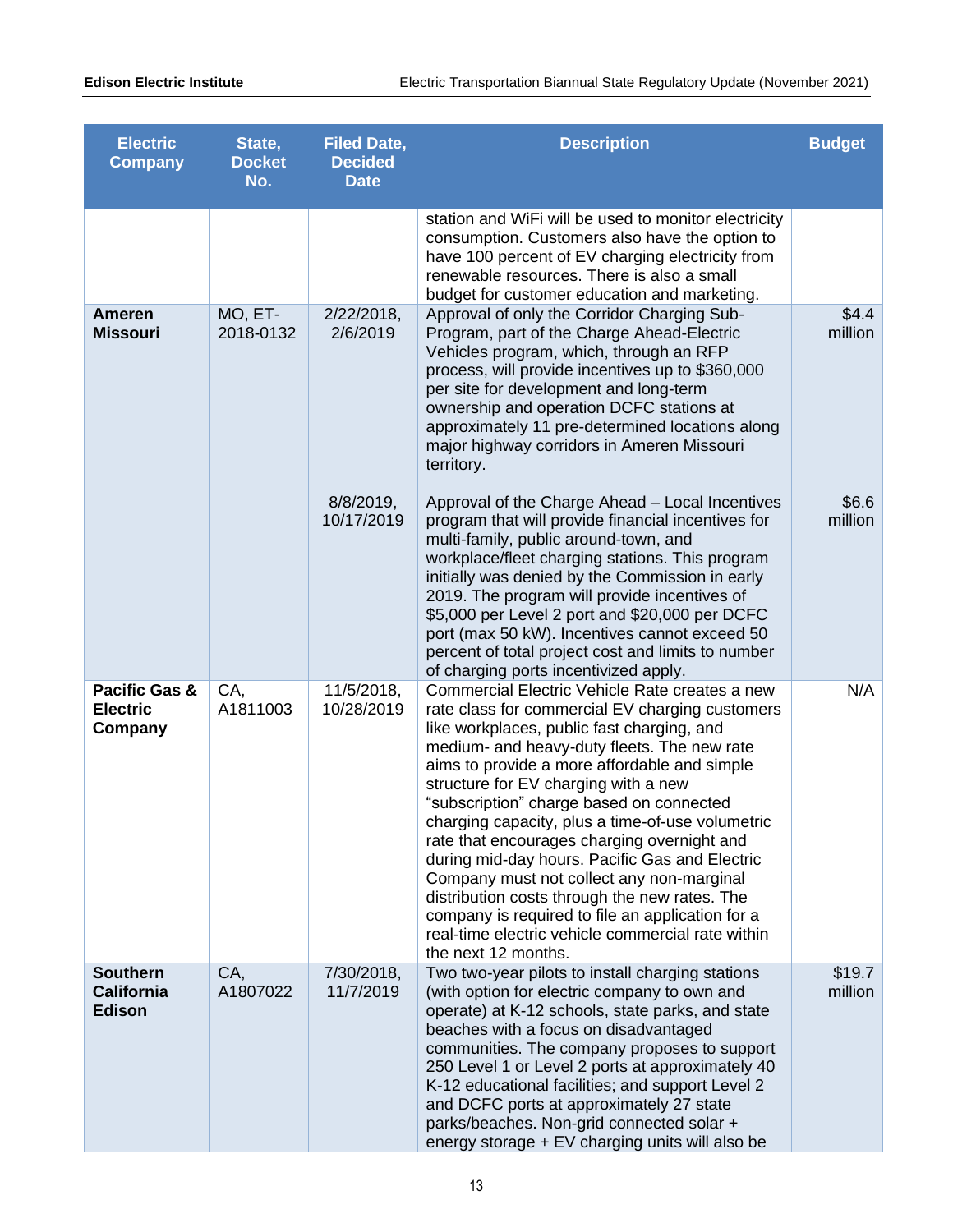| <b>Electric</b><br><b>Company</b>                    | State,<br><b>Docket</b><br>No. | <b>Filed Date,</b><br><b>Decided</b><br><b>Date</b>     | <b>Description</b>                                                                                                                                                                                                                                                                                                                                                                                                                                                                                                                                                                                                                                    | <b>Budget</b>     |
|------------------------------------------------------|--------------------------------|---------------------------------------------------------|-------------------------------------------------------------------------------------------------------------------------------------------------------------------------------------------------------------------------------------------------------------------------------------------------------------------------------------------------------------------------------------------------------------------------------------------------------------------------------------------------------------------------------------------------------------------------------------------------------------------------------------------------------|-------------------|
|                                                      |                                |                                                         | deployed at select park and beach locations.<br>Rebates covering the charging station and some<br>O&M costs will be provided if the site owner<br>chooses to own charging stations. Each pilot will<br>have promotional and educational campaigns<br>targeted at site users, advocates, and<br>employees. School locations also will support<br>grade-level-specific material; faculty education;<br>and an EV economics program.                                                                                                                                                                                                                     |                   |
| Liberty<br><b>Utilities</b>                          | CA,<br>A1807025                | 7/30/2018,<br>11/7/2019                                 | Approval for two separate pilots, one focused on<br>deploying charging stations at schools and the<br>other focused on parks. In both pilots, Liberty will<br>own and install two DCFC with the remainder<br>being Level 2 charging stations at 17 schools<br>and three parks. The stations would be for public,<br>fleet vehicles, and electric school buses, in<br>addition to five dual pedestal charging stations at<br>three parks. The pilots also include an education<br>and outreach component, in which the company<br>would provide information on the new EV<br>charging equipment, EV facts, electric rates, and<br>program information. | \$4.7<br>million  |
| Pacific Gas &<br><b>Electric</b><br>Company          | CA,<br>A1807020                | 7/30/2018,<br>11/7/2019                                 | Proposed EV Parks pilot includes 36 Level 2<br>ports and two DCFC ports across 10 different<br>locations for fleet vehicles and park visitors. In<br>addition, the EV Park pilot includes five locations<br>with off-grid charging. For the EV Schools pilot,<br>the company would install 90-130 Level 2 ports<br>at approximately 22 campuses over two years. If<br>a campus decides to own the chargers, a rebate<br>will be provided.                                                                                                                                                                                                             | \$11.3<br>million |
| San Diego<br>Gas &<br><b>Electric</b>                | CA,<br>A1807023                | 7/30/2018,<br>11/7/2019                                 | Proposes to install, own, and operate 120 Level<br>2 and 20 DCFC stations at 12 state<br>parks/beaches and 10 city/county parks.<br>Additionally, 184 Level 2 and 12 DCFC stations<br>will be installed at 30 schools and educational<br>institutions. The company's existing EV time-of-<br>use rate will be utilized.                                                                                                                                                                                                                                                                                                                               | \$18.7<br>million |
| <b>Portland</b><br><b>General</b><br><b>Electric</b> | OR, UM-<br>1811                | 12/27/2016,<br>02/16/2018<br>$2/15/2019$ ,<br>11/7/2019 | Approval for a pilot with the local transit agency,<br>TriMet, and deployment of additional charging<br>stations on the Electric Avenue Network. For the<br>TriMet pilot, PGE will install own and operate all<br>charging infrastructure including the stations.<br>Additionally, PGE will deploy an additional six<br>Electric Avenue Charging sites. The approval<br>also includes investment in education and<br>outreach through technical assistance, builder<br>outreach, ride & drives, and regional market<br>transformation. A subsequent settlement                                                                                        | \$6.9<br>million  |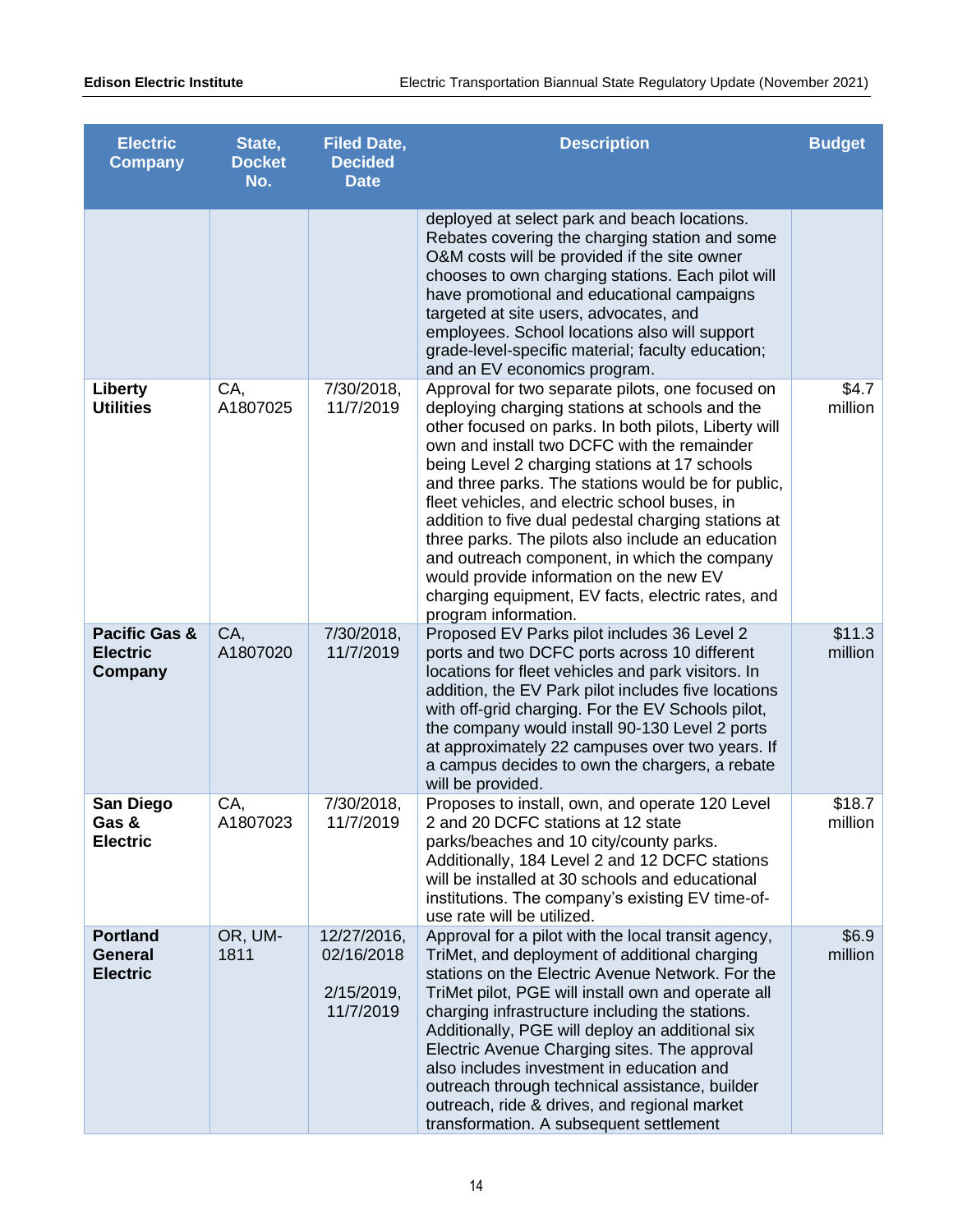| <b>Electric</b><br><b>Company</b>                     | State,<br><b>Docket</b><br>No. | <b>Filed Date,</b><br><b>Decided</b><br><b>Date</b> | <b>Description</b>                                                                                                                                                                                                                                                                                                                                                                                                                                                                                                                                                                                                                                                                                                                                                                                                                                                                                                                                           | <b>Budget</b>    |
|-------------------------------------------------------|--------------------------------|-----------------------------------------------------|--------------------------------------------------------------------------------------------------------------------------------------------------------------------------------------------------------------------------------------------------------------------------------------------------------------------------------------------------------------------------------------------------------------------------------------------------------------------------------------------------------------------------------------------------------------------------------------------------------------------------------------------------------------------------------------------------------------------------------------------------------------------------------------------------------------------------------------------------------------------------------------------------------------------------------------------------------------|------------------|
|                                                       |                                |                                                     | amended some of the terms of the pilot in Order<br>19-385.                                                                                                                                                                                                                                                                                                                                                                                                                                                                                                                                                                                                                                                                                                                                                                                                                                                                                                   |                  |
| Georgia<br><b>Power</b><br>Company                    | GA, 42516                      | 6/28/2019,<br>12/31/2019                            | Approval for recovery of capital investments in<br>EV charging programs that have been made<br>since 2014. Georgia Power's Electric<br>Transportation Initiative includes five elements:<br>an education and awareness campaign; \$250 to<br>residential customers who install Level 2<br>chargers; a \$100 incentive to builders who install<br>240v circuits in EV-ready new homes; and \$500<br>available to commercial customers that install<br>Level 2 chargers at their facilities. Georgia Power<br>will install, own, and operate charging islands of<br>Level 2 and DC Fast Charging (DCFC) stations<br>at 11 company-owned facilities and 25 charging<br>islands at strategically selected public areas in<br>order to collect data on charging behavior.<br>Additionally, the company will be allowed to<br>recover an additional \$6 million annually to<br>support upgrades to wires and transformers for<br>customer-sited charging stations. | \$11<br>million  |
| <b>Maui Electric</b><br>Company                       | HI, 2018-<br>0422              | 12/21/2018,<br>1/10/2020                            | Establishes a public charging TOU rate<br>(Schedule EV-MAUI) for charging stations on the<br>Evohana network and transitions ownership and<br>operation of up to 4 DCFC station locations to<br>Maui Electric for replacement.                                                                                                                                                                                                                                                                                                                                                                                                                                                                                                                                                                                                                                                                                                                               | \$0.3<br>million |
| <b>Consolidated</b><br>Edison<br>Company              | NY, 19-E-<br>0065              | 1/31/2019,<br>1/16/2020                             | Approval to continue the existing SmartCharge<br>NY Program and earn off-the-bill incentives.<br>However, the company will implement new<br>incentives for residential customers on the time<br>of use rate (SC 1 Rate III) and for medium- and<br>heavy-duty vehicles including buses. The<br>company will also implement two make-ready<br>infrastructure programs: the first will be for<br>publicly accessible DCFC and the second for<br>fleet DCFC. Additionally, the Company is<br>required to develop network and non-network<br>maps for purposes of identifying interconnection<br>costs; identify an EV point of contact in the<br>Energy Services Dept.; develop an EV request<br>form to streamline EV application process;<br>enhance customer service representative training<br>on EVs; enhance the Company's EV<br>communication channels; and provide a<br>presentation on V2G integration.                                                | \$39<br>million  |
| Indiana<br><b>Michigan</b><br><b>Power</b><br>Company | MI, U-<br>20359                | 6/24/2019,<br>1/23/2020                             | The "IM Plugged in Pilot Program" includes a<br>\$500 per port incentive for residential and small<br>commercial customers in conjunction with EV-<br>only tariffs; up to \$2,500 for workplace, multi-unit<br>dwellings, and fleet incentives and waived                                                                                                                                                                                                                                                                                                                                                                                                                                                                                                                                                                                                                                                                                                    | \$0.7<br>million |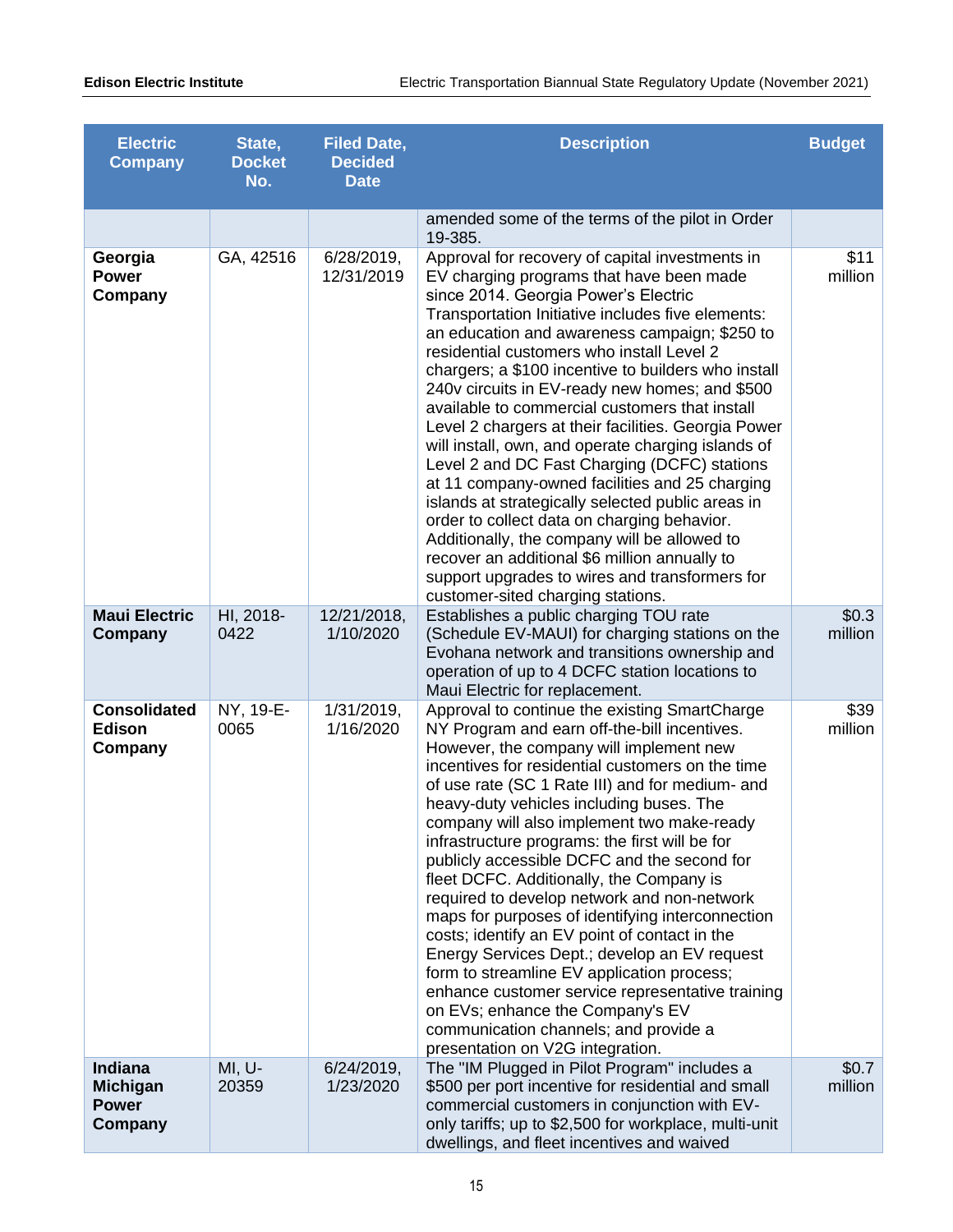| <b>Electric</b><br><b>Company</b>                                                     | State,<br><b>Docket</b><br>No. | <b>Filed Date,</b><br><b>Decided</b><br><b>Date</b> | <b>Description</b>                                                                                                                                                                                                                                                                                                                                                                                                                                                                                                                                                                                                                                               | <b>Budget</b>      |
|---------------------------------------------------------------------------------------|--------------------------------|-----------------------------------------------------|------------------------------------------------------------------------------------------------------------------------------------------------------------------------------------------------------------------------------------------------------------------------------------------------------------------------------------------------------------------------------------------------------------------------------------------------------------------------------------------------------------------------------------------------------------------------------------------------------------------------------------------------------------------|--------------------|
|                                                                                       |                                |                                                     | contribution in aid of construction (CIAC) for new<br>service; up to \$20,000 per port for interstate<br>corridor DCFC at approved locations along with<br>waived CIAC, and a customer education and<br>outreach component.                                                                                                                                                                                                                                                                                                                                                                                                                                      |                    |
| <b>Baltimore</b><br><b>Gas and</b><br>Electric,<br><b>Delmarva</b><br>Power,<br>Pepco | MD, 9478                       | 11/18/2019,<br>2/5/2020                             | A multi-vehicle (MV) Charging Rate, available to<br>customers with five or more EVs, which is equal<br>to 75 percent of the DCFC station standard rate.<br>This rate is only available at electric company-<br>owned EV charging stations.                                                                                                                                                                                                                                                                                                                                                                                                                       | N/A                |
| <b>Portland</b><br><b>General</b><br><b>Electric</b>                                  | OR,<br><b>UM2033</b>           | 9/30/2019,<br>2/13/2020                             | A transportation electrification plan that includes<br>an overview of the current EV market, what EV<br>programs the company currently offers, and<br>potential future programs. Of possible future<br>programs, the company may consider some of<br>the following: new residential EV rates, on-bill<br>payments/subscriptions, smart charging rebates<br>for residential and commercial customers, make-<br>ready infrastructure deployment for public<br>charging and fleets, and charging as a service for<br>fleets.                                                                                                                                        | N/A                |
| <b>Central Maine</b><br><b>Power</b>                                                  | ME, 2019-<br>00217             | 11/19/2019,<br>02/25/2020                           | The Public Utilities Commission conducted an<br>RFP for pilot programs to support electric<br>transportation and approved two proposals from<br>Central Maine Power. Central Maine Power's<br>Make Ready Pilot Program will perform make-<br>ready work for 60 Level 2 charger plugs at a cost<br>of no more than \$4,000 per plug. Additionally, a<br>Rate Design Pilot Program is intended to reduce<br>operating costs for DC fast charging station<br>operators by offering a two-part demand rate that<br>bills distribution related costs on a monthly non-<br>coincident peak basis and transmission related<br>costs on a monthly coincident peak basis. | \$0.2\$<br>million |
| <b>Portland</b><br><b>General</b><br><b>Electric</b>                                  | OR,<br>ADV1081                 | 1/14/2020,<br>2/25/2020                             | A demonstration project that aims to evaluate the<br>viability and effectiveness of installing Level 2 EV<br>chargers on PGE-owned distribution poles at two<br>locations. Specific learnings include: operational<br>considerations for deploying charging on poles;<br>city operational considerations such as permitting<br>requirements, right-of-way constraints, and<br>parking designations; customer awareness by<br>surveying customers in the area on their<br>awareness of the stations and the chargers'<br>impact on their willingness to consider an EV;<br>and evaluation of economics and potential<br>program models.                           | N/A                |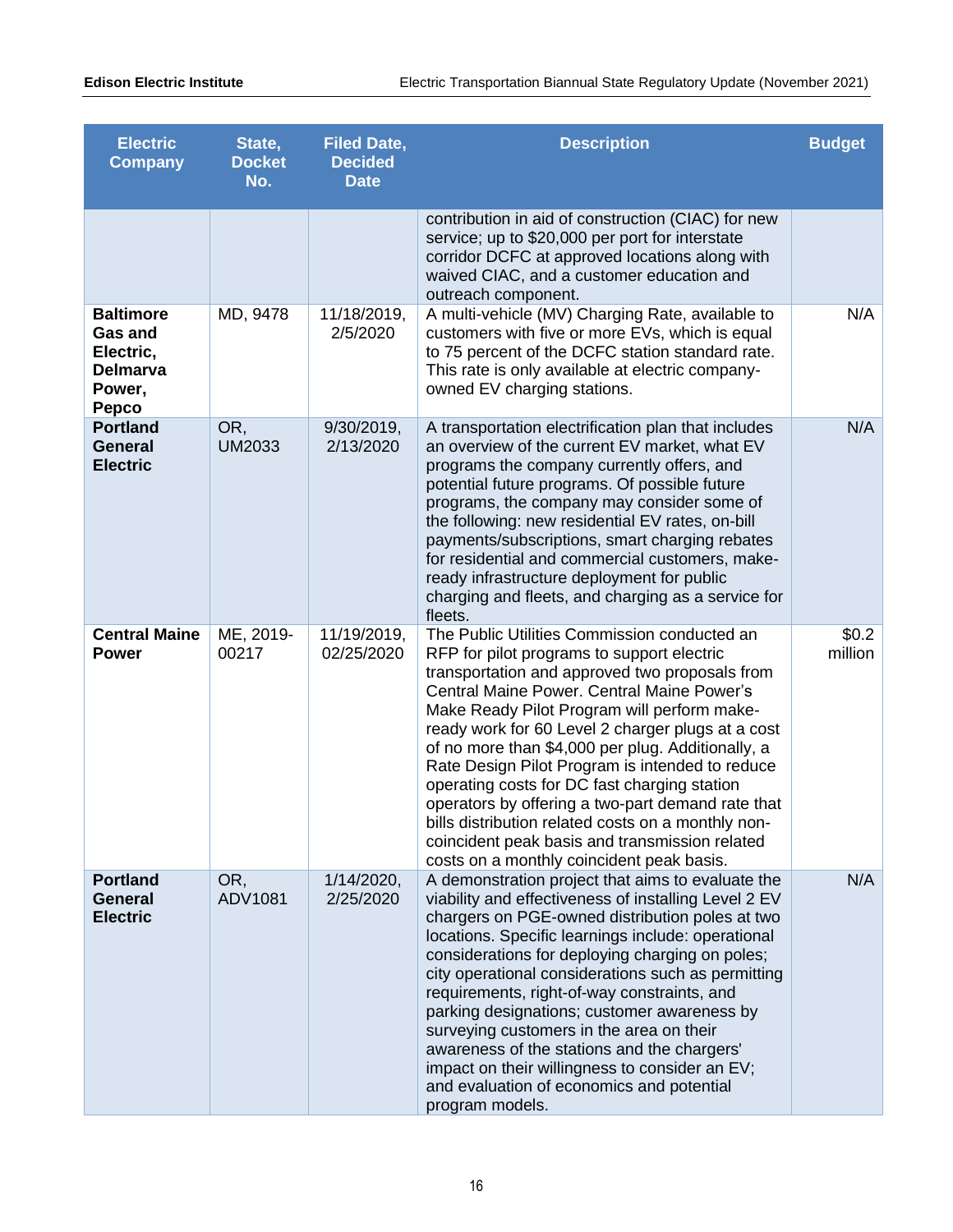| <b>Electric</b><br><b>Company</b>                          | State,<br><b>Docket</b><br>No. | <b>Filed Date,</b><br><b>Decided</b><br><b>Date</b> | <b>Description</b>                                                                                                                                                                                                                                                                                                                                                                                                                                                                                                                                                                                                                                                                                                   | <b>Budget</b>    |
|------------------------------------------------------------|--------------------------------|-----------------------------------------------------|----------------------------------------------------------------------------------------------------------------------------------------------------------------------------------------------------------------------------------------------------------------------------------------------------------------------------------------------------------------------------------------------------------------------------------------------------------------------------------------------------------------------------------------------------------------------------------------------------------------------------------------------------------------------------------------------------------------------|------------------|
| Indiana<br>Michigan<br><b>Power</b>                        | IN, 45235                      | 5/14/2019,<br>3/11/2020                             | The "IM Plugged in Pilot Program" includes a<br>\$500 per port incentive, capped at 1,000 ports<br>annually, for residential and small commercial<br>customers in conjunction with EV-only tariffs;<br>\$250 per port incentive, capped at 800 ports<br>annually, for multi-unit dwellings, fleet, and<br>workplace charging stations and the option to<br>choose an extended 5-year revenue credit period<br>for new service; and a customer education and<br>outreach component.                                                                                                                                                                                                                                   | \$2.1<br>million |
| Ameren<br><b>Missouri</b>                                  | MO, ER-<br>2019-0335           | 7/3/2019,<br>3/18/2020                              | Optional residential EV Time of Use rate (EV<br>Savers) to encourage overnight charging.<br>Applies to the whole house.                                                                                                                                                                                                                                                                                                                                                                                                                                                                                                                                                                                              | N/A              |
| <b>Dominion</b><br><b>Energy</b><br>Virginia               | VA, PUR-<br>2019-<br>00154     | $9/30/19$ ,<br>3/26/20                              | Smart Charging Infrastructure Pilot will provide<br>rebates for the infrastructure and upgrades<br>(make-ready) to enable EV charging and rebates<br>for smart charging equipment. The pilot will focus<br>on deploying up to 25 Level 2 charging stations<br>at multi-family sites, 400 Level 2 charging<br>stations at workplaces, 30 DCFC at public<br>locations, and 60 DCFC to transit agencies. One<br>eligibility requirement is that participants must<br>agree to provide charging data to the company.<br>Dominion also will own up to four charging<br>stations to support the electrification of the<br>rideshare market segment in strategic locations.                                                 | \$22<br>million  |
| <b>Idaho Power</b>                                         | OR, UM-<br>2035                | 11/1/2019,<br>5/5/2020                              | An electric transportation framework which<br>provides an overview of the current EV market,<br>what EV programs the company currently offers,<br>and potential future programs. Possible future<br>programs, include: providing incentives to<br>residential customers for the installation of EV<br>charging infrastructure, rest stop and truck stop<br>infrastructure deployment, and charging station<br>deployment in areas where EV educational<br>events are held (i.e., local colleges).                                                                                                                                                                                                                    | N/A              |
| <b>NV Energy;</b><br><b>Sierra Pacific</b><br><b>Power</b> | NV, 20-<br>01040               | 1/31/2020,<br>6/10/2020                             | The 2020-2021 Annual Plan for the EV<br>Infrastructure Demonstration (EVID) program<br>continues to offer incentives for the installation of<br>Level 2 workplace and public charging stations at<br>up to \$3,000 per port and increases the<br>incentives for the installation of Level 2 chargers<br>at multi-unit dwellings and fleet customers to<br>\$5,000 per port (previously \$3,000 per port).<br>Public, multi-family, workplace, and fleet<br>customers may also apply for DCFC incentives<br>of \$400 per installed kW (with a cap of \$40,000<br>or 50 percent of installed costs) per charger. New<br>incentives are added for governmental and low-<br>income multi-unit dwelling customers for the | \$8 million      |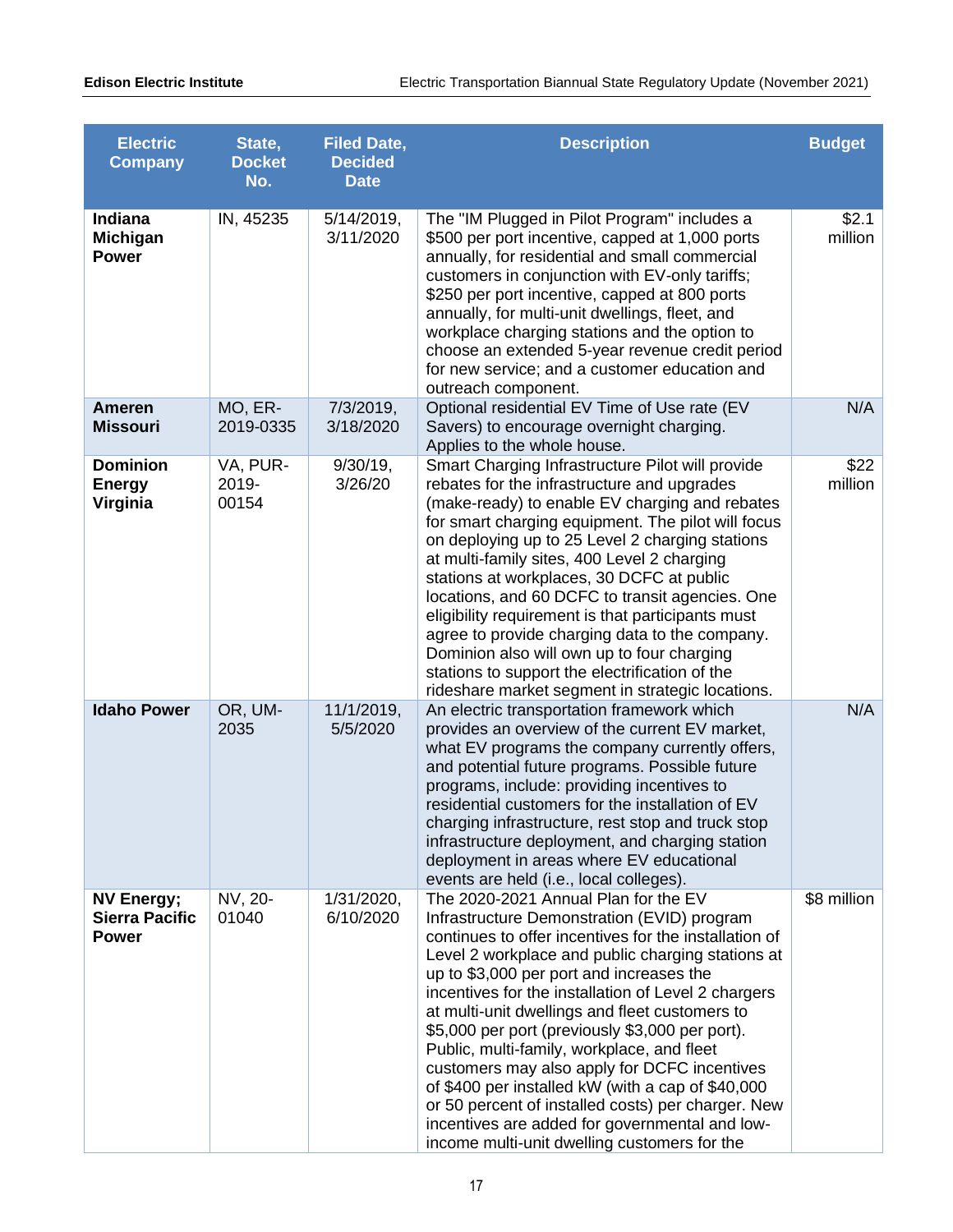| <b>Electric</b><br><b>Company</b>                                                                                                                                                                                                                                                      | State,<br><b>Docket</b><br>No. | <b>Filed Date,</b><br><b>Decided</b><br><b>Date</b> | <b>Description</b>                                                                                                                                                                                                                                                                                                                                                                                                                                                                                                                                                                                                                                                                                                                                                                                                                                                                                                                                                                                                                                                                               | <b>Budget</b>    |
|----------------------------------------------------------------------------------------------------------------------------------------------------------------------------------------------------------------------------------------------------------------------------------------|--------------------------------|-----------------------------------------------------|--------------------------------------------------------------------------------------------------------------------------------------------------------------------------------------------------------------------------------------------------------------------------------------------------------------------------------------------------------------------------------------------------------------------------------------------------------------------------------------------------------------------------------------------------------------------------------------------------------------------------------------------------------------------------------------------------------------------------------------------------------------------------------------------------------------------------------------------------------------------------------------------------------------------------------------------------------------------------------------------------------------------------------------------------------------------------------------------------|------------------|
|                                                                                                                                                                                                                                                                                        |                                |                                                     | installation of Level 2 chargers at up to \$10,000<br>per port in partnership with the Nevada<br>Governor's Office of Energy to cover 100 percent<br>of total project costs. A Custom Grant program<br>provides financial support for EV infrastructure<br>deployment projects not eligible for other<br>incentive programs. Up to \$500,000 per site is<br>available under the Nevada Electric Highway<br>program. An electric school bus component<br>covers up to 75 percent of total project costs,<br>including the electric school bus.                                                                                                                                                                                                                                                                                                                                                                                                                                                                                                                                                    |                  |
| <b>Pacific Power</b>                                                                                                                                                                                                                                                                   | OR, UM-<br>2056                | $2/3/2020$ ,<br>6/18/2020                           | The Oregon Transportation Electrification (TE)<br>Plan integrates Pacific Power's TE actions into<br>one document, identifies a portfolio of programs<br>the company is considering to address market<br>barriers in the company's service territory, and<br>provides an overview of the current EV market.<br>The possible future programs include new rate<br>designs, the development of a market study,<br>expanding the company's own EV fleet, updating<br>commercial line extension allowance for<br>transportation electrification, developing incentive<br>programs for residential and commercial<br>infrastructure, developing a fleet make-ready<br>incentive program, and increasing awareness<br>and education.                                                                                                                                                                                                                                                                                                                                                                    | N/A              |
| <b>Consolidated</b><br><b>Edison</b><br>Company,<br><b>Central</b><br><b>Hudson Gas</b><br>& Electric,<br><b>National Grid,</b><br><b>New York</b><br><b>State Electric</b><br>& Gas,<br>Orange and<br><b>Rockland</b><br>Utilities,<br><b>Rochester</b><br>Gas and<br><b>Electric</b> | NY, 18-E-<br>0138              | 04/24/2018,<br>07/16/2020                           | A Make-Ready Program allows all investor-<br>owned electric companies in the state to<br>implement programs to support EV charging<br>infrastructure. Incentives are designed to offset<br>costs associated with electric company-side<br>infrastructure and customer-side make-ready<br>infrastructure for DCFC and Level 2 sites.<br>Incentives will cover up to 100, 90, or 50 percent<br>of these costs depending on criteria such as<br>proximity to low-income and environmental<br>justice communities. The program targets more<br>than 35,000 Level 2 ports at workplaces, 18,500<br>Level 2 ports at public locations, and 1,500<br>DCFC ports, with specific budgets and port<br>targets for each operating company. In addition,<br>electric companies will establish managed<br>charging programs, Fleet Assessment Services,<br>Medium- and Heavy-Duty Fleet Make-Ready<br>Pilot programs, and Transit Authority Make-<br>Ready Support programs. The New York State<br>Energy Research & Development Authority<br>(NYSERDA) will lead environmental justice-<br>focused programs. | \$701<br>million |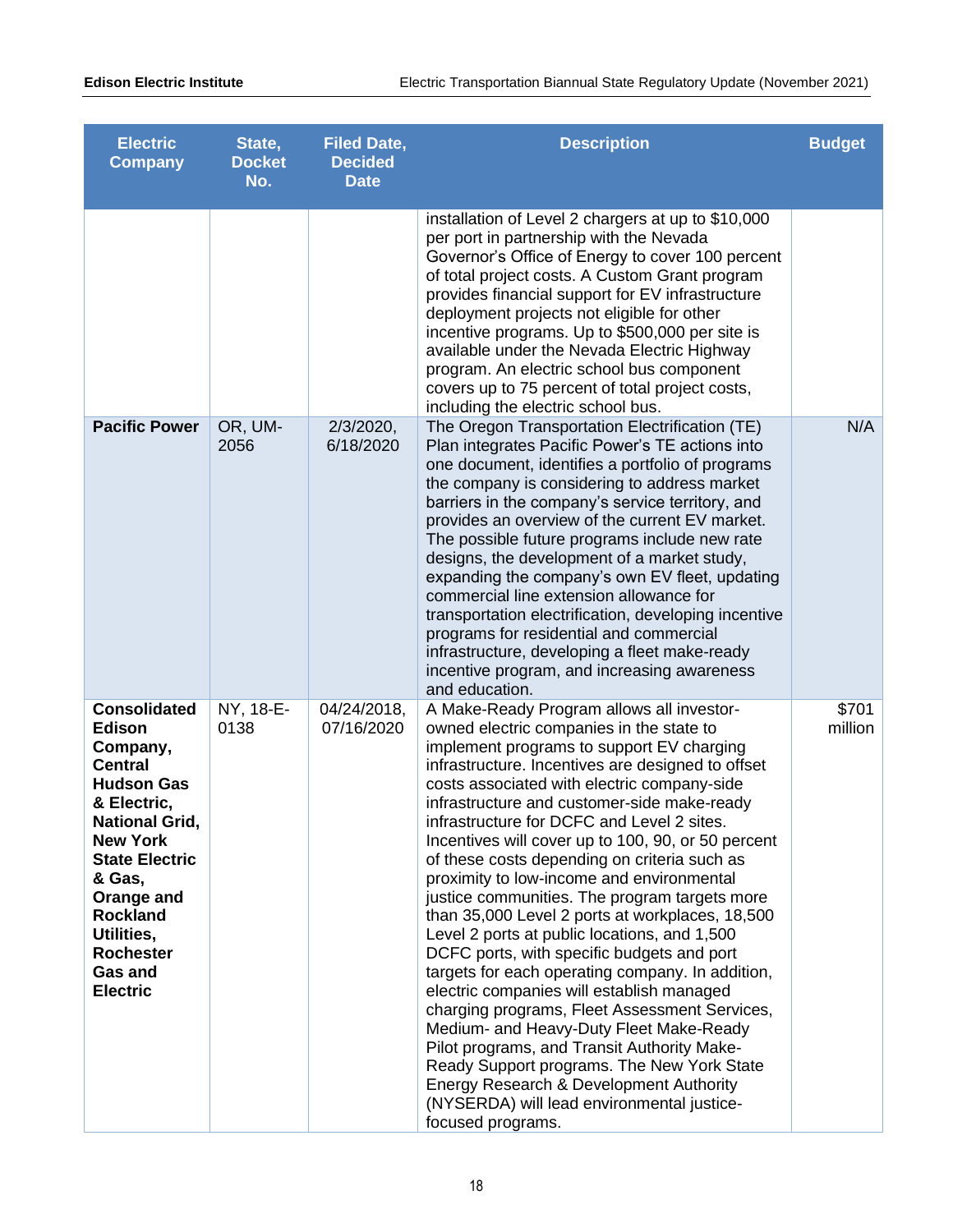| <b>Electric</b><br><b>Company</b>              | State,<br><b>Docket</b><br>No. | <b>Filed Date,</b><br><b>Decided</b><br><b>Date</b> | <b>Description</b>                                                                                                                                                                                                                                                                                                                                                                                                                                                                                                                                                                                                                                                                                                                                                                                                                                                                                                                                                                            | <b>Budget</b>    |
|------------------------------------------------|--------------------------------|-----------------------------------------------------|-----------------------------------------------------------------------------------------------------------------------------------------------------------------------------------------------------------------------------------------------------------------------------------------------------------------------------------------------------------------------------------------------------------------------------------------------------------------------------------------------------------------------------------------------------------------------------------------------------------------------------------------------------------------------------------------------------------------------------------------------------------------------------------------------------------------------------------------------------------------------------------------------------------------------------------------------------------------------------------------------|------------------|
| <b>Xcel Energy</b>                             | WI, 4220-<br><b>TE-104</b>     | 11/20/2019,<br>7/16/2020                            | The "Residential EV Home Service Program"<br>allows the customer's house load to remain on a<br>standard rate, while the customer's EV load is<br>subject to a three-period rate structure. The<br>residential "Voluntary EV Charger Service<br>Program" is available to residential customers on<br>Xcel's time-of-day rate for the whole house,<br>including the EV load. Under both programs,<br>Xcel owns and maintains the charging<br>equipment, and customers may choose to pay<br>for the equipment and installation up front or<br>through a bundled customer charge. The<br>"Commercial EV Service Program" allows Xcel to<br>study a modification to Wisconsin's line<br>extension policies by providing eligible medium<br>and large EV customers with a revenue-based<br>allowance. Xcel also provides make-ready<br>infrastructure for commercial customers.<br>Customers have the option for Xcel to install,<br>own, and operate the charging equipment for a<br>monthly fee. | N/A              |
| Green<br><b>Mountain</b><br><b>Power</b>       | VT, 19-<br>3586-TF             | $9/20/2019$ ,<br>7/20/2020                          | Two new EV charging rates for residential<br>customers offer a reduced rate for EV charging<br>and use the metering capability of the charging<br>equipment to disaggregate EV load from the<br>house. The "Managed Charging" rate allows<br>Green Mountain Power to limit customer<br>charging during Peak Events; if the customer<br>overrides and charges during the Peak Event,<br>they will pay an increased rate for energy used<br>during the peak event window. The "TOU" rate<br>includes an eight-hour block of Peak Hours with<br>an increased rate.                                                                                                                                                                                                                                                                                                                                                                                                                               | N/A              |
| <b>Dominion</b><br><b>Energy</b><br>Virginia   | VA, PUR-<br>2019-<br>00201     | 12/3/2019,<br>7/30/2020                             | The 2019 demand-side management programs<br>include two new residential EV programs. The<br>Energy Efficiency/Demand Response program<br>provides an incentive for EV customers to<br>purchase a qualifying EV charger. Customers are<br>automatically enrolled in a demand response<br>program that, during times of peak system<br>demand, would activate the chargers to<br>temporarily reduce load. The Peak Shaving<br>program provides an annual incentive to<br>customers who already have a qualifying EV<br>charger in exchange for allowing the company to<br>reduce the operating cycle of their charger during<br>periods of high demand.                                                                                                                                                                                                                                                                                                                                         | \$4.8<br>million |
| <b>Southern</b><br><b>California</b><br>Edison | CA,<br>A1806015                | $6/26/2018$ ,<br>8/27/2020                          | The Charge Ready 2 program is a continuation<br>of Southern California Edison's Charge Ready<br>pilot. The program includes a \$417.5 million for                                                                                                                                                                                                                                                                                                                                                                                                                                                                                                                                                                                                                                                                                                                                                                                                                                             | \$436<br>million |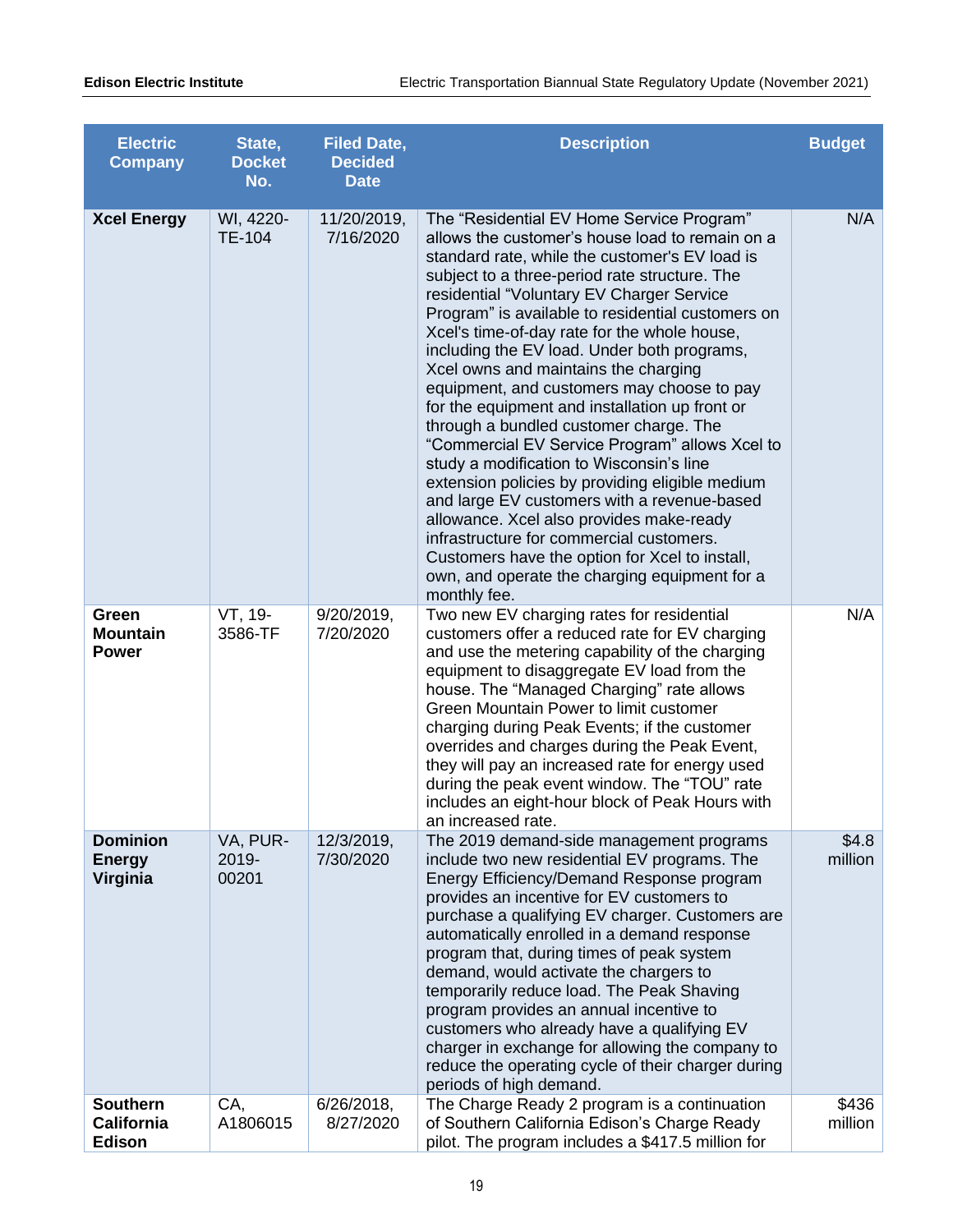| <b>Electric</b><br><b>Company</b>                                         | State,<br><b>Docket</b><br>No.           | <b>Filed Date,</b><br><b>Decided</b><br><b>Date</b> | <b>Description</b>                                                                                                                                                                                                                                                                                                                                                                                                                                                                                                                                                                                                                                                                                                                                                                                                                                                                                                                                                                      | <b>Budget</b>    |
|---------------------------------------------------------------------------|------------------------------------------|-----------------------------------------------------|-----------------------------------------------------------------------------------------------------------------------------------------------------------------------------------------------------------------------------------------------------------------------------------------------------------------------------------------------------------------------------------------------------------------------------------------------------------------------------------------------------------------------------------------------------------------------------------------------------------------------------------------------------------------------------------------------------------------------------------------------------------------------------------------------------------------------------------------------------------------------------------------------------------------------------------------------------------------------------------------|------------------|
|                                                                           |                                          |                                                     | charging infrastructure, \$14.5 million for<br>marketing, education, and outreach, and \$4.3<br>million for evaluation. The company expands its<br>ability to provide make-ready infrastructure to<br>support 22,200 Level 1/Level 2 charging ports.<br>SCE will own and operate up to 2,500 charging<br>ports at multi-unit dwellings within disadvantaged<br>communities to make it easier for customers to<br>participate by providing a turnkey solution. New<br>Construction Rebates for approximately 15,400<br>ports provide up to \$3,500 per port for new<br>construction multi-unity dwellings to install<br>charging stations. Make-ready infrastructure and<br>rebates for 205 DC fast charging ports is also<br>available. SCE will target 50 percent of the<br>make-ready investment in disadvantaged<br>communities and 30 percent in multi-unit<br>buildings. Participating customers must take part<br>in a demand response program and accept time<br>of use pricing. |                  |
| <b>Xcel Energy</b>                                                        | MN, 19-<br>559                           | 8/30/2019,<br>10/6/2020                             | An expansion of Xcel Energy's Residential<br>Electric Vehicle Service Pilot into a full-time,<br>permanent offering for all qualifying customers<br>called "Electric Vehicle Home Service."<br>Customers may choose to pay for their charging<br>equipment and installation in a bundled customer<br>charge or pay the full cost of their charging<br>equipment and installation. In both cases, EV<br>charging is billed via the charging equipment's<br>metering on a three-tier TOU rate. A new<br>Voluntary Electric Vehicle Charger service<br>provides similar payment options as the EV<br>Home Service for customers taking service under<br>the Residential Time of Day tariff.                                                                                                                                                                                                                                                                                                | N/A              |
| <b>Duke Energy</b><br>Carolinas,<br><b>Duke Energy</b><br><b>Progress</b> | SC, 2018-<br>321-E and<br>2018-322-<br>Е | 10/10/2018,<br>10/7/2020                            | The three-year Electric Transportation Pilot<br>allows Duke Energy to install, own, and operate<br>60 DC fast charging stations across its service<br>territory (40 in Duke Energy Carolinas and 20 in<br>Duke Energy Progress). The stations will be<br>located on highway corridor locations to enable<br>intra- and inter-state travel. A residential EV<br>charging program provides up to \$1,000 for up to<br>400 Duke Energy Carolinas customers who<br>install a Level 2 charging station, provide access<br>to charging data, and shift charging to observe<br>off-peak periods. This pilot program is the first in<br>the Carolinas.                                                                                                                                                                                                                                                                                                                                          | \$8.8<br>million |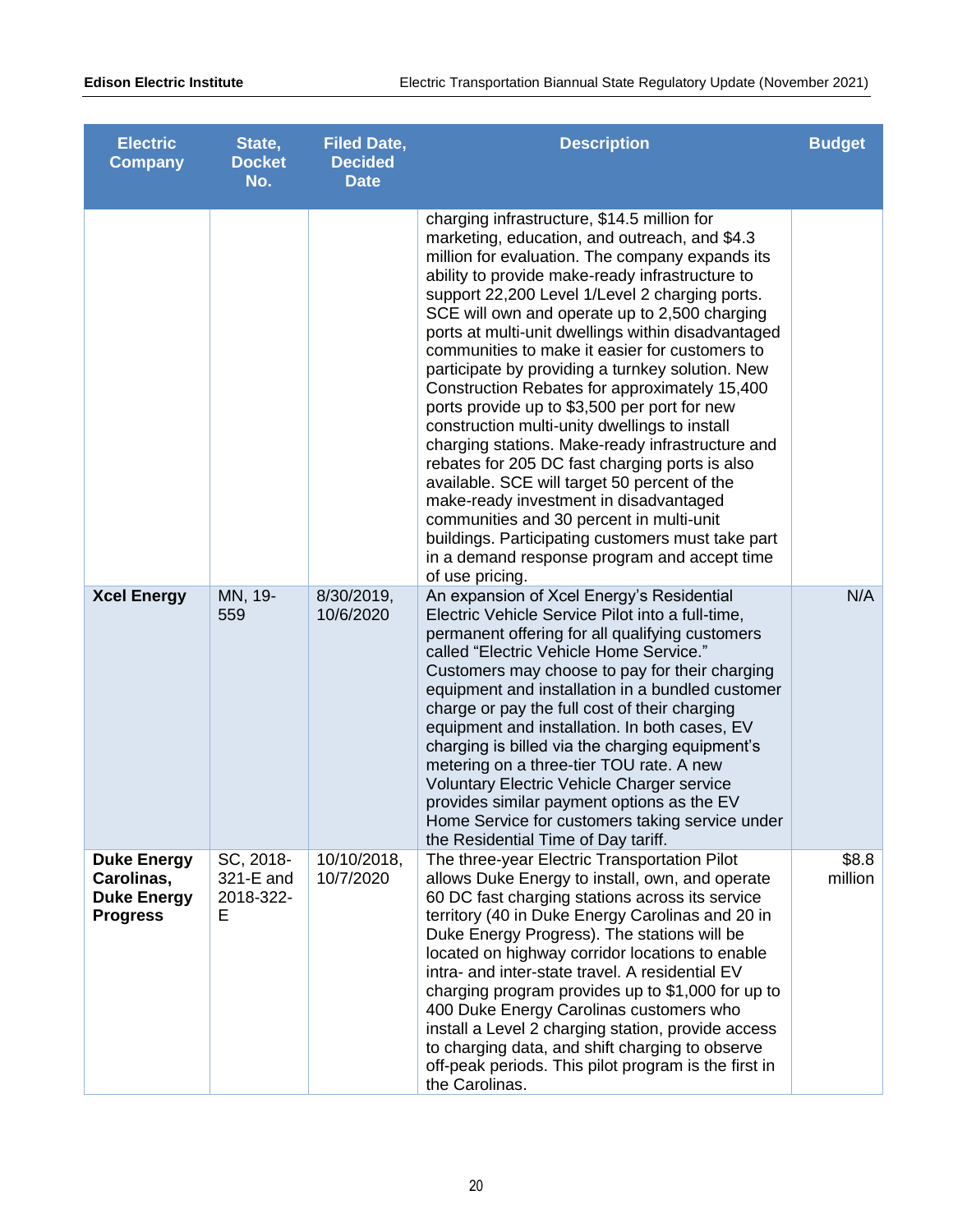| <b>Electric</b><br><b>Company</b>                                         | State,<br><b>Docket</b><br>No.                       | <b>Filed Date,</b><br><b>Decided</b><br><b>Date</b> | <b>Description</b>                                                                                                                                                                                                                                                                                                                                                                                                                                                                                                                                                                                                                                                                                                                                                                                                                                                                                                                                  | <b>Budget</b>       |
|---------------------------------------------------------------------------|------------------------------------------------------|-----------------------------------------------------|-----------------------------------------------------------------------------------------------------------------------------------------------------------------------------------------------------------------------------------------------------------------------------------------------------------------------------------------------------------------------------------------------------------------------------------------------------------------------------------------------------------------------------------------------------------------------------------------------------------------------------------------------------------------------------------------------------------------------------------------------------------------------------------------------------------------------------------------------------------------------------------------------------------------------------------------------------|---------------------|
| <b>Portland</b><br><b>General</b><br><b>Electric</b>                      | OR, ADV<br>1151                                      | 7/15/2020,<br>10/20/2020                            | A three-year Residential EV Charging Pilot offers<br>rebates for the purchase of a Level 2 charging<br>station and helps manage the load of EV<br>charging. Portland General Electric will provide<br>rebates for up to 5,000 customers (\$500<br>standard rebate and \$1,000 rebate for low-<br>income customers). Customers will be<br>automatically enrolled in a Smart Charging<br>Program and receive up to \$50 for successful<br>participation.                                                                                                                                                                                                                                                                                                                                                                                                                                                                                              | \$17<br>million     |
| <b>Otter Tail</b><br><b>Power</b><br>Company                              | MN, 20-<br>181                                       | 1/31/2020,<br>10/27/2021                            | The three-year pilot program (2021-2023) allows<br>Otter Tail to install, own, and operate 11 DCFC<br>stations throughout its service territory. Otter Tail<br>also will install 10 Level 2 charging stations that<br>will be maintained by site hosts. Time-of-day<br>rates will incentivize charging during off-peak<br>periods.                                                                                                                                                                                                                                                                                                                                                                                                                                                                                                                                                                                                                  | \$2.1<br>million    |
| <b>San Diego</b><br>Gas &<br><b>Electric</b>                              | CA,<br>A1907006                                      | 7/3/2019<br>12/21/2020                              | An optional EV High Power (EV-HP) rate for<br>separately metered EV charging greater than 20<br>kilowatts (kW), including DCFC stations and<br>medium- and heavy-duty EV charging. The rate<br>replaces demand charges with a fixed monthly<br>subscription charge based on the power level the<br>customer chooses. Energy charges are based on<br>a TOU rate.                                                                                                                                                                                                                                                                                                                                                                                                                                                                                                                                                                                     | N/A                 |
| <b>Duke Energy</b><br>Carolinas,<br><b>Duke Energy</b><br><b>Progress</b> | <b>NC, E-2</b><br>Sub 1197<br>and<br>E-7 Sub<br>1195 | $3/29/2019$ ,<br>11/24/2020                         | The three-year Electric Transportation Pilot<br>includes four major components. An EV School<br>Bus Charging program provides up to \$215,000<br>per bus for 15 buses in each of the Duke Energy<br>Carolinas (DEC) and Duke Energy Progress<br>(DEP) territories. Participating customers will<br>share charging data and test load management<br>and bidirectional charging capabilities. Duke will<br>install, own, and operate Level 2 charging<br>stations to provide charging access for<br>residential customers in multifamily dwellings (50<br>charging stations in DEC territory and 30 in DEP<br>territory). Duke will install, own, and operate<br>Level 2 charging stations at public destinations<br>(100 charging stations in DEC territory and 60 in<br>DEP territory). Duke also will install, own, and<br>operate up to 24 DCFC in 12 locations in its DEC<br>territory and up to 16 DCFC in 8 locations in its<br>DEP territory. | $-$ \$25<br>million |
| <b>Portland</b><br><b>General</b><br><b>Electric</b>                      | OR, ADV<br>1155                                      | 7/17/2020,<br>12/15/2020                            | A three-year Business EV Charging Rebate Pilot<br>will provide rebates for approximately 1,000<br>charging ports at workplaces, multifamily<br>dwellings, destination centers, and light-duty EV<br>fleets. The standard rebate amount is \$500 per                                                                                                                                                                                                                                                                                                                                                                                                                                                                                                                                                                                                                                                                                                 | \$1 million         |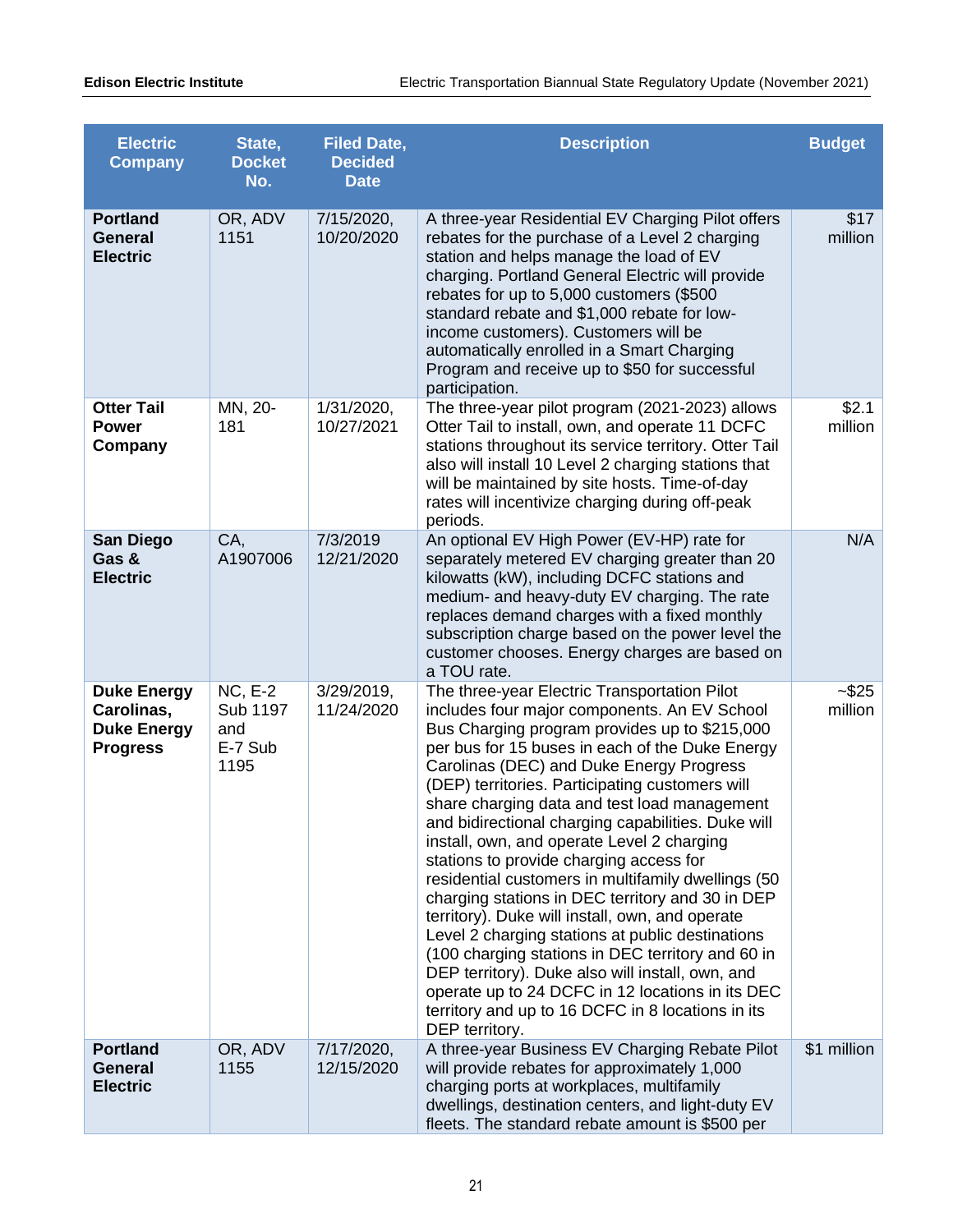| <b>Electric</b><br><b>Company</b>                                         | State,<br><b>Docket</b><br>No. | <b>Filed Date,</b><br><b>Decided</b><br><b>Date</b> | <b>Description</b>                                                                                                                                                                                                                                                                                                                                                                                                                                                                                                                                                                                                                                                                                                                                                                                                                                                                                                                                                | <b>Budget</b>     |
|---------------------------------------------------------------------------|--------------------------------|-----------------------------------------------------|-------------------------------------------------------------------------------------------------------------------------------------------------------------------------------------------------------------------------------------------------------------------------------------------------------------------------------------------------------------------------------------------------------------------------------------------------------------------------------------------------------------------------------------------------------------------------------------------------------------------------------------------------------------------------------------------------------------------------------------------------------------------------------------------------------------------------------------------------------------------------------------------------------------------------------------------------------------------|-------------------|
|                                                                           |                                |                                                     | port, while income eligible multifamily participants<br>may receive \$2,300 per port.                                                                                                                                                                                                                                                                                                                                                                                                                                                                                                                                                                                                                                                                                                                                                                                                                                                                             |                   |
| <b>Consumers</b><br><b>Energy</b>                                         | MI, U-<br>20697                | 2/27/2020,<br>12/17/2020                            | A three-year PowerMIFleet pilot allows<br>Consumers Energy to pay for the full cost of the<br>service connection and provides rebates for the<br>installation of charging stations for participating<br>commercial fleets and workplaces. Level 2<br>charging station rebates are up to \$5,000 per<br>dual port charger, and DCFC station rebates are<br>up to \$70,000 for public use and \$35,000 for<br>non-public chargers per 125 kW of charging<br>capacity. Commercial customers receiving<br>rebates may participate in a demand response<br>program. Consumers Energy also will test<br>bidirectional charging, including vehicle-to-<br>building ("V2B") and potentially vehicle-to-grid<br>("V2G") functions, for demand response and<br>emergency backup power. An education and<br>outreach component includes providing support<br>to fleet customers through a fleet electrification<br>concierge service resulting in published case<br>studies. | \$12.2<br>million |
| <b>Florida Power</b><br>& Light                                           | FL,<br>20200170-<br>ΕI         | 6/19/2020,<br>12/21/2020                            | Three five-year pilot tariffs for the purpose of<br>studying and supporting the development of<br>public DCFC stations. The first tariff, Rate<br>Schedule UEV, allows FPL to sell public charging<br>services directly to EV drivers from certain FPL-<br>owned DCFC stations at a rate of \$0.30 per<br>kilowatt-hour. The other two tariffs, Electric<br>Vehicle Charging Infrastructure Riders (Rate<br>Schedules GSD-1EV and GSLD-1EV) are<br>available to third party DCFC station operators<br>and limit the amount of demand billed to these<br>customers during billing periods with low<br>charging station utilization.                                                                                                                                                                                                                                                                                                                                | N/A               |
| <b>Pacific</b><br>Power,<br><b>Portland</b><br>General<br><b>Electric</b> | OR, UM<br>1826                 | 9/25/2020,<br>12/29/2020                            | Pacific Power and Portland General Electric file<br>annual program plans outlining how revenue<br>from the Oregon Clean Fuels Program (CFP) will<br>be spent. *Electric companies fund the program<br>by generating CFP credits on behalf of their<br>residential customers who drive EVs.<br>Pacific Power's plan supports statewide<br>education and outreach efforts and the Electric<br>Mobility grant that funds innovative community<br>projects. In 2021, Pacific Power's plan also will<br>support an additional location for Pacific Power's<br>fast charging network. Each location consists of<br>four DCFC and one dual port L2 charger.                                                                                                                                                                                                                                                                                                              | \$1.6<br>million* |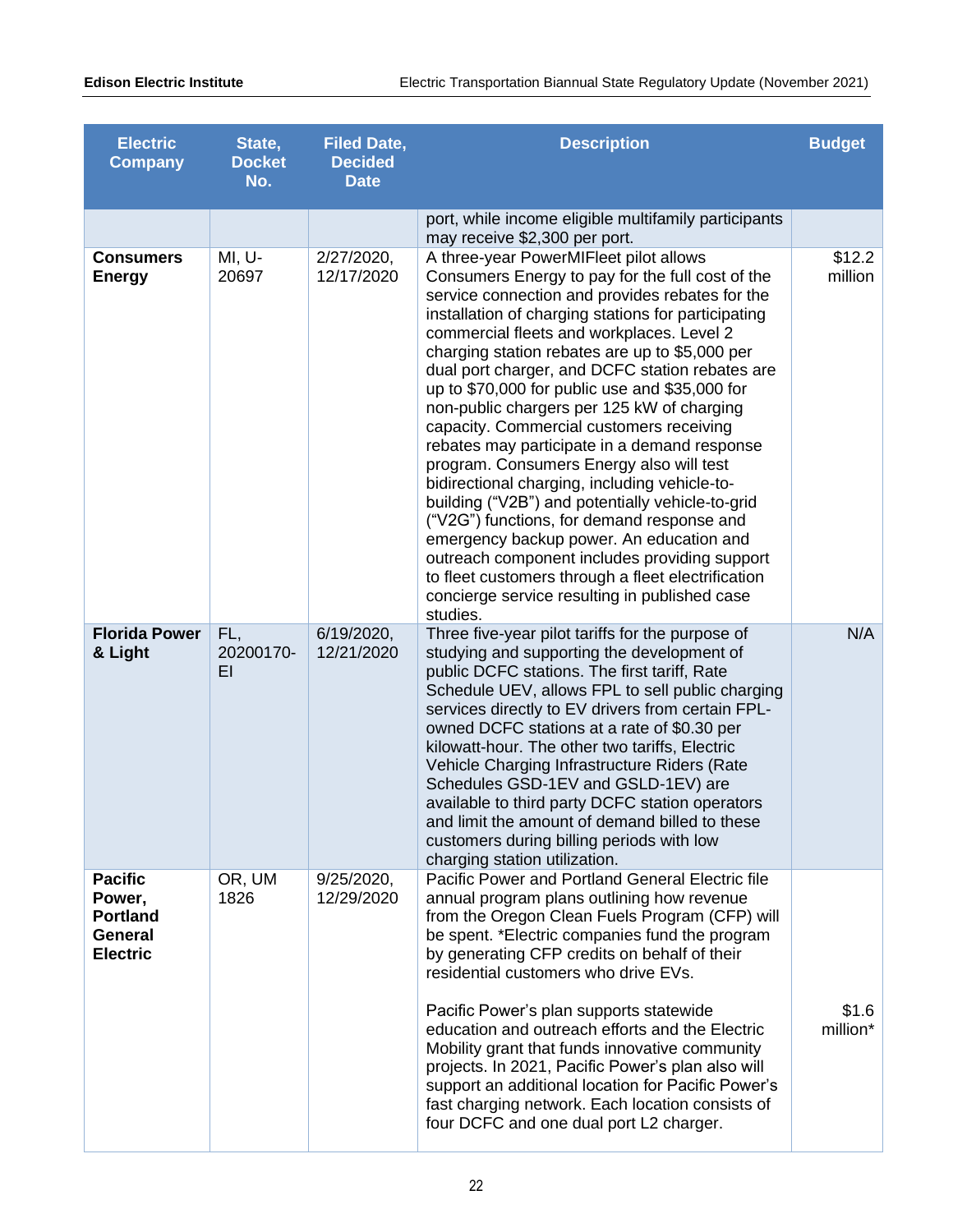| <b>Electric</b><br><b>Company</b>                                        | State,<br><b>Docket</b><br>No. | <b>Filed Date,</b><br><b>Decided</b><br><b>Date</b> | <b>Description</b>                                                                                                                                                                                                                                                                                                                                                                                                                                                                                                                                                                                                                                                                                                                                                                                                                                                                                                                                                                                                                                                                                                                                                                                                                                                                                                                                                                                                                                                                                                | <b>Budget</b>      |
|--------------------------------------------------------------------------|--------------------------------|-----------------------------------------------------|-------------------------------------------------------------------------------------------------------------------------------------------------------------------------------------------------------------------------------------------------------------------------------------------------------------------------------------------------------------------------------------------------------------------------------------------------------------------------------------------------------------------------------------------------------------------------------------------------------------------------------------------------------------------------------------------------------------------------------------------------------------------------------------------------------------------------------------------------------------------------------------------------------------------------------------------------------------------------------------------------------------------------------------------------------------------------------------------------------------------------------------------------------------------------------------------------------------------------------------------------------------------------------------------------------------------------------------------------------------------------------------------------------------------------------------------------------------------------------------------------------------------|--------------------|
|                                                                          |                                |                                                     | Portland General Electric's plan supports a<br>competitive grant program that prioritizes<br>transportation electrification projects in<br>underserved communities. The 2021 plan also<br>includes funding for public charging<br>infrastructure, an education and outreach<br>campaign, and emerging technology pilots.                                                                                                                                                                                                                                                                                                                                                                                                                                                                                                                                                                                                                                                                                                                                                                                                                                                                                                                                                                                                                                                                                                                                                                                          | \$6.5<br>million*  |
| <b>Xcel Energy</b>                                                       | CO, 20A-<br>0204E              | 5/15/2020,<br>1/11/2021                             | A three-year Transportation Electrification Plan<br>includes five portfolios. Residential customers<br>receive a \$500 rebate for installation costs when<br>they provide their own charging equipment; or<br>they may choose to have Xcel provide them one<br>and pay a bundled service charge. The customer<br>must enroll in a time-based rate and/or a<br>charging optimization program. For multi-unit<br>dwellings (MUDs), Xcel will install, own, and<br>maintain make-ready infrastructure for multi-unit<br>dwellings, with additional options depending on<br>whether parking is shared or assigned. New<br>Construction Rebates incentivize MUD building<br>developers to install charging equipment. For<br>commercial customers, Xcel will provide make-<br>ready infrastructure and the customer will provide<br>their own charging equipment or have Xcel own<br>and maintain the charging equipment. Xcel will<br>partner with cities to develop community<br>charging hubs to support electric shared mobility<br>services and own and operate a limited number<br>of public DCFC stations. A Research, Innovation,<br>and Partnerships program allows Xcel to create<br>customer projects to evaluate new EV-related<br>technologies. Advisory Services are targeted for<br>residential customers, fleets, and community<br>planning. An Equity Rebate program will provide<br>an EV purchase incentive for income-qualified<br>customers $(\$5,500$ for a new EV, $\$3,000$ for a<br>used EV). | \$108.7<br>million |
| <b>Duquesne</b><br>Light<br>Company                                      | PA, P-<br>2020-<br>3019522     | 4/20/2020,<br>1/14/2021                             | An optional Electric Vehicle Time of Use Rate<br>(EV-TOU) is available to Residential, Small<br>Commercial & Industrial (C&I) and Medium C&I<br>customers with demand less than 200 kW who<br>own or lease an EV or who operate EV charging<br>infrastructure at the service location. The TOU<br>supply rate applies to all the customers' usage.                                                                                                                                                                                                                                                                                                                                                                                                                                                                                                                                                                                                                                                                                                                                                                                                                                                                                                                                                                                                                                                                                                                                                                | N/A                |
| <b>Public</b><br><b>Service</b><br><b>Electric and</b><br>Gas<br>Company | NJ,<br>EO181011<br>11          | $9/26/2018$ ,<br>1/27/2021                          | The Clean Energy Future - Electric Vehicle<br>program will provide incentives to offset the cost<br>of make-ready infrastructure for EV charging,<br>with separate incentive amounts for customer-<br>side and electric company-side infrastructure. Up<br>to 40,000 residential customers may apply for an                                                                                                                                                                                                                                                                                                                                                                                                                                                                                                                                                                                                                                                                                                                                                                                                                                                                                                                                                                                                                                                                                                                                                                                                       | \$205.2<br>million |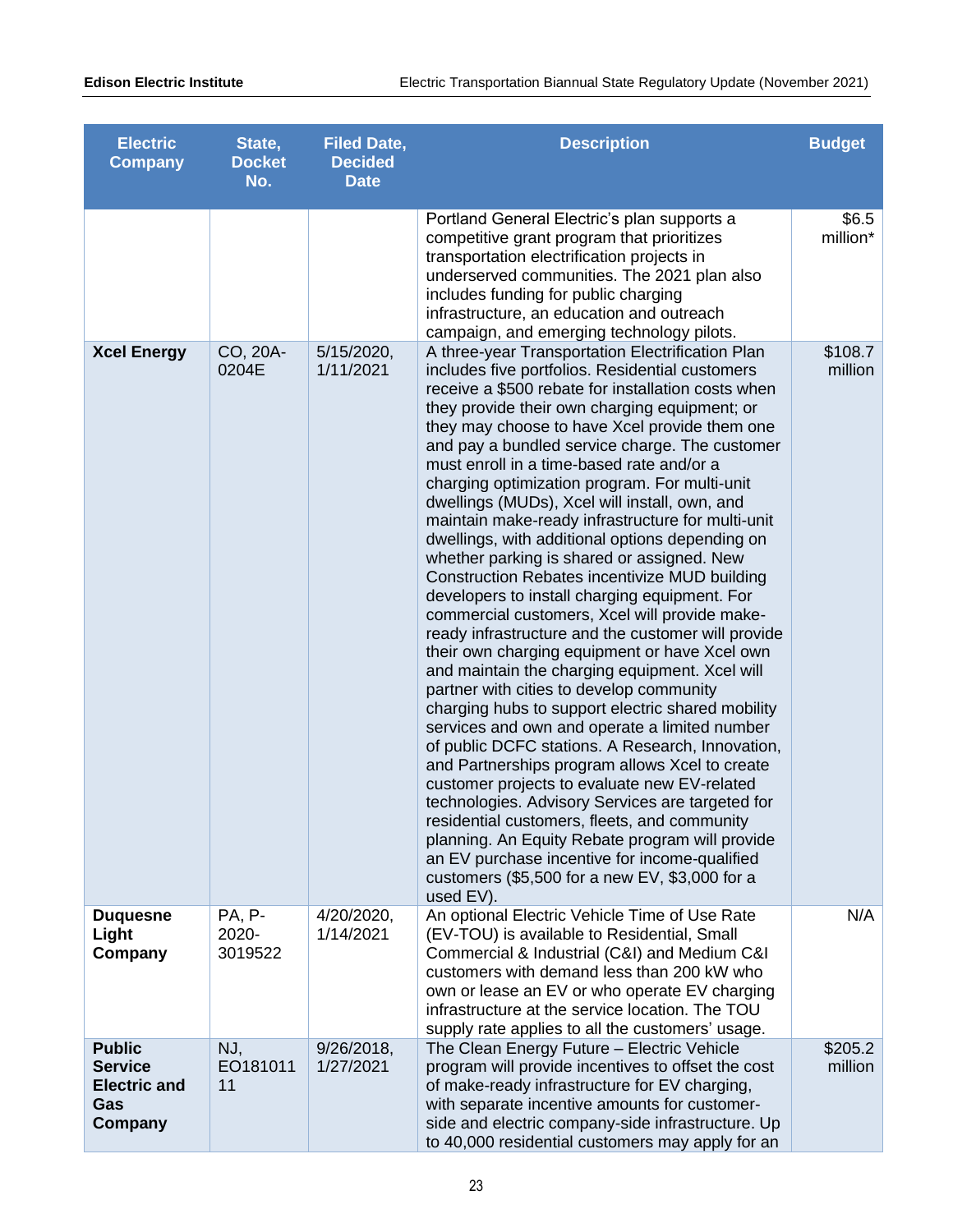| <b>Electric</b><br><b>Company</b>       | State,<br><b>Docket</b><br>No. | <b>Filed Date,</b><br><b>Decided</b><br><b>Date</b> | <b>Description</b>                                                                                                                                                                                                                                                                                                                                                                                                                                                                                                                                                                                                                                                                                                                                                                                                                                                                                                                                                                                                                                                                                                                                                                                                                                                                                                                                                                                                                                        | <b>Budget</b>     |
|-----------------------------------------|--------------------------------|-----------------------------------------------------|-----------------------------------------------------------------------------------------------------------------------------------------------------------------------------------------------------------------------------------------------------------------------------------------------------------------------------------------------------------------------------------------------------------------------------------------------------------------------------------------------------------------------------------------------------------------------------------------------------------------------------------------------------------------------------------------------------------------------------------------------------------------------------------------------------------------------------------------------------------------------------------------------------------------------------------------------------------------------------------------------------------------------------------------------------------------------------------------------------------------------------------------------------------------------------------------------------------------------------------------------------------------------------------------------------------------------------------------------------------------------------------------------------------------------------------------------------------|-------------------|
|                                         |                                |                                                     | incentive up to \$1,500 for customer-side costs.<br>Residential customers also are offered a time of<br>use distribution-only rate provision for EV<br>charging. Mixed Use Commercial customers<br>(multi-unit dwellings, public locations, and<br>government) may apply for up to \$7,500 per<br>Level 2 charging port for customer-side costs.<br>Incentives also are available for up to 300 new<br>DCFC sites. New and existing DCFC sites may<br>apply for a rebate toward a fraction of distribution<br>electricity costs.                                                                                                                                                                                                                                                                                                                                                                                                                                                                                                                                                                                                                                                                                                                                                                                                                                                                                                                          |                   |
| <b>Atlantic City</b><br><b>Electric</b> | NJ,<br>EO180201<br>90          | 12/19/2019,<br>02/17/2021                           | Atlantic City Electric (ACE) was approved for an<br>EV program with 8 offerings. Residential<br>customer offerings include: (1) a TOU rate that<br>includes incentives for charging during off-peak<br>hours available to EV owners that have an<br>approved L2 charger and (2) a 50 percent rebate<br>on smart L2 make-ready up to \$1,000 of qualified<br>smart charging equipment to enable sharing of<br>charging data with ACE. Commercial customer<br>offerings include: (3) incentives to cover 75<br>percent of make ready costs up to \$5,000 per<br>smart charging port for multi-unit dwellings, (4)<br>incentives to cover 50 percent of make ready<br>costs up to \$4,500 per smart charging port at<br>workplaces, (5) incentives to cover 50 percent of<br>make ready costs up to \$2,500 per smart<br>charging port for fleets, (6) incentives to cover 90<br>percent of make ready costs up to \$60,000 per<br>smart charging port for public DCFC, and (7)<br>incentives to cover 50 percent of make ready<br>costs up to \$4,500 per smart charging port for<br>public L2 chargers. ACE also will offer (8) a<br>Demand Charge Solution for DCFC offering an<br>ACE-calculated rate of \$0.109/kWh while also<br>committing to a cost-of-service study to<br>determine appropriate rate design for the future.<br>The above programs will provide incentives for<br>3,250 charging stations, including 100 public DC<br>fast chargers. | \$20.7<br>million |
| <b>DTE Energy</b><br>Company            | MI, U-<br>20935                | 12/03/2020,<br>03/19/2021                           | The commission approved DTE's Charging<br>Forward Electric Fleets (eFleets) Pilot program.<br>Approval was granted for the creation of a<br>regulatory asset not to exceed \$10.3 million in<br>value, which will be subject to a future rate<br>review. DTE will be required to file a<br>comprehensive pilot plan (including the capital<br>portion of eFleets, totaling \$3.1 million) as part of<br>its next general rate review. In the interim, DTE                                                                                                                                                                                                                                                                                                                                                                                                                                                                                                                                                                                                                                                                                                                                                                                                                                                                                                                                                                                                 | \$10.3<br>million |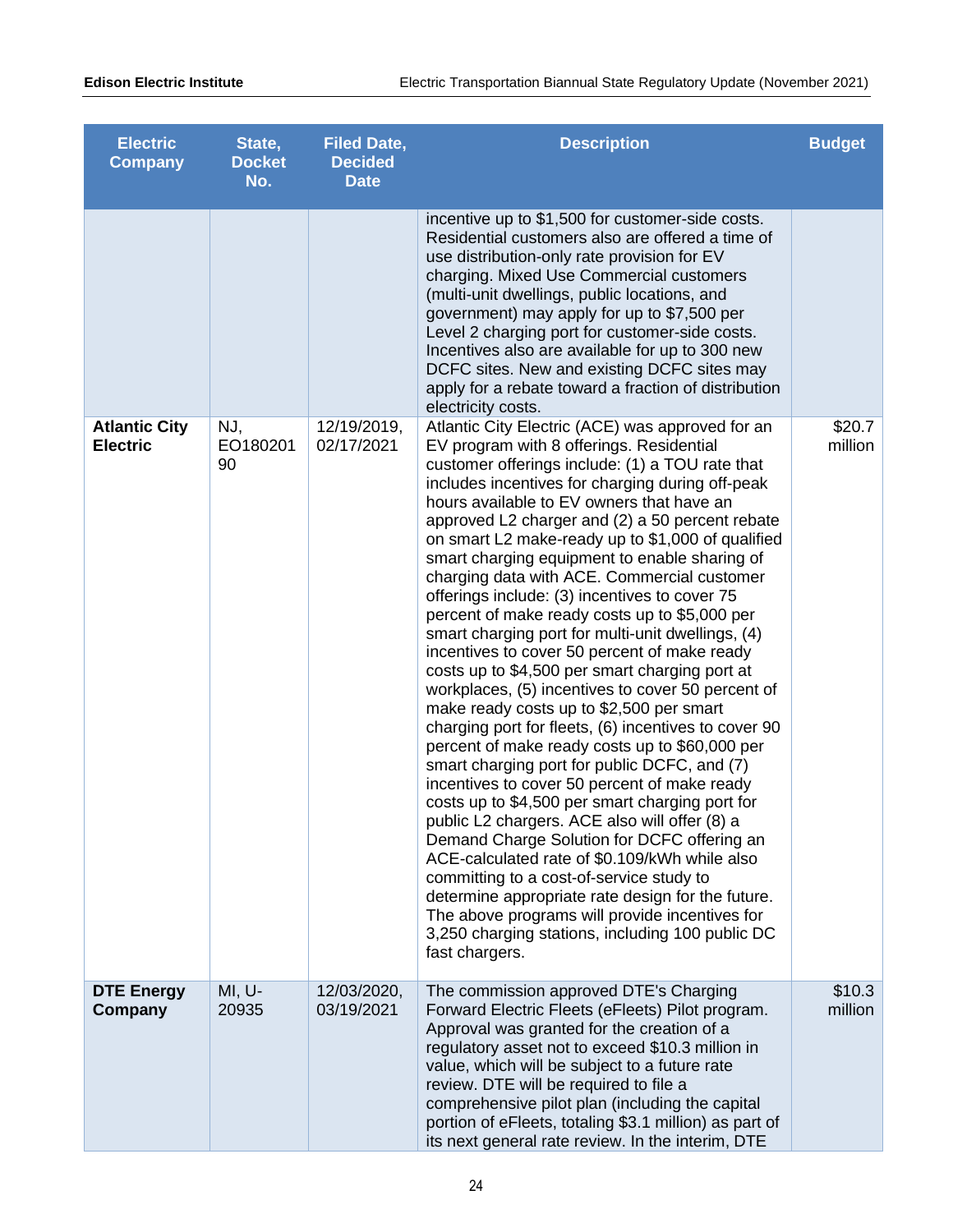| <b>Electric</b><br><b>Company</b>            | State,<br><b>Docket</b><br>No. | <b>Filed Date,</b><br><b>Decided</b><br><b>Date</b> | <b>Description</b>                                                                                                                                                                                                                                                                                                                                                                                                                                                                                                                                                                                                                                                                                                                                                                                                                                                                                                                                                                                                                                                                                                                                                                                                                                                                                                                                                                                                                                                                                                                                                                                                                                                                                              | <b>Budget</b>     |
|----------------------------------------------|--------------------------------|-----------------------------------------------------|-----------------------------------------------------------------------------------------------------------------------------------------------------------------------------------------------------------------------------------------------------------------------------------------------------------------------------------------------------------------------------------------------------------------------------------------------------------------------------------------------------------------------------------------------------------------------------------------------------------------------------------------------------------------------------------------------------------------------------------------------------------------------------------------------------------------------------------------------------------------------------------------------------------------------------------------------------------------------------------------------------------------------------------------------------------------------------------------------------------------------------------------------------------------------------------------------------------------------------------------------------------------------------------------------------------------------------------------------------------------------------------------------------------------------------------------------------------------------------------------------------------------------------------------------------------------------------------------------------------------------------------------------------------------------------------------------------------------|-------------------|
|                                              |                                |                                                     | has approval to proceed with eFleets which will<br>include three primary components: Customer<br>Education and Outreach; Fleet Advisory<br>Services; and Charging Infrastructure<br>Enablement. Charging Infrastructure includes<br>plans to deploy approximately 634 charging<br>ports, 100 DCFC, and 534 Level 2. Education<br>and Outreach will focus on Commercial and<br>Industrial customers and target the education of<br>fleet operators on the benefits of fleet<br>electrification.                                                                                                                                                                                                                                                                                                                                                                                                                                                                                                                                                                                                                                                                                                                                                                                                                                                                                                                                                                                                                                                                                                                                                                                                                  |                   |
| <b>San Diego</b><br>Gas &<br><b>Electric</b> | CA,<br>A1910012                | 10/28/2019,<br>04/15/2021                           | San Diego Gas & Electric (SDG&E) was<br>approved for a two-year extension and<br>modification of the Power Your Drive pilot<br>program that will seek to install an additional<br>2,000 L2 ports at 200 sites. The approval<br>requires that 50 percent of sites be located in<br>underserved communities. For workplaces in an<br>underserved community, SDG&E can pay for,<br>construct, own, and maintain make-ready<br>charging infrastructure OR customers can own<br>customer-side infrastructure (behind the meter)<br>with 100 percent rebate for customer-side<br>infrastructure. Customers will own and maintain<br>the charging station but would be eligible for a<br>charger rebate for 100 percent of EVSE cost up<br>to \$2,000. For workplaces outside an<br>underserved community, customers would be<br>eligible for charger rebates for 50 percent of<br>EVSE cost up to \$2,000. For MUDs in an<br>underserved community, SDG&E can pay for,<br>construct, own, and maintain all infrastructure,<br>including the charging stations. For MUDs<br>outside an underserved community, SDG&E can<br>pay for, construct, own and maintain make-ready<br>charging infrastructure OR customers can own<br>customer-side infrastructure (behind the meter)<br>with 100 percent rebate for customer-side<br>infrastructure. Customers will own and maintain<br>the charging station but would be eligible for<br>charger rebates up to \$3,000 for single port<br>chargers and up to \$7,000 for dual port chargers.<br>Also available, are a one-time payment for<br>Network Service up to \$3,000 and Maintenance<br>Fee up to \$5,000. Customers must enroll in the<br>VGI, EV-HP, or TOU-M rate. | \$43.5<br>million |
| <b>Tampa</b><br><b>Electric</b><br>Company   | FL,<br>20200220-<br>EI         | 09/25/2020,<br>04/21/2021                           | Tampa Electric Company (TECO) will purchase,<br>install, own, and maintain approximately 200 EV<br>charging ports within its service territory at                                                                                                                                                                                                                                                                                                                                                                                                                                                                                                                                                                                                                                                                                                                                                                                                                                                                                                                                                                                                                                                                                                                                                                                                                                                                                                                                                                                                                                                                                                                                                               | \$2.3<br>million  |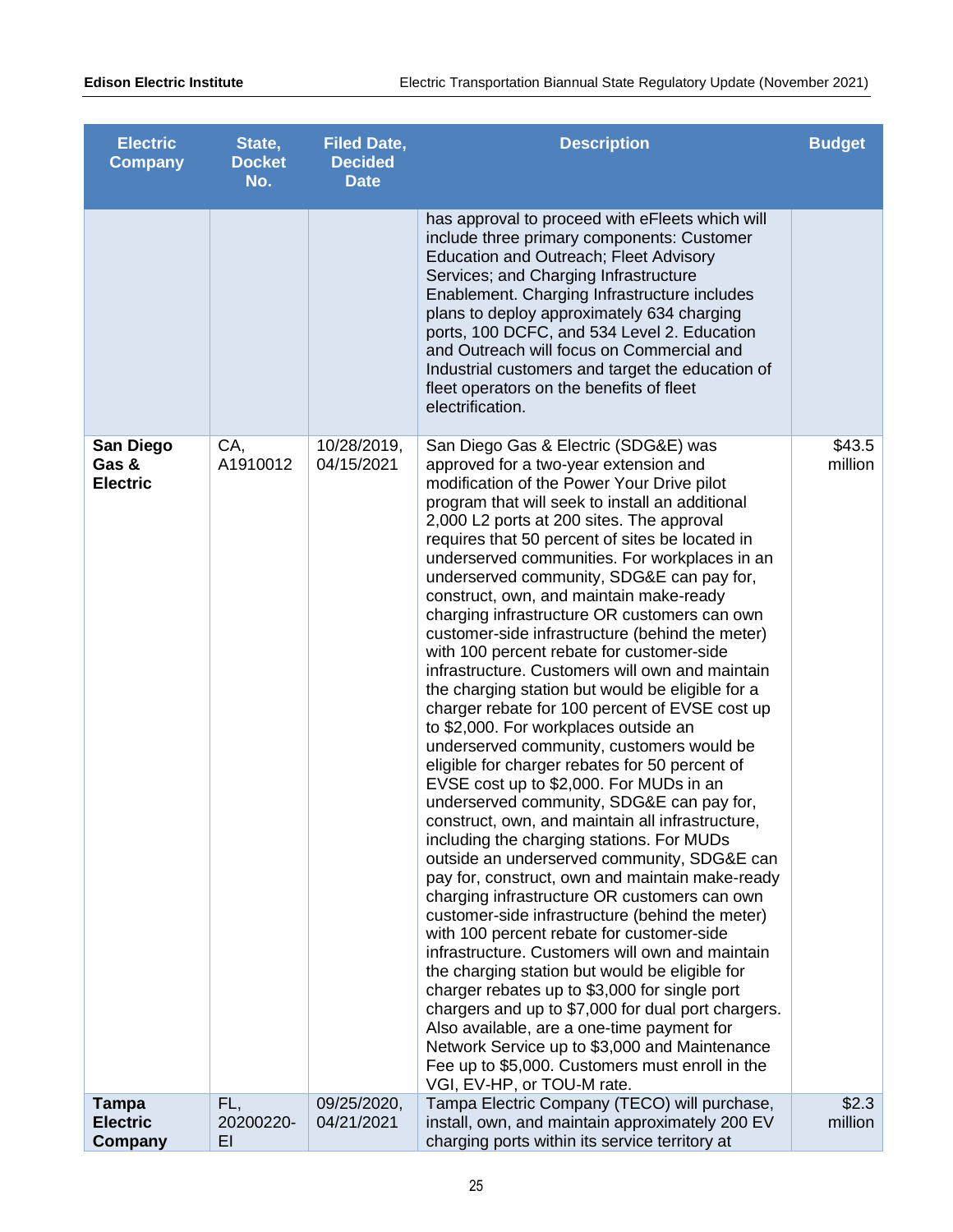| <b>Electric</b><br><b>Company</b>             | State,<br><b>Docket</b><br>No. | <b>Filed Date,</b><br><b>Decided</b><br><b>Date</b> | <b>Description</b>                                                                                                                                                                                                                                                                                                                                                                                                                                                                                                                                                                                                                                       | <b>Budget</b>     |
|-----------------------------------------------|--------------------------------|-----------------------------------------------------|----------------------------------------------------------------------------------------------------------------------------------------------------------------------------------------------------------------------------------------------------------------------------------------------------------------------------------------------------------------------------------------------------------------------------------------------------------------------------------------------------------------------------------------------------------------------------------------------------------------------------------------------------------|-------------------|
|                                               |                                |                                                     | commercial/industrial customer locations. Four of<br>the ports will be DCFC and the rest of the ports<br>will be Level 2.                                                                                                                                                                                                                                                                                                                                                                                                                                                                                                                                |                   |
| <b>Minnesota</b><br><b>Power</b>              | MN, 20-<br>638                 | 07/31/2020,<br>04/21/2021                           | Three -year pilot program containing three<br>elements: the Charging Rewards Pilot, the EV<br>Charging Rebate Pilot, and Outreach and<br>Program Development. In the Charging Rewards<br>Pilot, customers receive a device to plug into<br>their vehicles that tracks when they are charging<br>and provide monetary rewards for avoiding off-<br>peak charging. In the Rebate Program Pilot,<br>customers receive a rebate for the installation of<br>a second service or Level 2 EV charging device<br>up to a combined total of \$1,000.                                                                                                              | \$1.3<br>million  |
| <b>Duke Energy</b>                            | FL,<br>20210016-<br>EI         | 01/14/2021,<br>06/04/2021                           | Duke Energy received approval for three new EV<br>programs. (1) A residential EV credit program<br>where customers that charge EVs during off-<br>peak hours receive a \$10 bill credit each month.<br>(2) A commercial and industrial customer<br>charging station rebate program where recipients<br>receive a rebate (amount varies depending on<br>segment) and must enroll in Duke's non-demand<br>TOU rate. (3) An electric company-owned DCFC<br>program that offers a new tariff ("FCF-1" or Fast<br>Charge Fee) for EV drivers who charge at the<br>electric company-owned stations. The program<br>allows for Duke to own and operate 50 DCFC. | \$62.9<br>million |
| <b>Hawaiian</b><br><b>Electric</b><br>Company | HI, 2020-<br>0098              | 07/10/2020,<br>05/07/2021                           | Hawaiian Electric received approval for their<br>proposed eBus pilot project, for which the<br>company will install, own, and maintain make-<br>ready infrastructure for up to 20 eBus charging<br>stations at five to 10 customer sites. Eligible<br>eBus customers include public, private, and<br>school bus fleets on Oahu, Maui, and Hawaii<br>islands. HECO expects to spend about \$4.25<br>million in project costs to which will be deferred,<br>O&M expensed, and recovered through the RBA<br>Rate Adjustment.                                                                                                                                | \$4.3<br>million  |
| Wisconsin<br><b>Public</b><br><b>Service</b>  | WI, 6690-<br><b>TE-111</b>     | 10/07/2020,<br>06/10/2021                           | Wisconsin Public Service's (WPS) application<br>includes two pilot residential EV programs and<br>one pilot commercial EV program. The<br>residential EV programs combine EV charging<br>equipment with a TOU rate design and help<br>address the upfront charging infrastructure cost<br>barrier to EV adoption. The first residential<br>program, the Charger Only EV Program -                                                                                                                                                                                                                                                                        | N/A               |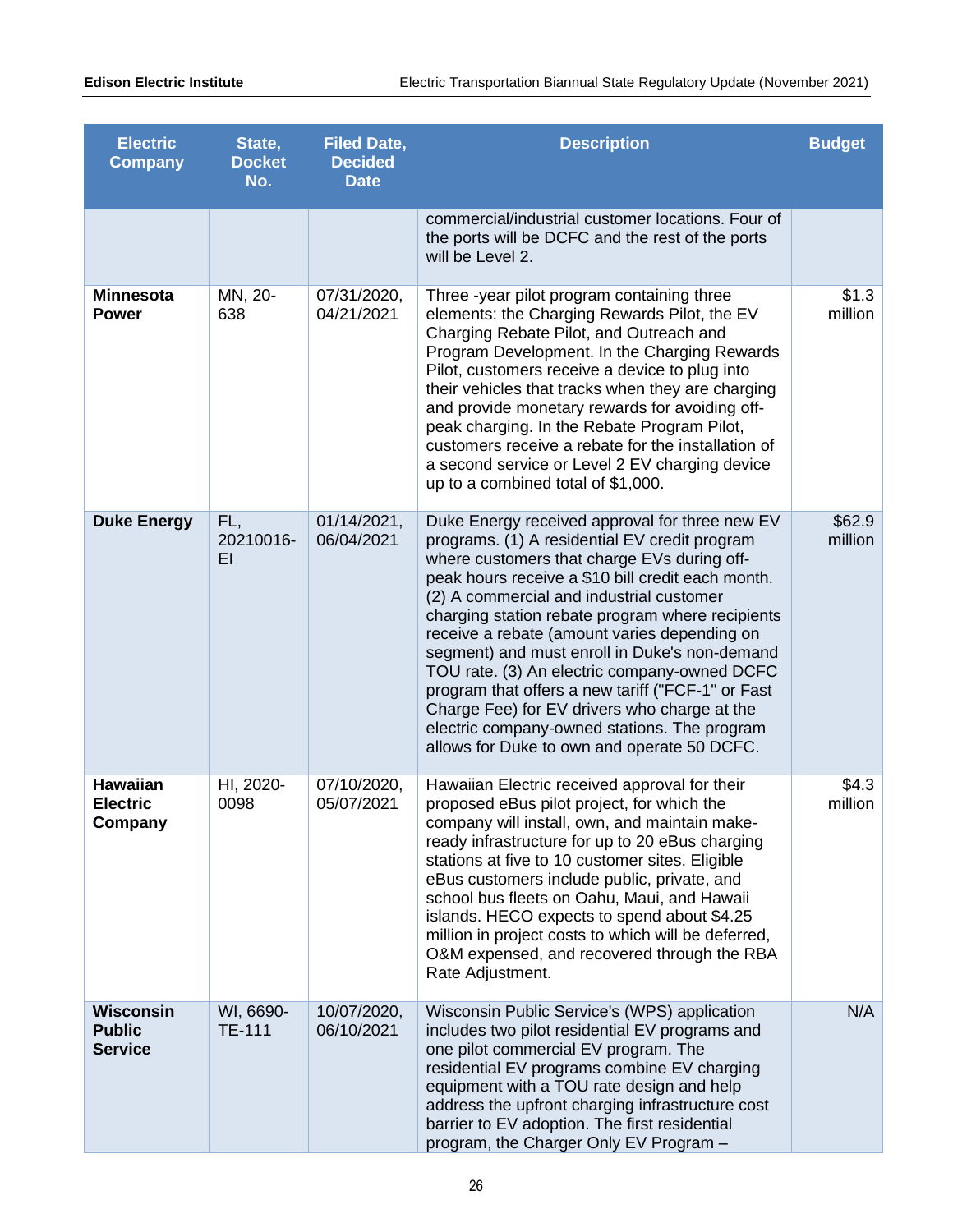| <b>Electric</b><br><b>Company</b> | State,<br><b>Docket</b><br>No. | <b>Filed Date,</b><br><b>Decided</b><br><b>Date</b> | <b>Description</b>                                                                                                                                                                                                                                                                                                                                                                                                                                                                                                                                                                                                                                                                                                                                                                                                                                                                                                                                                                                                                                                                                     | <b>Budget</b>    |
|-----------------------------------|--------------------------------|-----------------------------------------------------|--------------------------------------------------------------------------------------------------------------------------------------------------------------------------------------------------------------------------------------------------------------------------------------------------------------------------------------------------------------------------------------------------------------------------------------------------------------------------------------------------------------------------------------------------------------------------------------------------------------------------------------------------------------------------------------------------------------------------------------------------------------------------------------------------------------------------------------------------------------------------------------------------------------------------------------------------------------------------------------------------------------------------------------------------------------------------------------------------------|------------------|
|                                   |                                |                                                     | Residential (COEV-R), allows customers to<br>contract with the WPS to install an EV charger.<br>The second residential program, the Whole<br>House EV Program - Residential (WHEV-R), is<br>for residential customers who want to contract<br>with WPS for an EV charger, and who also wish<br>to keep their household energy use metered on<br>the applicant's existing TOU rate. The EV<br>Program - Commercial (EV-C), would allow WPS<br>to own and maintain make-ready infrastructure<br>for commercial EV charging equipment and be<br>an alternative option to exist line extension<br>services along with rebates for any make-ready<br>that is necessary for a customer to have installed<br>on their side of the meter.                                                                                                                                                                                                                                                                                                                                                                      |                  |
| <b>We Energies</b>                | WI, 6630-<br>TE-106            | 10/07/2020,<br>06/10/2021                           | We Energy's application includes two pilot<br>residential EV programs and one pilot<br>commercial EV program. The residential EV<br>programs combine EV charging equipment with a<br>TOU rate design and help address the upfront<br>charging infrastructure cost barrier to EV<br>adoption. The first residential program, the<br>Charger Only EV Program - Residential (COEV-<br>R), allows customers to contract with the<br>applicant to install an EV charger. The second<br>residential program, the Whole House EV<br>Program - Residential (WHEV-R), is for<br>residential customers who want to contract with<br>WE for an EV charger, and who also wish to<br>keep their household energy use metered on the<br>applicant's existing TOU rate. The EV Program -<br>Commercial (EV-C), would allow WE to own and<br>maintain make-ready infrastructure for<br>commercial EV charging equipment and be an<br>alternative option to exist line extension services<br>along with rebates for any make-ready that is<br>necessary for a customer to have installed on<br>their side of the meter. | N/A              |
| Ameren<br><b>Illinois</b>         | IL, 20-<br>0710                | 08/19/2020,<br>07/08/2021                           | Ameren Illinois is offering an optional EV<br>charging tariff, the Rider Electric Vehicle<br>Charging Program (Rider EVCP). This tariff<br>includes time-of-use rate options for residential<br>and non-residential customers, with bill credits<br>for charging during preferred times, rate limiter<br>provisions for fast DC travel corridor charging,<br>and supplemental line extension allowances for<br>charging stations that meet the program<br>qualifications.                                                                                                                                                                                                                                                                                                                                                                                                                                                                                                                                                                                                                              | \$5.9<br>million |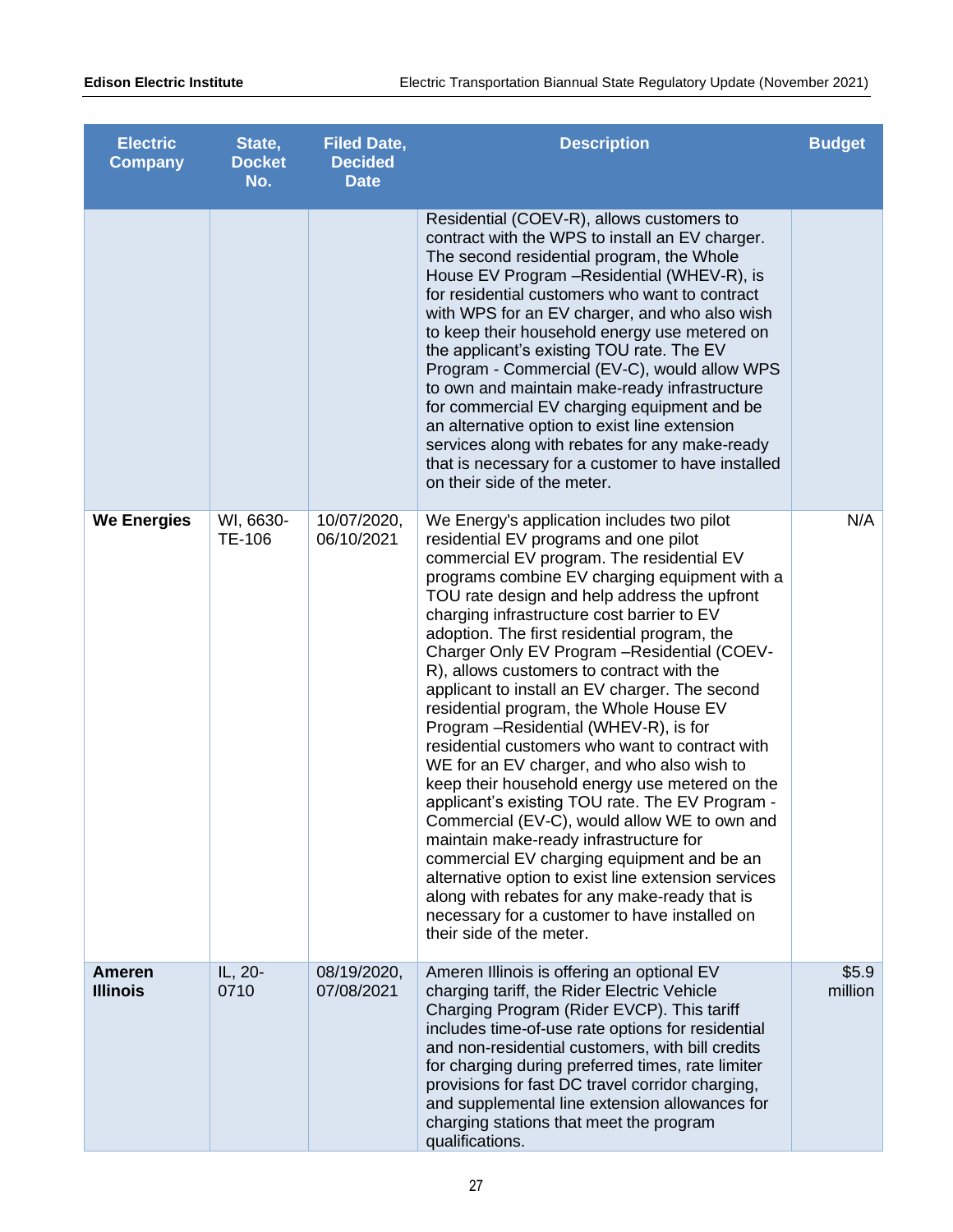| <b>Electric</b><br><b>Company</b>   | State,<br><b>Docket</b><br>No. | <b>Filed Date,</b><br><b>Decided</b><br><b>Date</b> | <b>Description</b>                                                                                                                                                                                                                                                                                                                                                                                                                                                                                                                                                                                                                                                                                                                                                                                                                                                                                                                                                                                                                                                                                                                                                                                                                                                                                                                                                                                                                                                                                                                                                                                                                                                                                                                                                                                                                                                                                                                                                                                                                                                                                                                                                                    | <b>Budget</b>     |
|-------------------------------------|--------------------------------|-----------------------------------------------------|---------------------------------------------------------------------------------------------------------------------------------------------------------------------------------------------------------------------------------------------------------------------------------------------------------------------------------------------------------------------------------------------------------------------------------------------------------------------------------------------------------------------------------------------------------------------------------------------------------------------------------------------------------------------------------------------------------------------------------------------------------------------------------------------------------------------------------------------------------------------------------------------------------------------------------------------------------------------------------------------------------------------------------------------------------------------------------------------------------------------------------------------------------------------------------------------------------------------------------------------------------------------------------------------------------------------------------------------------------------------------------------------------------------------------------------------------------------------------------------------------------------------------------------------------------------------------------------------------------------------------------------------------------------------------------------------------------------------------------------------------------------------------------------------------------------------------------------------------------------------------------------------------------------------------------------------------------------------------------------------------------------------------------------------------------------------------------------------------------------------------------------------------------------------------------------|-------------------|
|                                     |                                |                                                     |                                                                                                                                                                                                                                                                                                                                                                                                                                                                                                                                                                                                                                                                                                                                                                                                                                                                                                                                                                                                                                                                                                                                                                                                                                                                                                                                                                                                                                                                                                                                                                                                                                                                                                                                                                                                                                                                                                                                                                                                                                                                                                                                                                                       |                   |
| <b>Eversource</b>                   | CT, 17-12-<br>03RE04           | 10/04/2019,<br>07/14/2021                           | The Public Utilities Regulatory Authority of<br>Connecticut established a nine-year statewide<br>electric vehicle program to be administered by<br>Eversource and United Illuminating (UI)<br>Company in their respective service territories<br>with both companies including the same program<br>offerings. The combined programs target the<br>deployment of at least 50,000 residential L2<br>chargers, 1,213 multi-unit dwelling L2 chargers,<br>4,868 public L2 chargers, 7,356 workplace L2<br>chargers, and 550 public DC fast chargers.<br>Eversource and UI will offer the following EVSE<br>and make-ready incentives: For single-family<br>dwellings, up to \$500 EVSE rebate and a portion<br>of necessary electrical upgrades to be<br>determined by the electric distribution company<br>(EDC); for multi-unit dwellings and public<br>chargers, Up to 50 percent of EVSE cost and up<br>to 100 percent of make-ready installation cost ( $\ge$<br>2 ports); for workplace and light-duty fleets<br>chargers, up to 50 percent of EVSE cost and up<br>to 100 percent make-ready installation ( $\geq 4$ )<br>ports); for public DCFC, up to 50 percent of<br>EVSE cost and up to 100 percent make-ready<br>installation ( $\geq 2$ ports). The maximum incentive<br>for multi-unit dwelling, public, workplace and fleet<br>L2 sites is \$20,000 for baseline sites and<br>\$40,000 for sites in underserved communities.<br>The maximum incentive for public DCFC sites<br>will be \$150,000 for baseline sites and \$250,000<br>for sites in underserved communities. Single-<br>family residences and light-duty fleets receiving<br>an incentive for a non-public L2 of DC fast<br>charger will be required to enroll in a managed<br>charging program. Multi-unit dwelling site hosts<br>will have the option to lease EDC-owned L2<br>chargers. EDCs will offer EV Rate Riders to<br>address demand charges in the near term before<br>implementing a longer-term demand charge<br>mitigation solution that scales volumetric charges<br>down and demand charges up as charging<br>station utilization increases. The programs will<br>begin on January 1, 2022. | \$73.7<br>million |
| <b>Black Hills</b><br><b>Energy</b> | CO, 20A-<br>0195E              | 05/08/2020,<br>08/10/2021                           | Transportation Electrification (Ready EV) Plan<br>includes: EV charging rates, rebates to support<br>the deployment of infrastructure, fleet                                                                                                                                                                                                                                                                                                                                                                                                                                                                                                                                                                                                                                                                                                                                                                                                                                                                                                                                                                                                                                                                                                                                                                                                                                                                                                                                                                                                                                                                                                                                                                                                                                                                                                                                                                                                                                                                                                                                                                                                                                          | \$1.3<br>million  |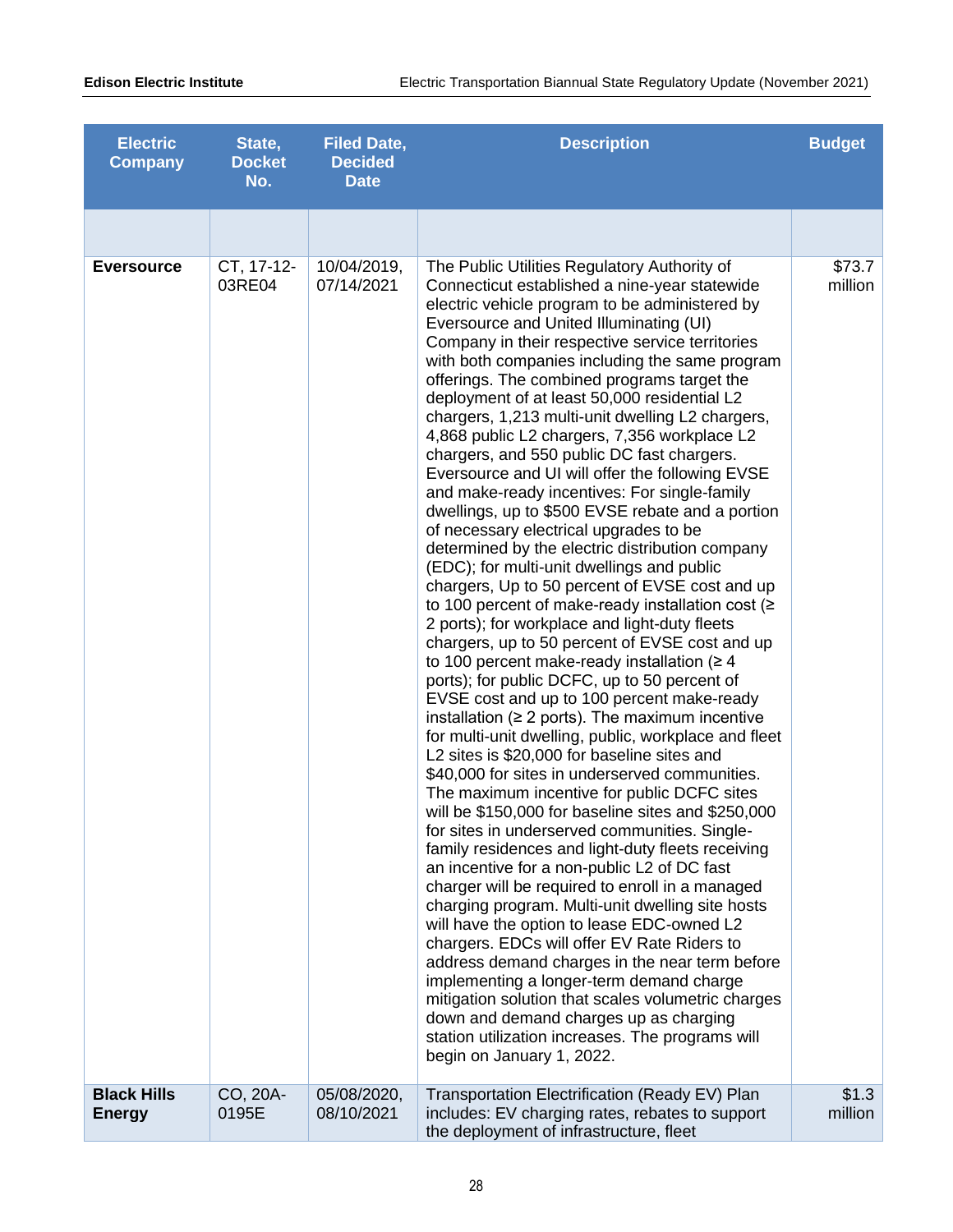| <b>Electric</b><br><b>Company</b>                          | State,<br><b>Docket</b><br>No. | <b>Filed Date,</b><br><b>Decided</b><br><b>Date</b> | <b>Description</b>                                                                                                                                                                                                                                                                                                                                                                                                                                                                                                                                                                                                                                                                                                                                                                                                                                                                                                                                                                                                                                                                                                                                                                                                                         | <b>Budget</b>    |
|------------------------------------------------------------|--------------------------------|-----------------------------------------------------|--------------------------------------------------------------------------------------------------------------------------------------------------------------------------------------------------------------------------------------------------------------------------------------------------------------------------------------------------------------------------------------------------------------------------------------------------------------------------------------------------------------------------------------------------------------------------------------------------------------------------------------------------------------------------------------------------------------------------------------------------------------------------------------------------------------------------------------------------------------------------------------------------------------------------------------------------------------------------------------------------------------------------------------------------------------------------------------------------------------------------------------------------------------------------------------------------------------------------------------------|------------------|
|                                                            |                                |                                                     | electrification, low-income programs, income-<br>qualified EV purchase rebates, customer<br>communication and education, dealership<br>engagement, and employee engagement. The<br>EV charging rates will be a time-of-day rate<br>available to residential (RS-EV), small general<br>service (SGS-EV), and large general service<br>customers (LGS-EV). Black Hills Energy (BHE)<br>will provide rebates to support deployment of<br>Level 2 chargers for residential (up to \$500 per<br>port); low-income (up to \$1,300 per port);<br>business/multi-unit dwellings (up to \$2,000 per<br>port); and government/non-profit (up to \$3,000<br>per port) customers. Additionally, rebates up to<br>\$35,000 per port will support the deployment of<br>DCFC. Income qualified rebates for purchasing<br>EVs of \$5,500 rebate for new and \$3,000 for<br>used vehicles will also be offered under the<br>Equity EV Purchase Rebate program. BHE will<br>explore the development of EV fleet pilots to be<br>proposed during a later TEP. BHE will reserve 15<br>percent of the TEP's annual budget for low-<br>income customer programs. BHE will also focus<br>on education and awareness for customers,<br>dealerships, and employees. |                  |
| <b>Xcel Energy</b><br>(Southwester<br>n Public<br>Service) | NM, 20-<br>00150-UT            | 07/21/2020,<br>09/22/2021                           | Southwestern Public Service (SPS) proposed a<br>transportation electrification portfolio (TEP) with a<br>portfolio consisting of three elements: residential<br>charging, public fast charging, and advisory<br>services. The residential charging portfolio<br>includes a home wiring rebate of up to \$500 per<br>household for residents that enroll in a residential<br>time of use rate or EV Optimization program, a<br>low-income charging rebate of up to \$1,300 for<br>any home electrical upgrades, a home charging<br>service where SPS would provide customers with<br>Level 2 charging equipment at a monthly rate,<br>and an EV Optimization program that<br>encourages customers to charge during off-peak<br>hours. The Public Fast Charge program includes<br>a make-ready service where SPS will provide<br>electric infrastructure up to the charging station<br>for selected site hosts, and a SPS-owned public<br>fast charger component where SPS will install,<br>own, and operate fast chargers in areas the<br>competitive market may not serve. In the<br>Advisory Services program, SPS will provide<br>information to customers about the benefits of<br>EVs and support planning efforts and increase        | \$3.2<br>million |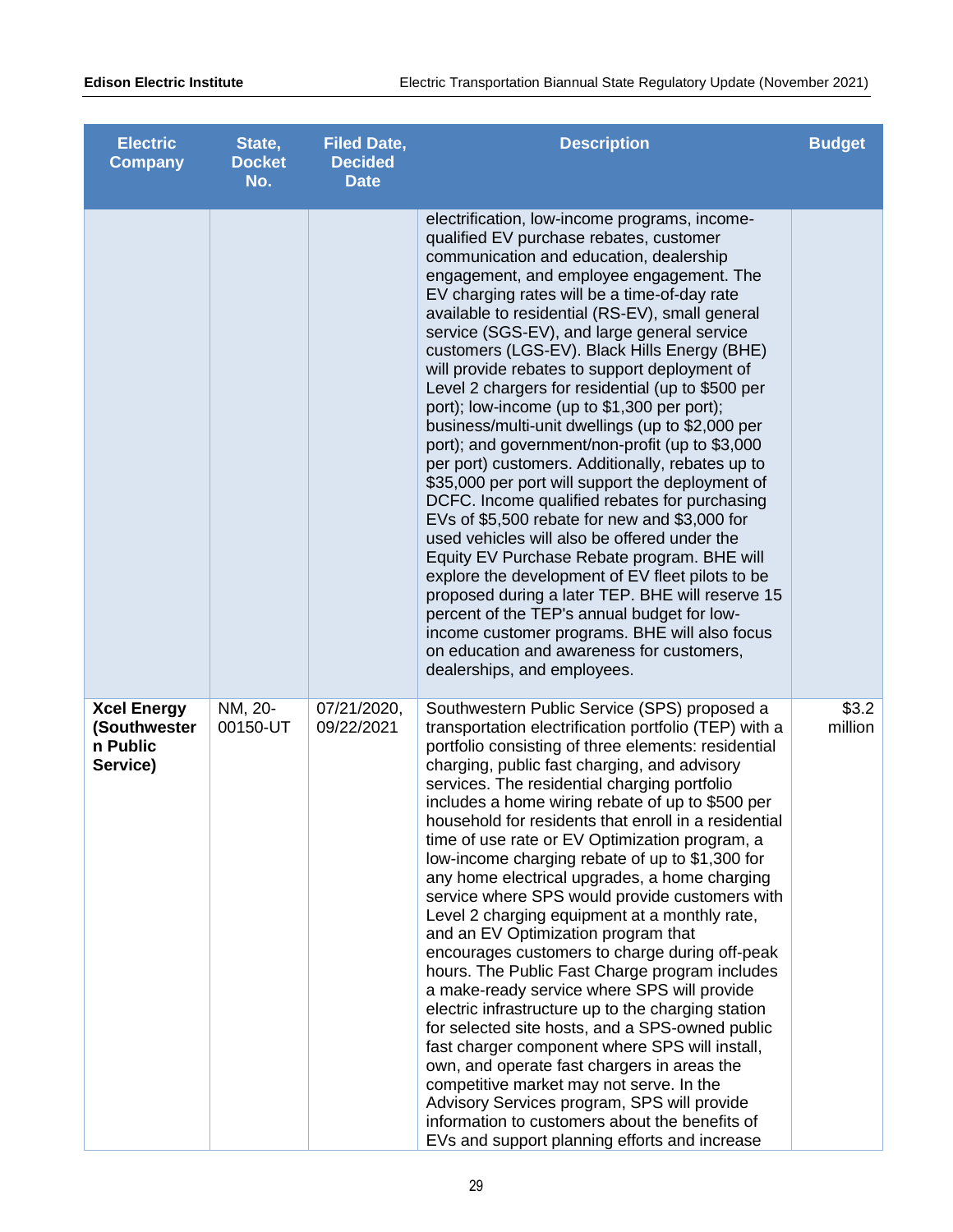| <b>Electric</b><br><b>Company</b> | State,<br><b>Docket</b><br>No. | <b>Filed Date,</b><br><b>Decided</b><br><b>Date</b> | <b>Description</b>                                                                                                                                                                                                                                                                                                                                                                                                                                                                                                                                                                                                                                                                                                                                                                                                                                                                                                                                                                                                                                                                                                                                                                                                                                                                                                                                                                                                                                                                                                                                                                                                                                                                                                                                                                                                                                                                                                                                        | <b>Budget</b>    |
|-----------------------------------|--------------------------------|-----------------------------------------------------|-----------------------------------------------------------------------------------------------------------------------------------------------------------------------------------------------------------------------------------------------------------------------------------------------------------------------------------------------------------------------------------------------------------------------------------------------------------------------------------------------------------------------------------------------------------------------------------------------------------------------------------------------------------------------------------------------------------------------------------------------------------------------------------------------------------------------------------------------------------------------------------------------------------------------------------------------------------------------------------------------------------------------------------------------------------------------------------------------------------------------------------------------------------------------------------------------------------------------------------------------------------------------------------------------------------------------------------------------------------------------------------------------------------------------------------------------------------------------------------------------------------------------------------------------------------------------------------------------------------------------------------------------------------------------------------------------------------------------------------------------------------------------------------------------------------------------------------------------------------------------------------------------------------------------------------------------------------|------------------|
|                                   |                                |                                                     | awareness of the EV-related offerings in the<br>TEP.                                                                                                                                                                                                                                                                                                                                                                                                                                                                                                                                                                                                                                                                                                                                                                                                                                                                                                                                                                                                                                                                                                                                                                                                                                                                                                                                                                                                                                                                                                                                                                                                                                                                                                                                                                                                                                                                                                      |                  |
| <b>Minnesota</b><br><b>Power</b>  | MN, 21-<br>257                 | 04/08/2021,<br>10/22/2021                           | Minnesota Power will own and operate 16 DCFC<br>stations across its territory. Target locations were<br>chosen based on proximity to existing DCFC,<br>population density and travel corridors.<br>Additionally, DCFC stations will be located in<br>areas of concern for environmental justice where<br>possible. Chargers will range in size from 50 kW<br>to 350 kW.                                                                                                                                                                                                                                                                                                                                                                                                                                                                                                                                                                                                                                                                                                                                                                                                                                                                                                                                                                                                                                                                                                                                                                                                                                                                                                                                                                                                                                                                                                                                                                                   | \$4.9<br>million |
| <b>Florida Power</b><br>and Light | FL,<br>20210015-<br>ΕI         | 08/10/2021,<br>10/26/2021                           | As part of a petition for a base rate increase and<br>rate unification, Florida Power and Light (FPL)<br>was approved to recover costs on several EV<br>programs over the four-year period 2022-2025.<br>These include 6 separate elements: (1) the<br>EVolution program, a \$30 million pilot program<br>through 2022 that focuses on infrastructure build-<br>out to support the growth of electric<br>transportation in Florida. (2) The Public Fast<br>Charging Program, a \$100 million dollar pilot<br>program to expand access to public fast<br>charging, including in underserved areas and<br>evacuation routes, via the installation of electric<br>company-owned charging stations. (3) A<br>Residential EV Charging Services Pilot, a<br>voluntary tariff for residential customers who<br>desire EV charging service, for a fixed rate,<br>through the installation of a level 2 EV charger,<br>owned, operated, and maintained by FPL. The<br>subscription utilizes FPL's Time-of-Use ("TOU")<br>rate and includes unlimited off-peak charging and<br>flexibility to charge during on-peak periods if<br>needed, at an on-peak TOU rate. FPL expects to<br>invest \$25 million in the pilot. (4) The<br>Commercial EV Charging Services Pilot, a<br>voluntary tariff for Commercial customers who<br>desire EV charging services for fleet vehicles<br>through the installation of FPL owned, operated,<br>and maintained electric vehicle supply equipment<br>on a customer's premise. Under the tariff,<br>customers will pay a fixed monthly charge,<br>established via a formula-based rate to allow for<br>individual customer pricing designed to recover<br>all costs and expenses over the life of the assets.<br>FPL expects to invest \$25 million in the pilot. (5)<br>New Technologies and Software, a set of limited<br>pilot initiatives designed to evaluate emerging EV<br>technologies and enhance service and resiliency | \$205<br>million |